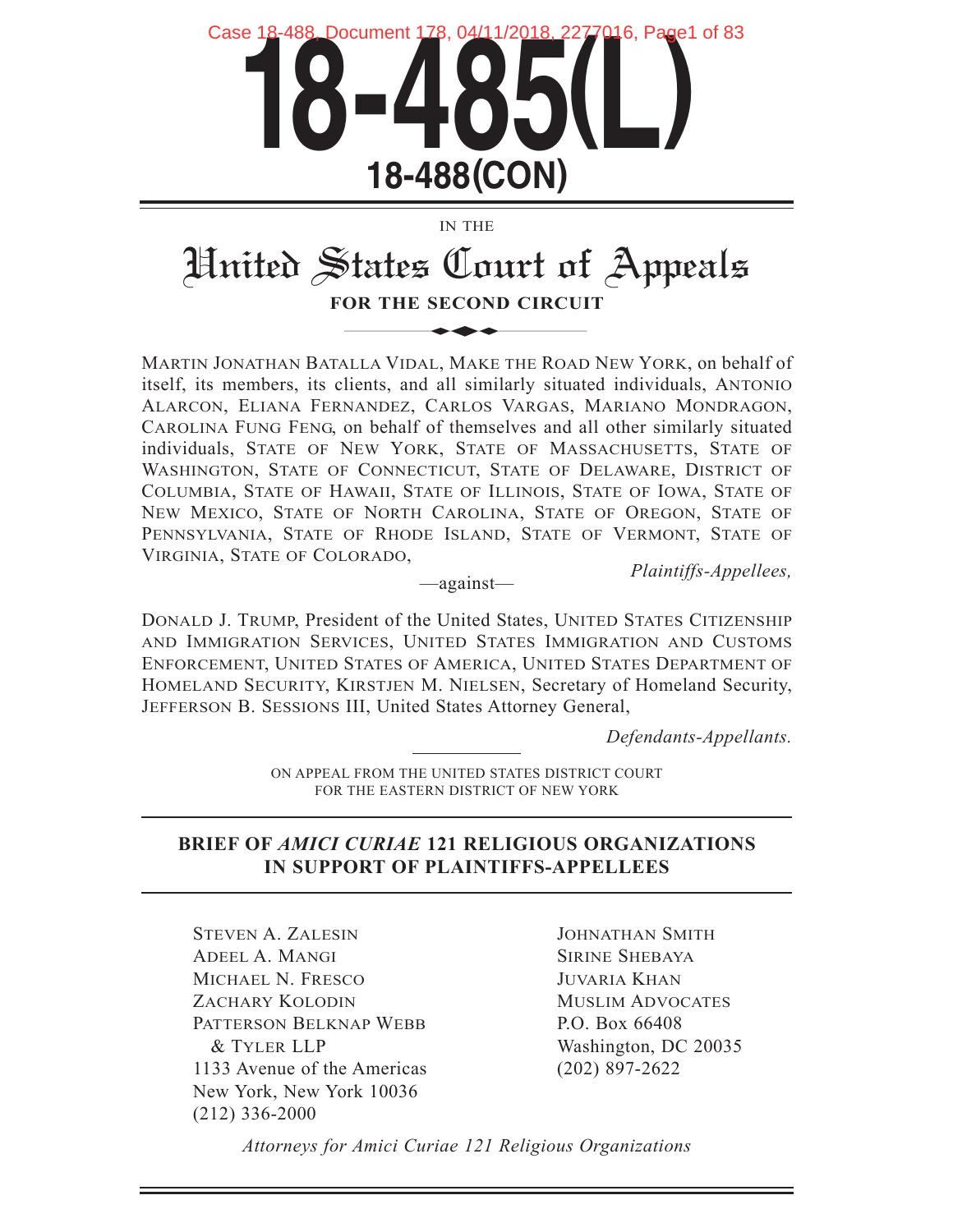# **RULE 26.1 CORPORATE DISCLOSURE STATEMENT**

Pursuant to Federal Rule of Appellate Procedure 26.1, *amici curiae* hereby certify that they have no parent corporations and that no publicly held company owns 10% or more of their stock.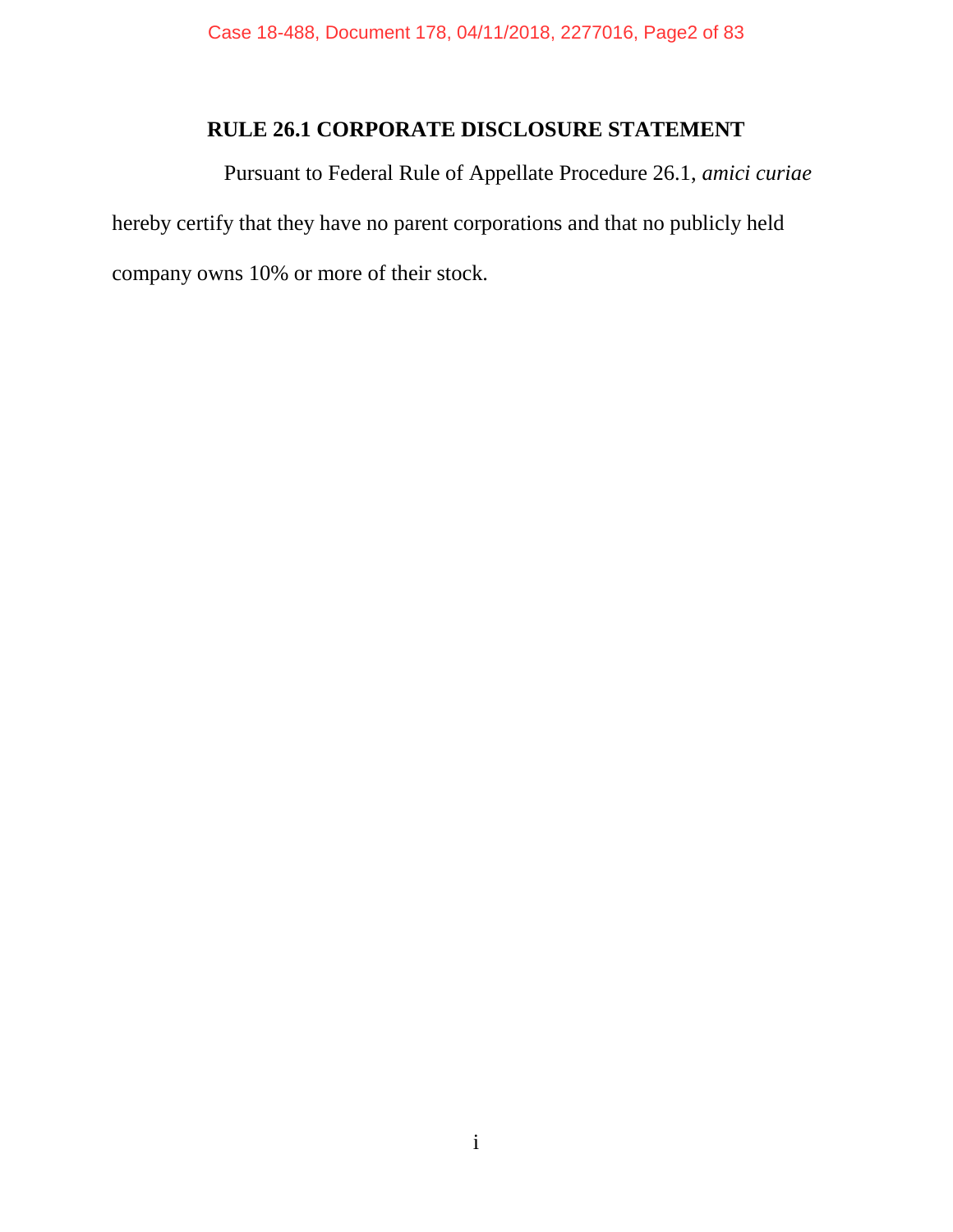# **TABLE OF CONTENTS**

| $\mathbf{I}$ . |                             | RELIGIOUS ORGANIZATIONS SUPPORT DACA AS A JUST                                                                                                                                       |  |
|----------------|-----------------------------|--------------------------------------------------------------------------------------------------------------------------------------------------------------------------------------|--|
| II.            |                             | TERMINATION OF DACA WILL CAUSE AMICI, THEIR<br>CONGREGATIONS, AND THEIR COMMUNITIES<br><b>IRREPARABLE HARM AND POSES A GRAVE THREAT TO</b>                                           |  |
|                |                             |                                                                                                                                                                                      |  |
|                | A <sub>1</sub><br><b>B.</b> | Impairment of Amici's Ability To Carry Out Their Missions 20                                                                                                                         |  |
|                | $C$ .                       | As Sensitive Locations for Immigration Enforcement Purposes,<br>Some Amici Will be Called Upon to Provide Sanctuary While<br>at the Same Time Risking Being Targeted for Immigration |  |
| III.           |                             | THIS COURT SHOULD AFFIRM THE NATIONWIDE<br>INJUNCTION UNDER THE ADMINISTRATIVE PROCEDURE                                                                                             |  |
|                |                             |                                                                                                                                                                                      |  |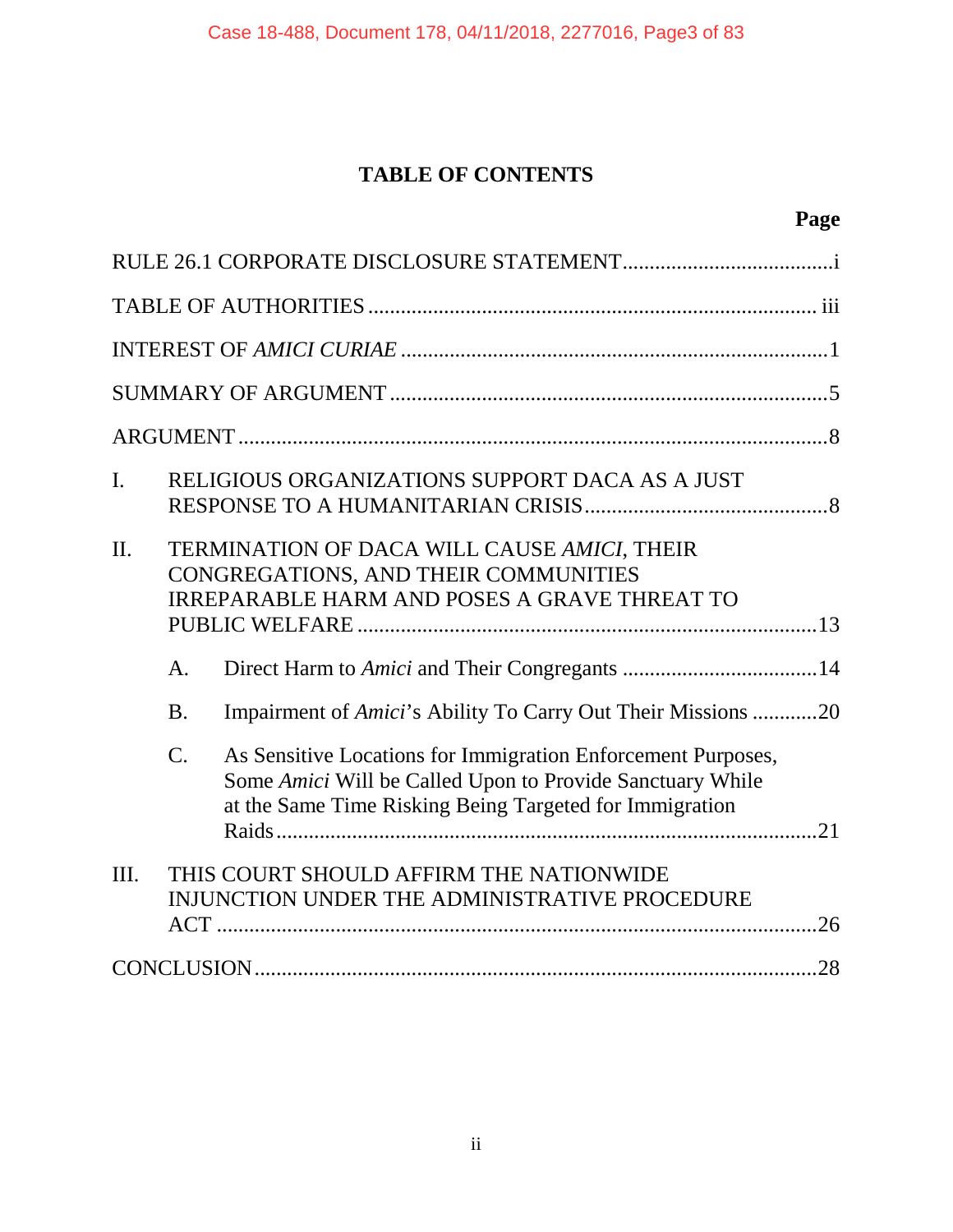# **TABLE OF AUTHORITIES**

# **Page(s)**

# **Cases**

| Georgia v. Penn. R.R. Co.,                          |  |
|-----------------------------------------------------|--|
| Harmon v. Thornburgh,                               |  |
| Kalaw v. Ferro,                                     |  |
| Lewis v. Casey,                                     |  |
| Lujan v. Nat'l Wildlife Fed'n.,                     |  |
| N.Y. Civil Liberties Union v. N.Y.C. Transit Auth., |  |
| Nat'l Mining Ass'n v. U.S. Army Corps of Eng'rs,    |  |
| Nunez v. Boldin,                                    |  |
| Resolution Tr. Corp. v. Elman,                      |  |
| Winter v. NRDC, Inc.,                               |  |

# **Other Authorities**

| ABC-7 KVIA, Which places are considered 'sensitive locations'?,  |  |
|------------------------------------------------------------------|--|
| http://www.kvia.com/crime/which-places-are-considered-sensitive- |  |
|                                                                  |  |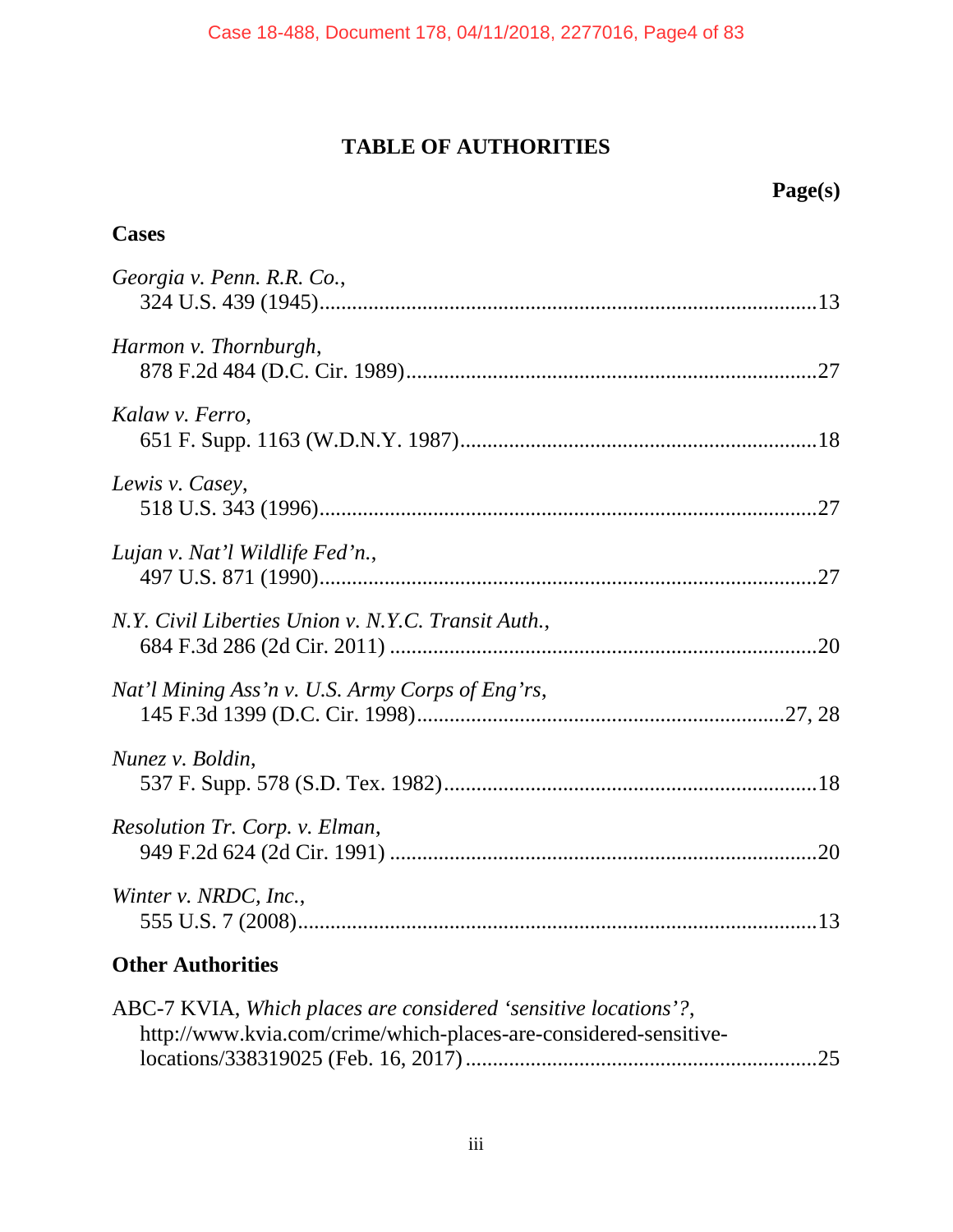| Alex Emmons, The Intercept, Targeting a Sanctuary: After ICE<br>Stakes Out a Church Homeless Shelter, Charities Worry<br>Immigrants Will Fear Getting Help,<br>https://theintercept.com/2017/02/27/after-ice-stakes-out-a-church-<br>homeless-shelter-charities-worry-immigrants-will-fear-getting-                   | 24 |
|-----------------------------------------------------------------------------------------------------------------------------------------------------------------------------------------------------------------------------------------------------------------------------------------------------------------------|----|
| CBS News, Undocumented immigrant, father of leukemia patient,<br>takes refuge in Phoenix church,<br>https://www.cbsnews.com/news/undocumented-immigrant-father-<br>of-leukemia-patient-takes-refuge-in-phoenix-church/ (Feb. 12,                                                                                      | 23 |
| Council on American-Islamic Relations, CAIR Condemns Trump's<br>Termination of DACA Program as 'Pandering to Anti-Immigrant<br>Extremists', https://www.cair.com/press-center/press-<br>releases/14582-cair-condemns-trump-s-termination-of-daca-<br>program-as-pandering-to-anti-immigrant-extremists.html (Sept. 5, |    |
| Julie Carey, NBC Washington, ICE Agents Arrest Men Leaving<br>Fairfax County Church Shelter,<br>https://www.nbcwashington.com/news/local/ICE-Agents-Arrest-<br>Men-Leaving-Alexandria-Church-Shelter-413889013.html (Feb.                                                                                             | 24 |
| Memorandum from John Morton, Director, U.S. Immigration and<br>Customs Enforcement to Field Office Directors, Special Agents in<br>Charge, and Chief Counsel (Oct. 24, 2011),<br>https://www.ice.gov/doclib/ero-outreach/pdf/10029.2-policy.pdf21                                                                     |    |
| Odette Yousef, WBEZ 95.1 Chicago, Amid Deportation Push,<br>Suburban Church Grapples with Loss,<br>https://www.wbez.org/shows/wbez-news/amid-deportation-push-<br>suburban-church-grapples-with-loss/3d269fc3-04e7-4604-bae4-                                                                                         | 24 |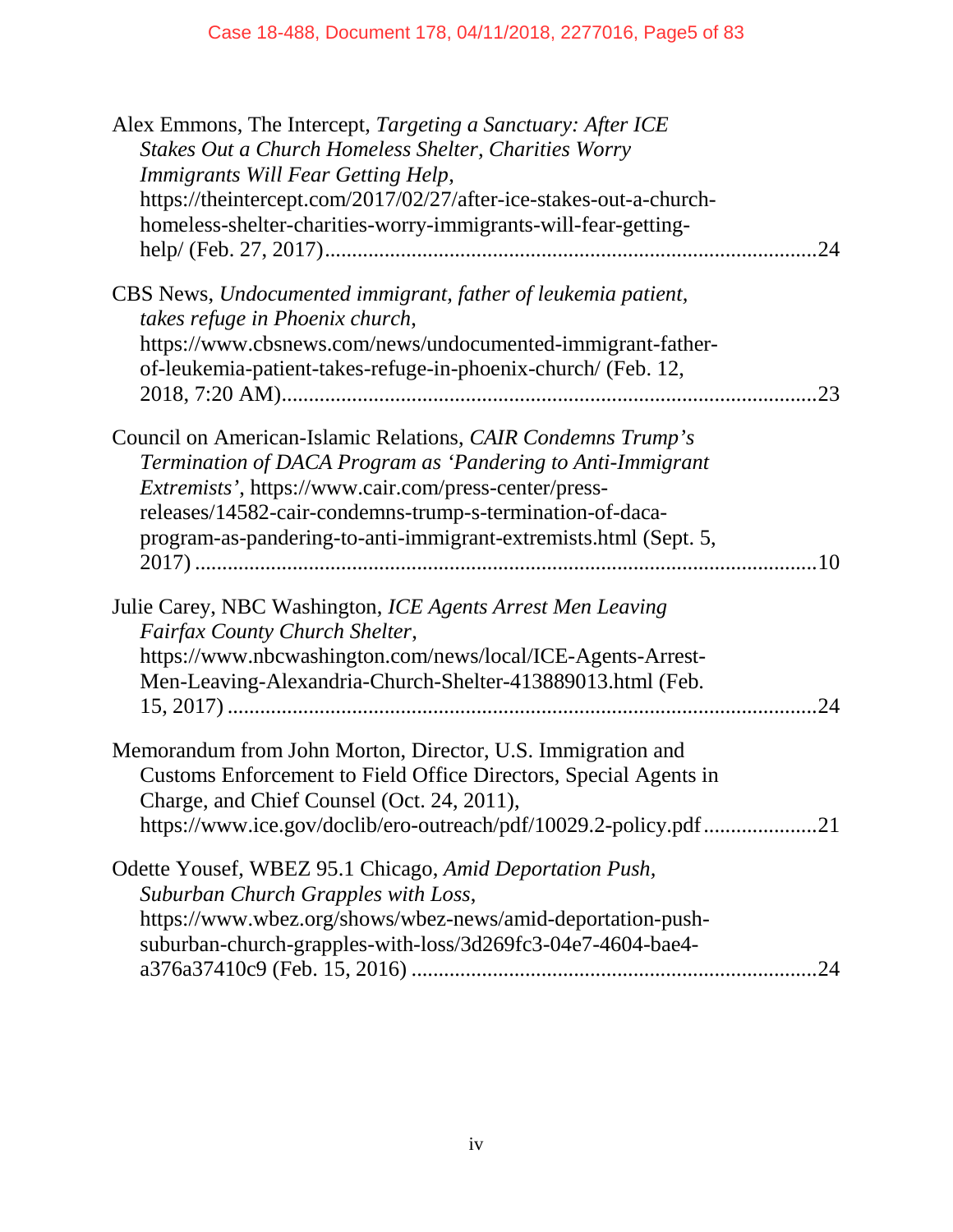| Qué Pasa Mi Gente, Arrestos de ICE cerca de escuela elemental de<br>mayoría hispana,                                                                                                  |     |
|---------------------------------------------------------------------------------------------------------------------------------------------------------------------------------------|-----|
| https://charlotte.quepasanoticias.com/noticias/ciudad/local/arrestos<br>-de-ice-cerca-de-escuela-elemental-de-mayoria-hispana (Feb. 9,                                                |     |
|                                                                                                                                                                                       |     |
| Religious Action Center of Reform Judaism, Reform Jewish<br>Movement Assails White House Targeting of Immigrant Youth,<br>https://rac.org/reform-jewish-movement-assails-white-house- |     |
|                                                                                                                                                                                       |     |
| Sanctuary Movement, http://www.sanctuarynotdeportation.org/12                                                                                                                         |     |
| Tina Vasquez, Rewire, Have Trump's Mass Deportations Begun?<br>Immigration Arrests Reported Around the Country,                                                                       |     |
| https://rewire.news/article/2017/02/10/trumps-mass-deportations-<br>begin-immigration-arrests-reported-around-country/ (Feb. 10,                                                      | 25  |
|                                                                                                                                                                                       |     |
| U.S. Dep't of Homeland Security, Statement by Secretary Jeh C.<br>Johnson on Southwest Border Security,                                                                               |     |
| https://www.dhs.gov/news/2016/02/02/statement-secretary-jeh-c-                                                                                                                        | 22  |
| U.S. Immigration and Customs Enforcement, FAQ on Sensitive                                                                                                                            |     |
| Locations and Courthouse Arrests: Does ICE's policy sensitive<br>locations policy remain in effect?,                                                                                  |     |
|                                                                                                                                                                                       | .22 |
| United States Conference of Catholic Bishops, USCCB President,                                                                                                                        |     |
| Vice President and Committee Chairmen Denounce<br>Administration's Decision to End DACA and Strongly Urge                                                                             |     |
| Congress to Find Legislative Solution,                                                                                                                                                |     |
| http://www.usccb.org/news/2017/17-157.cfm (Sept. 5, 2017)10                                                                                                                           |     |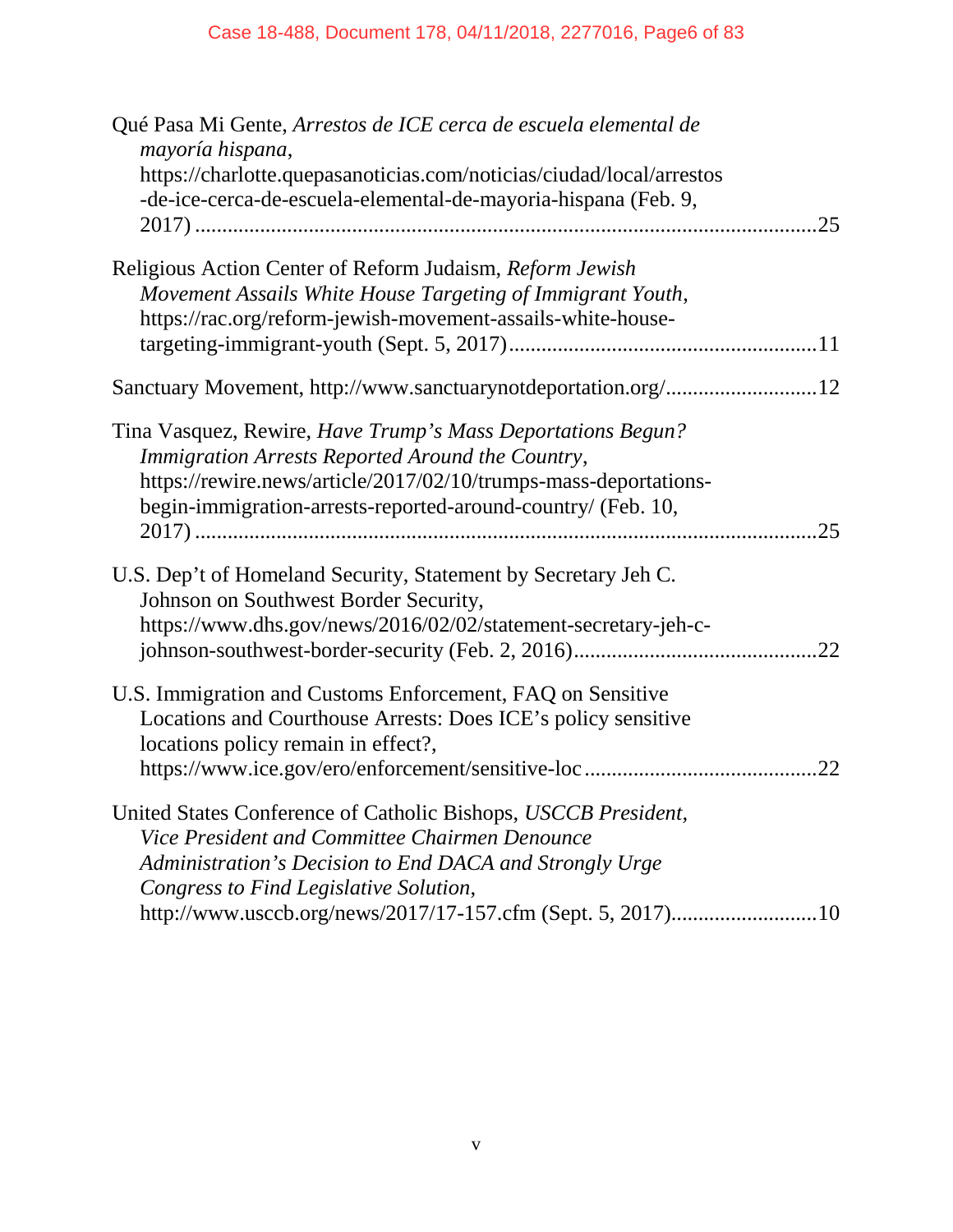# **INTEREST OF AMICI CURIAE 1**

Led by the Muslim Bar Association of New York, *amici* are American religious or religiously-affiliated organizations who represent a wide array of faiths and denominations. *Amici* include congregations and houses of worship as well as professional, civil liberties, and immigrant rights groups who work with or represent faith communities ("Religious Organizations"). *Amici* have long supported Deferred Action for Childhood Arrivals ("DACA") as a compassionate and appropriate response to the humanitarian crisis posed by the hundreds of thousands of undocumented people brought to this country as children, before they could make choices of their own. *Amici* believe that the arbitrary rescission of DACA will indelibly harm the vitality of their spiritual communities, including by forcing committed members of their congregations and organizations to leave the country or return to the shadows. Indeed, certain *amici* have committed to providing sanctuary to those targeted for deportation. *Amici* are identified here by name, with a fuller description of their identities and interests attached to this memorandum at Appendix A.

<sup>1</sup> Pursuant to Federal Rule of Appellate Procedure 29(a)(4)(e), *amici* certify that this brief was not written in whole or in part by counsel for any party, and no person or entity other than *amici* and their counsel has made a monetary contribution to the preparation and submission of this brief. All parties have consented to the filing of this *amicus* brief. *See* Fed. R. App. 29(a)(2).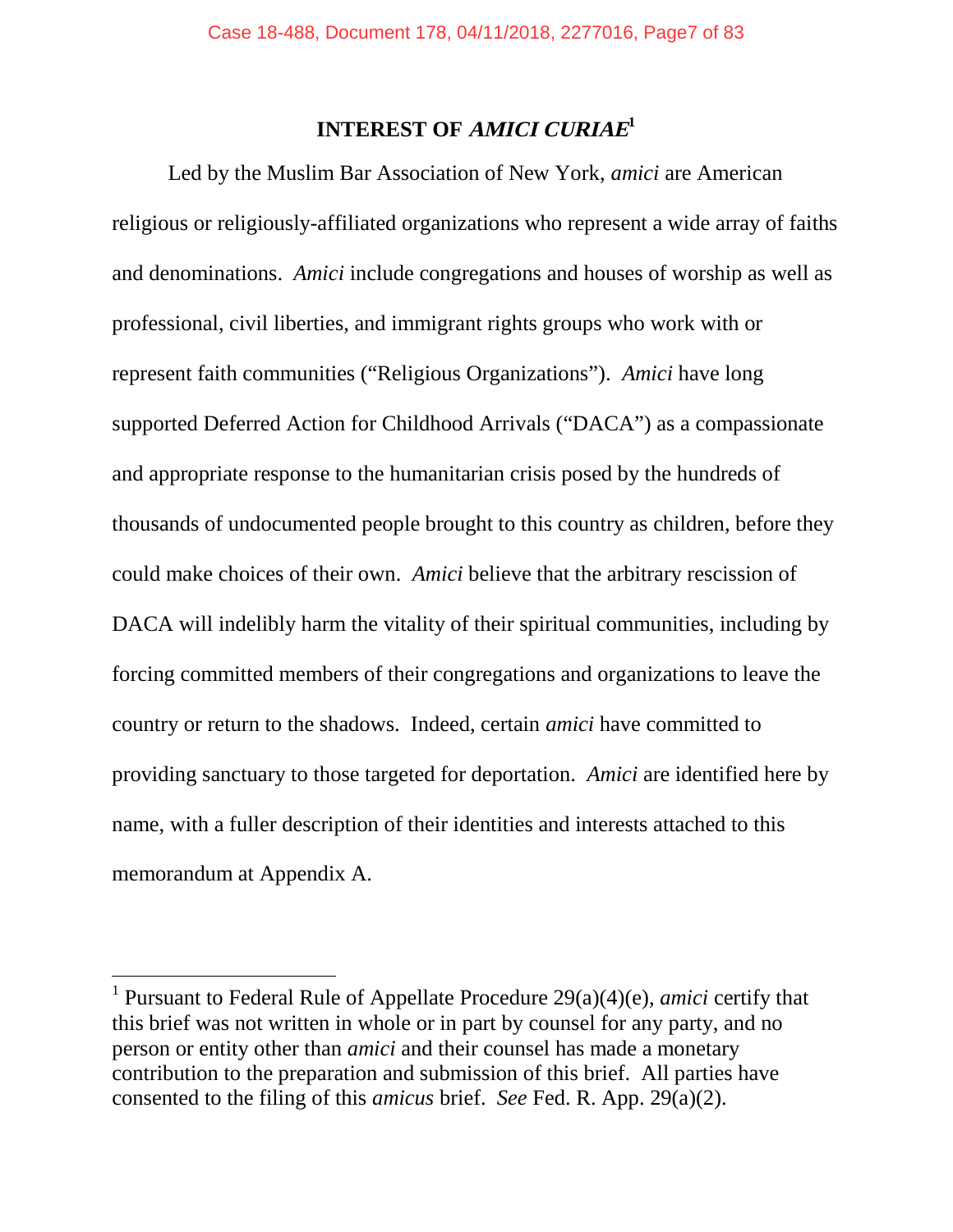*Amici* are: Albuquerque Mennonite Church; Albuquerque Monthly Meeting of the Religious Society of Friends (Quakers); The American Association of Jewish Lawyers and Jurists; American Baptist Churches of Metropolitan New York; American Baptist Churches of the Rochester/Genesee Region, Executive Board; American Friends Service Committee; American Jewish Committee; Ansche Chesed, New York City; Arch Street United Methodist Church; Association of Muslim American Lawyers; Cabrini Immigrant Services of NYC; Campus Ministry of Roman Catholic Archdiocese of New York at Hostos and Bronx Community College of City University of New York; Capital Area Muslim Bar Association; Catholic Charities Community Services of the Archdiocese of New York; Catholic Charities, Diocese of Trenton; Catholic Charities of the Diocese of Stockton; Catholic Legal Immigrant Network, Inc.; Catholic Legal Services, Archdiocese of Miami, Inc.; Central Conference of American Rabbis; Central Pacific Conference of the United Church of Christ; Church Council of Greater Seattle; Church of Our Redeemer in Lexington, Massachusetts; Church of Our Saviour/La Iglesia de Nuestro Salvador (Cincinnati, Ohio); Congregation B'nai Jeshurun (New York City); Congregation Beit Simchat Torah; Congregation Shaarei Shamayim (Madison, Wisconsin); Council of Churches of the City of New York; Council on American-Islamic Relations – California Chapter; Council on American-Islamic Relations – Michigan Chapter; Council of American-Islamic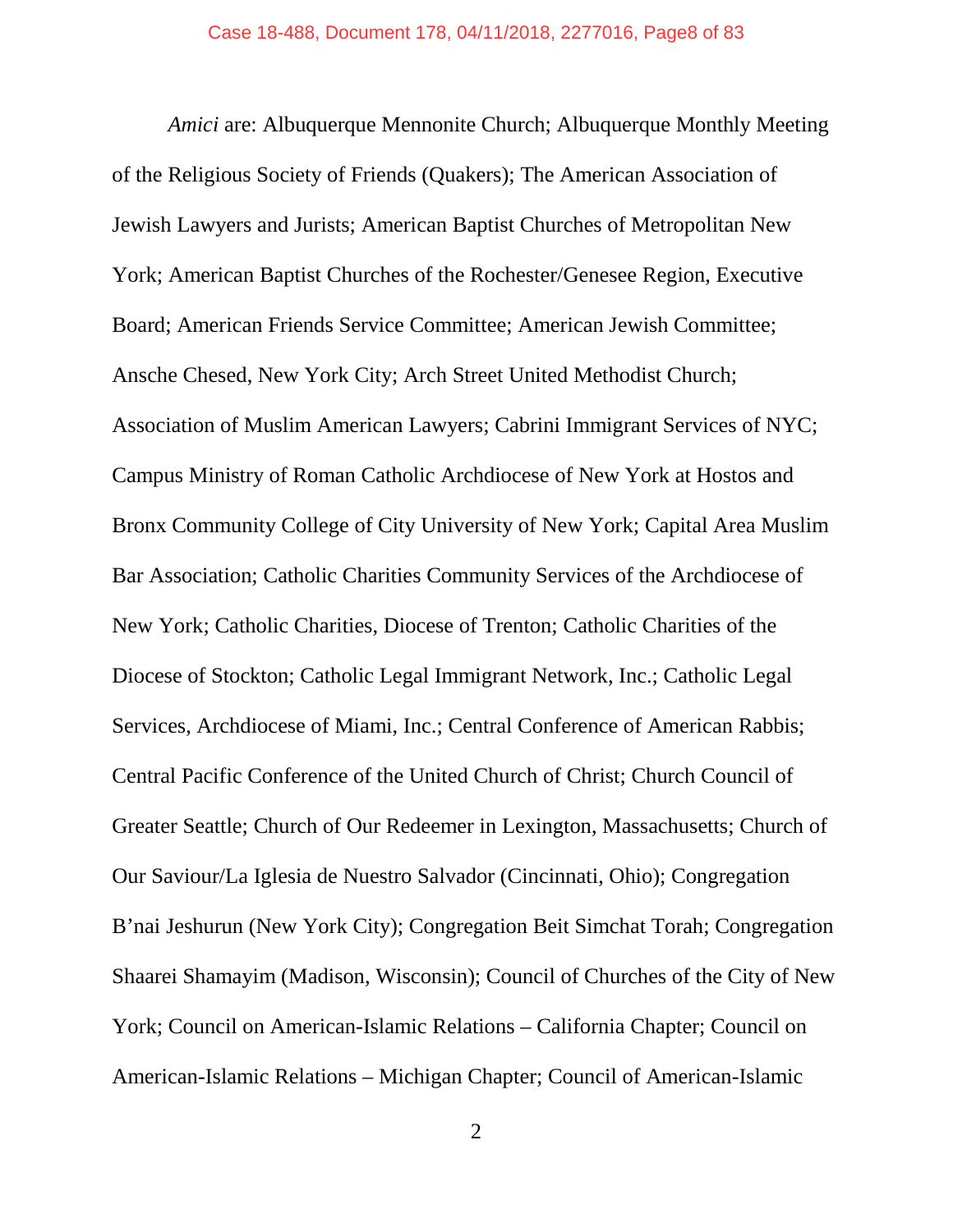Relations – New Jersey Chapter; Council of American-Islamic Relations – New York Chapter; Council on American-Islamic Relations – Oklahoma Chapter; Cuba Presbyterian Church (Presbyterian Church, USA), Cuba, New Mexico; Daughters of Charity of St. Vincent de Paul; Degrees of Change; DMV Sanctuary Congregation Network; Dominican Development Center; East End Temple (New York City); El Paso Monthly Meeting of the Religious Society of Friends; Emgage; Episcopal City Mission; Episcopal Diocese of Long Island; Episcopal Dioceses of Massachusetts; Episcopal Diocese of New York; Episcopal Diocese of Rochester; Episcopal Dioceses of Western Massachusetts; Episcopal Society of Christ Church/The Christ Church Cathedral, Cincinnati, Ohio; First Congregational United Church of Christ (Albuquerque, New Mexico); First Presbyterian Church of Taos, New Mexico; First Unitarian Congregational Society in Brooklyn; First United Presbyterian Church of Las Vegas, New Mexico; Franciscan Friars of the Province of St. Barbara; Global Justice Institute; Hawaii Conference of the United Church of Christ; Hudson River Presbytery; Hyattsville Mennonite Church; ICNA Council for Social Justice; Iowa Conference of the United Church of Christ; Islamic Circle of North America; Islamic Society of Central Jersey; Lab/Shul; Leadership Conference of Women Religious; Legal Advocacy Project of Unitarian Universalist FaithAction of New Jersey; Living Interfaith Church of Lynnwood, WA; Lutheran Social Services of New York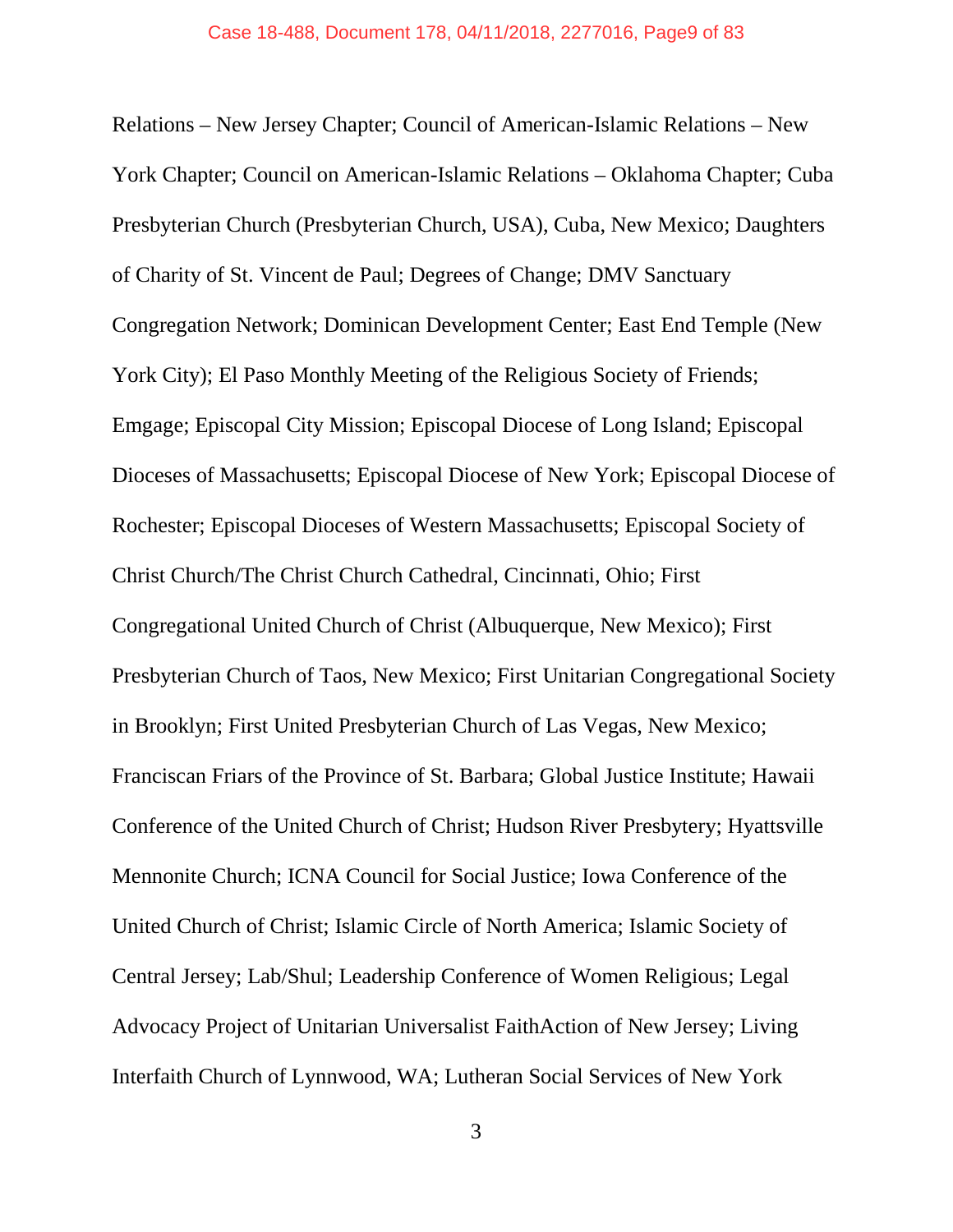(LSSNY); Maryknoll Office for Global Concerns; Metropolitan New York Synod of the Evangelical Lutheran Church in America; Muslim Advocates; Muslim Bar Association of New York; Muslim Public Affairs Council; Muslim Urban Professionals (Muppies); Muslims for Peace, Inc.; Muslims for Progressive Values; National Council of Jewish Women; NETWORK Lobby for Catholic Social Justice; New Jersey Interfaith Coalition; New Mexico Faith Coalition for Immigrant Justice; New Sanctuary Coalition; New Sanctuary CT; New York Annual Conference Immigration Task Force of the United Methodist Church; New York Board of Rabbis; New York Conference United Church of Christ; New York State Council of Churches; New York Yearly Meeting, the Religious Society of Friends (Quaker); Northern California Nevada Conference of the United Church of Christ; Oregon Interfaith Movement for Immigrant Justice; Presbyterian Church (U.S.A.); Presbytery of Genesee Valley, Presbyterian Church (U.S.A.); Presbytery of the Pacific; Presbytery of New York City; Presentation Sisters at Caminando Juntos; Province of St. Mary of the Capuchin Order; Queens Federation of Churches; Religious Institute; Romemu; Santa Fe Monthly Meeting of the Religious Society of Friends (Quakers); Sikh Coalition; Sisterhood of Salaam Shalom; Society for the Advancement of Judaism; Southern California Nevada Conference of the United Church of Christ; Southwest Conference of the United Church of Christ; St. Andrew Presbyterian Church in Albuquerque, New Mexico;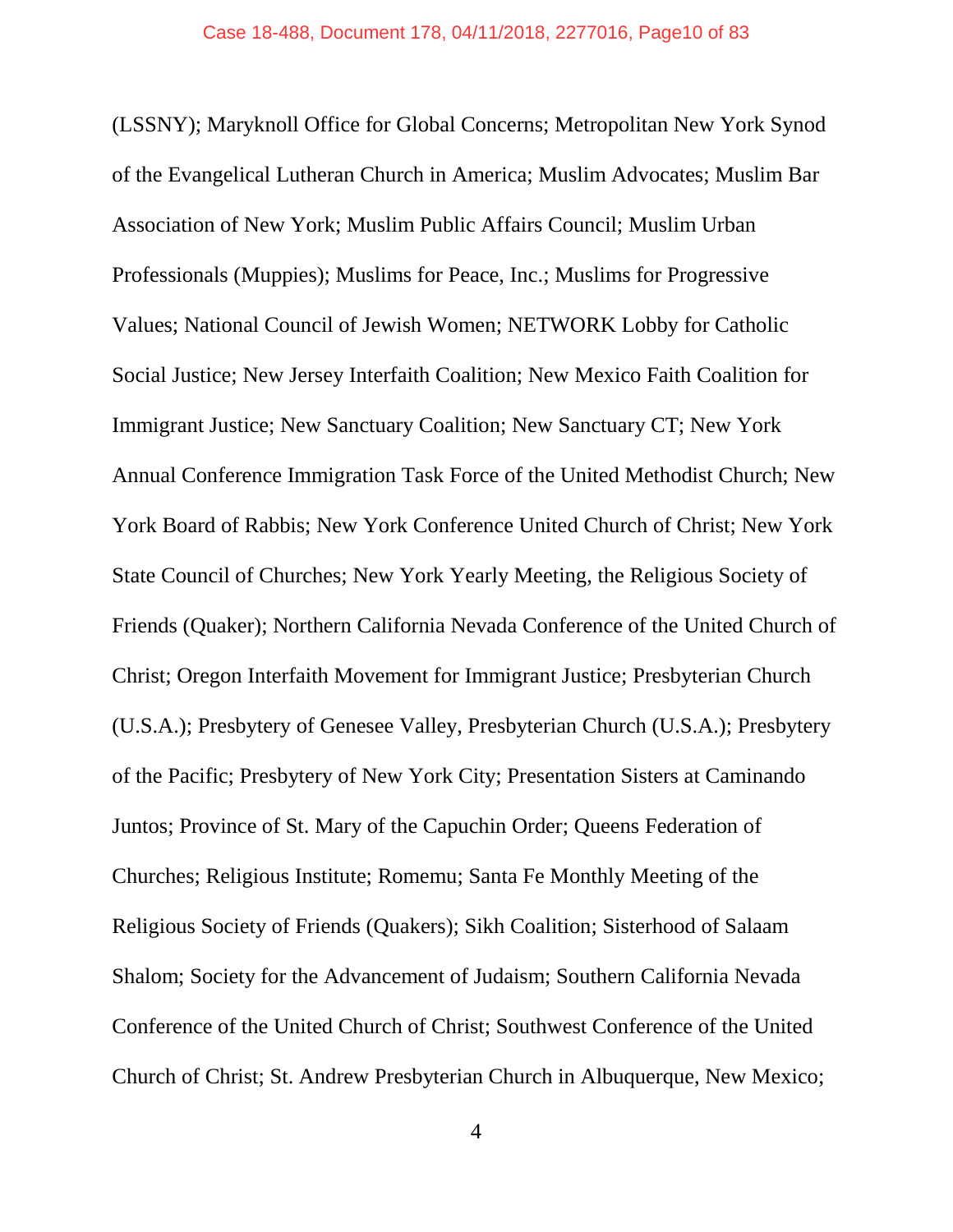St. Francis Community Services / Catholic Legal Assistance Ministry; St. Luke's Episcopal Church in Long Beach; St. Stephen's Episcopal Church in Boston; St. Thomas of Canterbury Episcopal Church (Albuquerque, NM); Synod of the Northeast, Presbyterian Church (U.S.A.); T'ruah: The Rabbinic Call for Human Rights; Temple Israel of Hollywood (CA); Temple Israel of the City of New York; Temple Sinai (Washington, DC); Town and Village Synagogue, New York, New York; Trinity Church Wall Street; Union for Reform Judaism, including Reform Jewish Voice of New York State; Unitarian Universalist Mass Action Network; United Methodist Women; University Christian Ministry at Northwestern University; Upstate New York Synod-Evangelical Lutheran Church in America; Visitation BVM Church in Philadelphia, Pennsylvania; West End Synagogue (New York City); and Women of Reform Judaism.

### **SUMMARY OF ARGUMENT**

Since DACA's inception in 2012, American religious communities of many faiths have supported the program as a just and compassionate response to a moral and humanitarian crisis. The children and young adults eligible for and currently receiving the benefits of DACA status (often referred to as "Dreamers") were, in most cases, brought to this country as children by their parents. They have lived most of their lives in the United States, typically with no memory of any other home. Only young people who have pursued education or served in our military,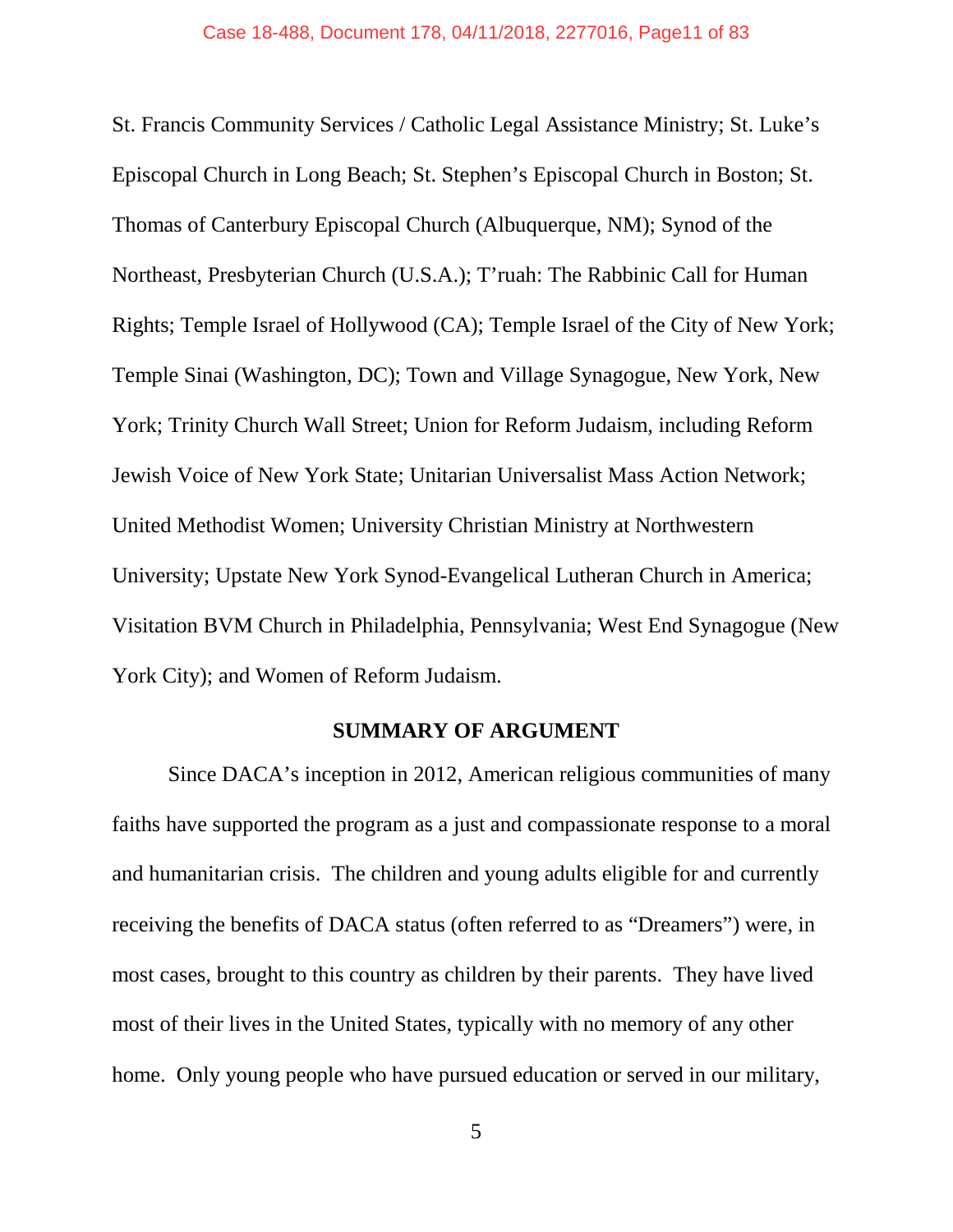#### Case 18-488, Document 178, 04/11/2018, 2277016, Page12 of 83

and have no significant criminal record, are eligible for DACA status. Yet they now face deportation to often dangerous and unfamiliar places, or a life in the undocumented shadows.

*Amici* believe, on the basis of faith and morality, that these children and young adults must be protected. *Amici* therefore offer this brief in support of Plaintiffs-Appellees in order to address how, in their view, the Government's proposed termination of DACA (the "Termination Memo") would cause irreparable harm and constitute a severe detriment to the public. *Amici* have firsthand knowledge of the valuable contributions to faith and community made by DACA recipients and understand all too well the harm that the termination of DACA would cause. For example, ending DACA would put Nancy, an Associate Rector at *amicus* St. Luke's Episcopal Church in Long Beach, California, who came to the United States from Mexico at age seven, at risk of deportation. *Amici* detail the stories of Nancy and others like her in Section II(A) below to provide the Court with a sample of the lives that are at risk of being upended. *Amici* also know, because of their religious and charitable work in Latin America and other regions, the challenges and dangers these young people face if they are deported.

*Amici* also have a direct stake in these issues beyond their religious concerns and the protection of their congregants. *First*, *amici* stand to lose the substantial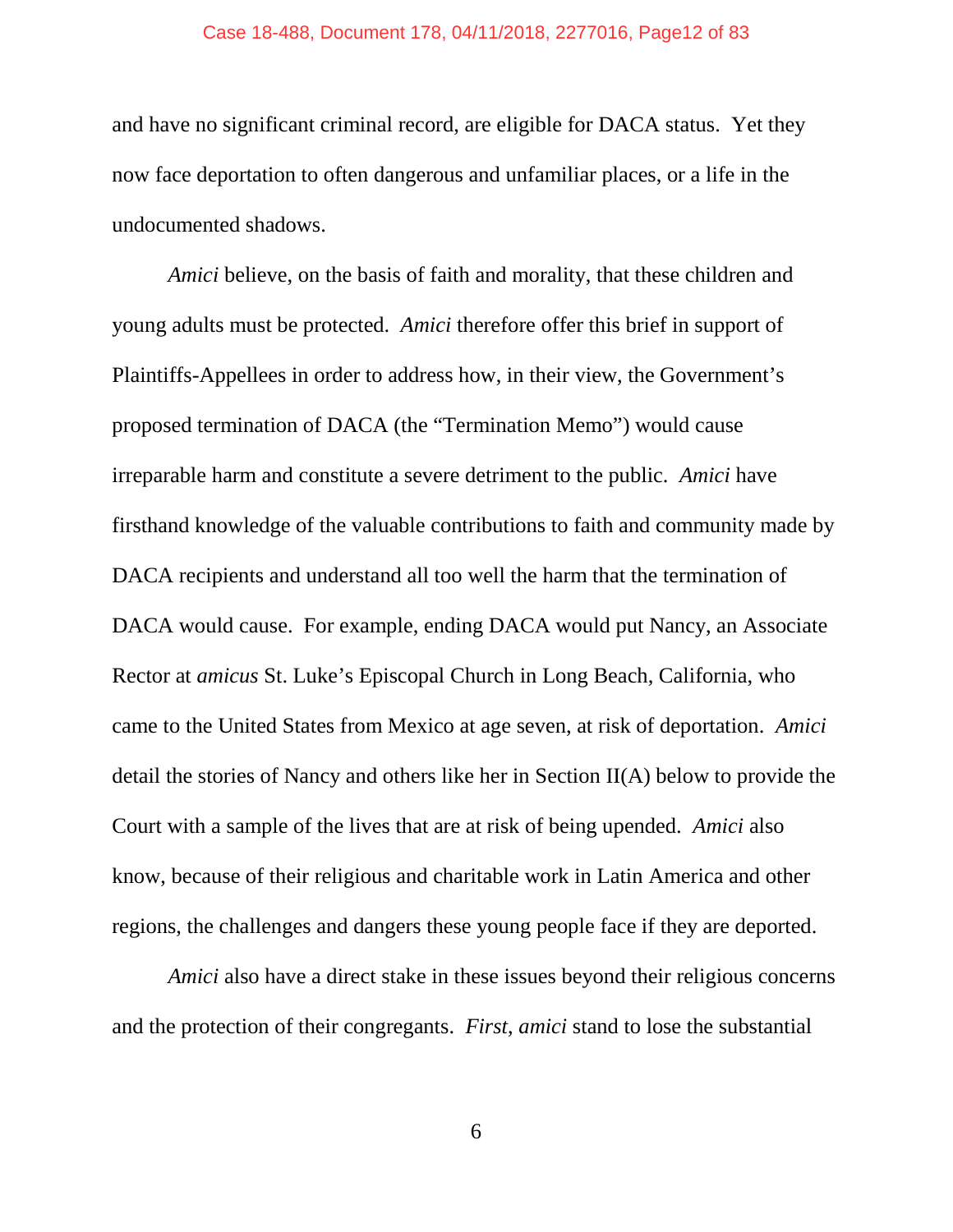#### Case 18-488, Document 178, 04/11/2018, 2277016, Page13 of 83

benefits they currently enjoy as a result of the varied contributions that DACA recipients make to their congregations and institutions.

*Second*, if the Termination Memo is carried out and DACA recipients and DACA-eligible individuals are forced into hiding, *amici* will suffer an impairment of their ability to carry out their core mission to provide spiritual guidance and general assistance to people of all backgrounds and faiths.

*Third*, many *amici* have and will continue to offer sanctuary to those facing deportation. *Amici*'s churches, mosques, and synagogues are ostensibly designated by U.S. Immigration and Customs Enforcement ("ICE") as sensitive locations to be avoided by enforcement officials, but ICE has shown a growing willingness to target and exploit, rather than avoid, sensitive locations. *Amici* will be on the front line of this conflict if DACA is rescinded: honoring their convictions to protect DACA recipients will risk ICE raids on or around their houses of worship.

For the reasons set forth herein and in Plaintiffs-Appellees' and other *amici*'s briefs, *amici* urge the Court to affirm the district court's grant of provisional relief enjoining the Termination Memo in its entirety. This is the appropriate remedy pursuant to the Administrative Procedure Act, as described in Section III below, and is necessary to prevent irreparable harm.

7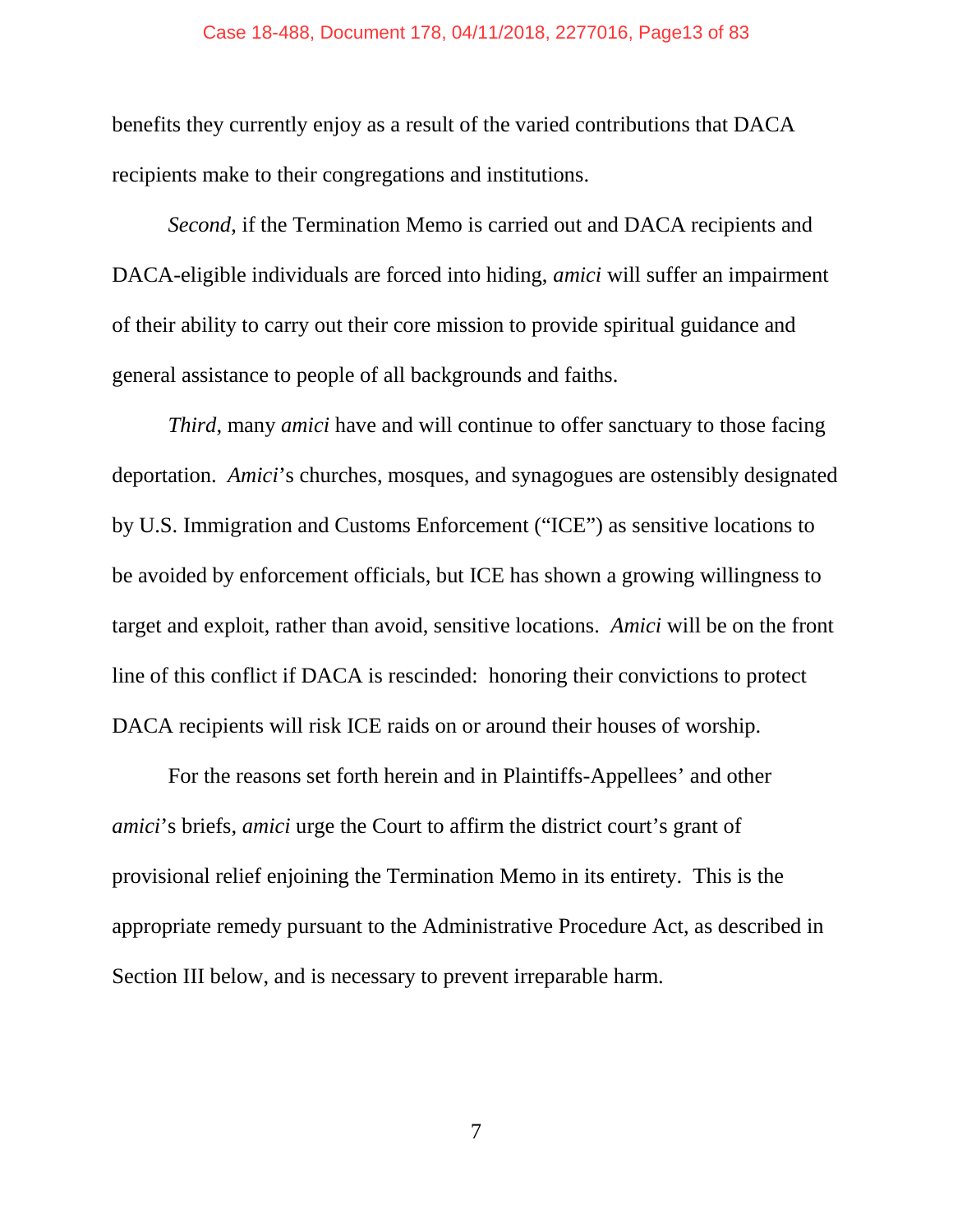#### **ARGUMENT**

The district court enjoined the Government from proceeding with its planned termination of DACA, finding that plaintiffs demonstrated (1) a likelihood of success on the merits of their claims under the Administrative Procedure Act, (2) irreparable harm, and (3) that the balance of equities and the public interest favored injunctive relief. (*See* Dkt. 209 in Case No. 1:17-cv-05228-NGG-JO). *Amici* endorse the district court's holding and the arguments set forth by Plaintiffs-Appellees, and submit this brief to further illustrate the irreparable harm that implementation of the Termination Memo would cause. *Amici* also endorse the parameters of the relief ordered by the district court, and urge this court to affirm the nation-wide injunction.

### **I. RELIGIOUS ORGANIZATIONS SUPPORT DACA AS A JUST RESPONSE TO A HUMANITARIAN CRISIS**

*Amici* object to the Government's arbitrary and ill-reasoned decision to rescind DACA on moral, spiritual, and religious grounds. Although they represent different faiths and denominations, *amici* are in unequivocal agreement that DACA is a force for good in our society that should be protected. As *amicus* Catholic Charities Community Services of the Archdiocese of New York explains, "DACA is an important first step to acknowledging and growing the human and social

8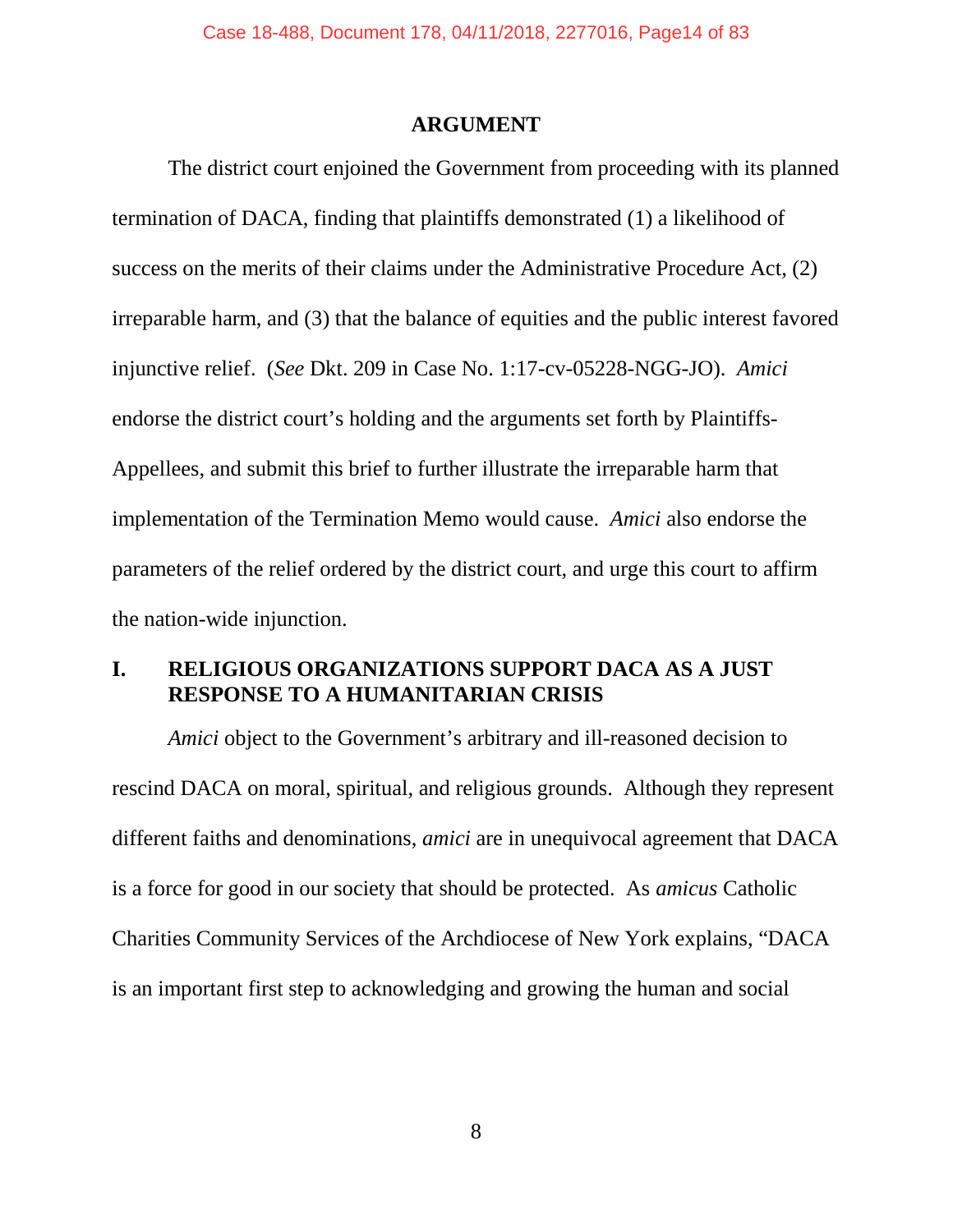contributions and needs of young immigrants and of our own communities."<sup>2</sup> Those who are eligible for DACA or who already benefit from it "were brought to the United States" by their parents, "now have established roots, have built families, have contributed to their communities of faith, work, and family," and their "energy, spirit, life, and heart are part of this nation, which can only benefit from their continued participation."

For many *amici*, these convictions are deeply rooted in their faith and moral principles. Temple Sinai of Washington D.C., for example, believes that "as a Jewish institution, Biblical texts and our Jewish history inform our position on modern day immigration policy. Leviticus 19 explicitly says, 'When a stranger sojourns with you in your land, you shall do him no wrong.'" St. Luke's Episcopal Church in Long Beach, California, similarly states that "for us, this is a biblical rather than a political issue." And as the Catholic mission Maryknoll attests, "recognizing the hardships and struggles of immigrant families, and the tremendous economic and social contributions Dreamers make to the United States, we feel it is unethical to send Dreamers back to countries they hardly know, as well as a senseless loss to our nation."

<sup>2</sup> Quotes from *amici* herein are drawn from interviews conducted by counsel in November and December 2017 to provide the Court with a fuller understanding of how DACA has impacted American religious communities.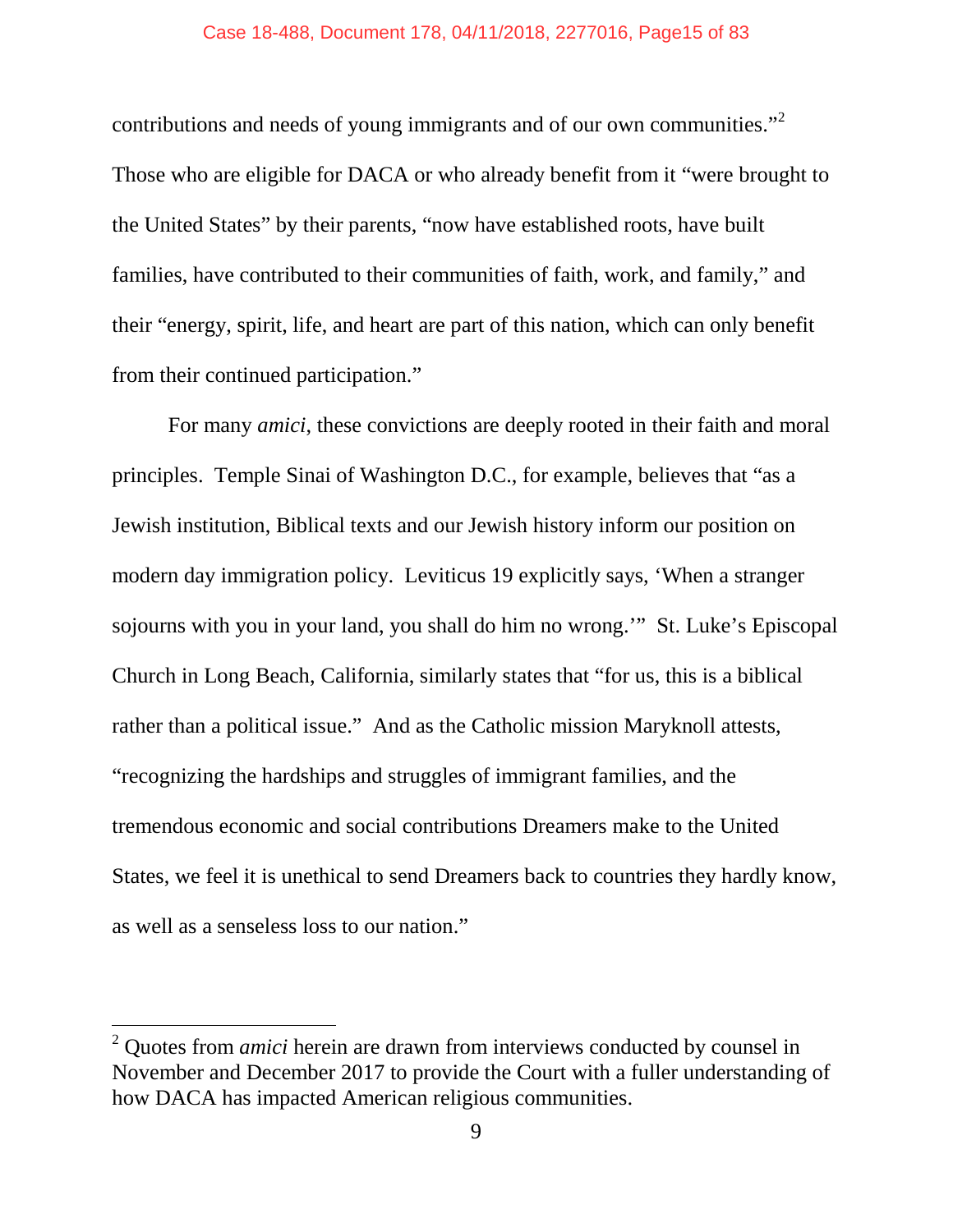For others still, supporting DACA is part of their social justice mission. Christ Church Cathedral in Cincinnati has, in light of the Government's immigration policy priorities, "focused its social justice concerns on matters of immigration and the impact that deportations or the repeal of DACA will have on God's children."

*Amici* and groups like them have, accordingly, objected vocally to the arbitrary repeal of the DACA program. On September 5, 2017, when the Government announced its decision to terminate DACA, countless religious groups and leaders released statements of condemnation. The United States Conference of Catholic Bishops publicly called the decision "reprehensible," "unacceptable," and "a heartbreaking moment in our history that shows the absence of mercy and good will."<sup>3</sup> The Council on American-Islamic Relations described the move as a "heartless action [that] will only serve to create fear and anxiety for the Dreamers and their loved ones, and will force them back to living in the shadows, rendering them unable to contribute to our nation's economy."<sup>4</sup> And

<sup>4</sup> Council on American-Islamic Relations, *CAIR Condemns Trump's Termination of DACA Program as 'Pandering to Anti-Immigrant Extremists'*, https://www.cair.com/press-center/press-releases/14582-cair-condemns-trump-stermination-of-daca-program-as-pandering-to-anti-immigrant-extremists.html

<sup>3</sup> United States Conference of Catholic Bishops, *USCCB President, Vice President and Committee Chairmen Denounce Administration's Decision to End DACA and Strongly Urge Congress to Find Legislative Solution*, http://www.usccb.org/news/2017/17-157.cfm (Sept. 5, 2017).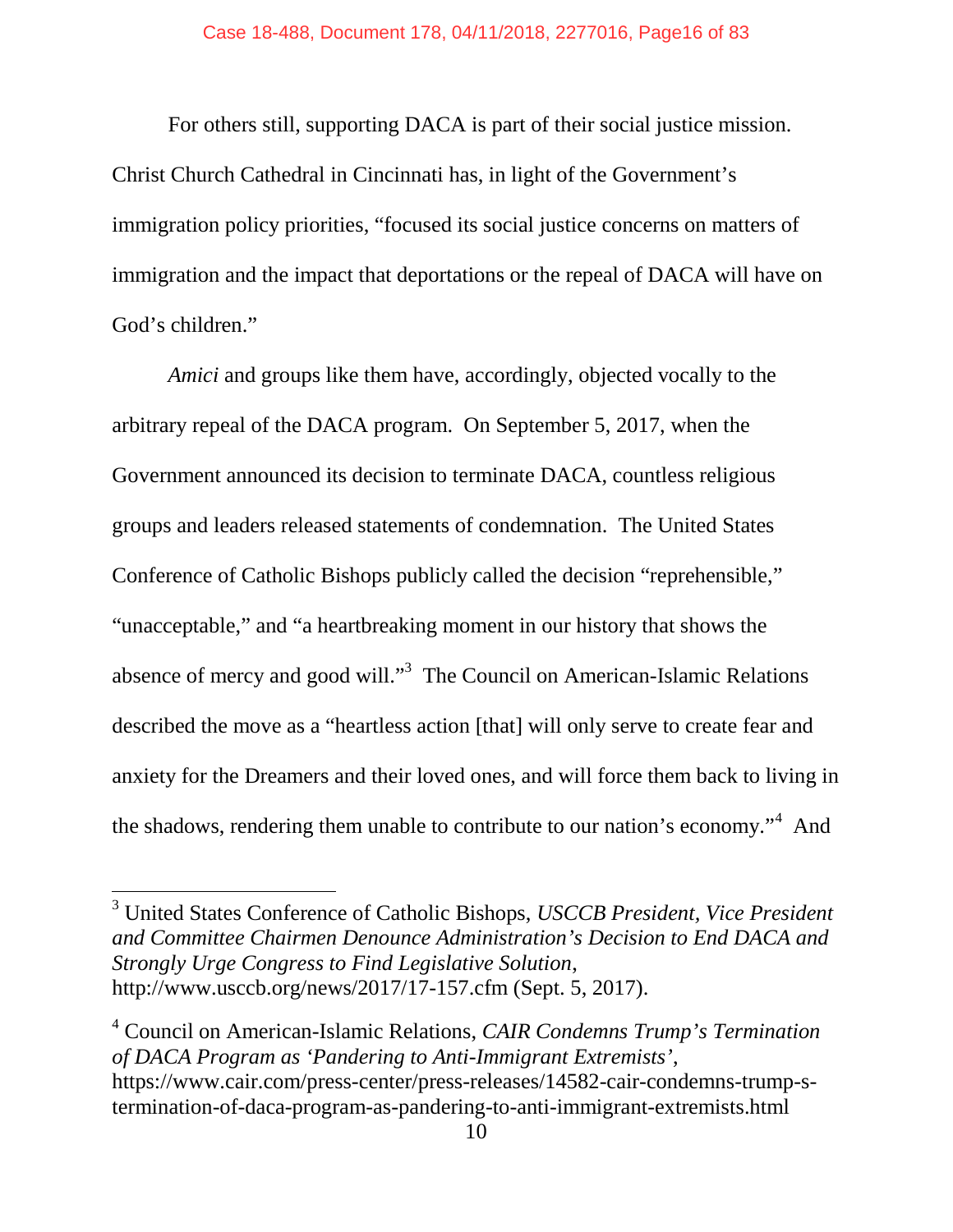*amici* Union for Reform Judaism and Central Conference of American Rabbis declared it "morally misguided and poor public policy," noting that "Judaism demands that we welcome the stranger and compels us to work for a just immigration system."<sup>5</sup>

*Amici* agree wholeheartedly with these statements. Rev. Robin Hynicka of *amicus* Arch Street United Methodist Church ("UMC") in Philadelphia, for example, describes the "mythology surrounding why people migrate" as a campaign to "criminalize immigration" and to paint all immigrants as "bad," when in fact the "the real reasons for these migrations are not listened to, considered, or understood." He explains: "From a faith perspective, we take a baptismal vow that states we will resist evil, injustice, and oppression in any form in which it presents itself. The current immigration system and the move to end DACA create unjust circumstances, made manifest in human suffering. The attempt to crack down on Dreamers is a serious, cynical, evil action that has nothing to do with safety or justice. We have a theological and moral obligation to oppose these forces."

*Amici* include entities that have taken active steps to protect Dreamers. A nation-wide, interfaith network of communities and congregations known as the

<sup>(</sup>Sept. 5, 2017).

<sup>5</sup> Religious Action Center of Reform Judaism, *Reform Jewish Movement Assails White House Targeting of Immigrant Youth*, https://rac.org/reform-jewishmovement-assails-white-house-targeting-immigrant-youth (Sept. 5, 2017).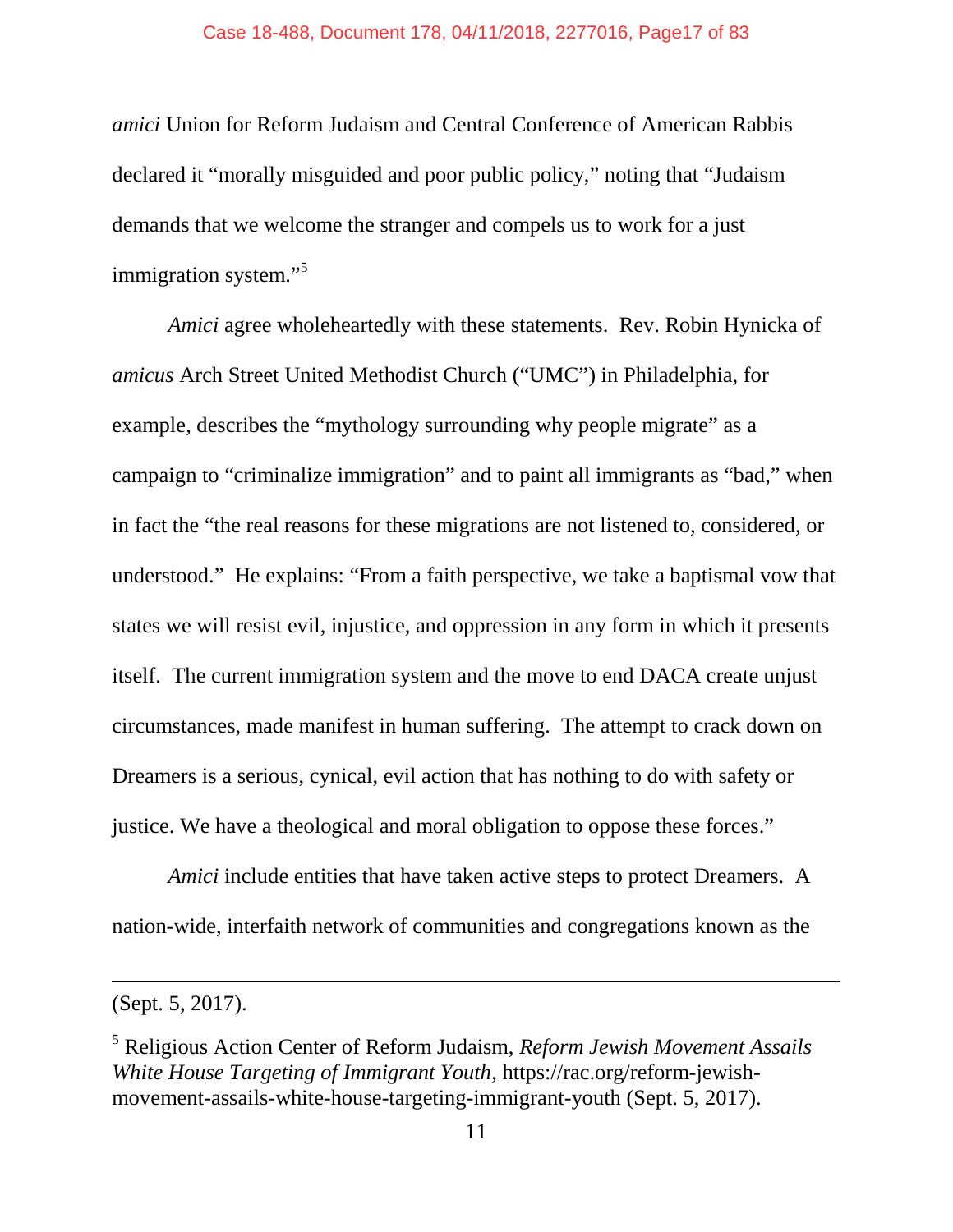New Sanctuary Movement, of which many *amici* are a part, have pledged to stand in solidarity with immigrants facing deportation.<sup>6</sup> These groups provide preparedness training and legal counseling and referrals; accompany individuals to immigration hearings; run awareness programs and panel discussions; and conduct advocacy aimed at supporting immigrant communities through the lens of faith. *Amicus* New Mexico Faith Coalition for Immigrant Justice, for example, provides these services "in order to create better immigration laws and a more just system that supports the well-being of all," and employs two DACA recipients in their three-person office. Similarly, *amicus* New Sanctuary Coalition is an interfaith network working "to reform immigration enforcement practices and policies, both locally and nationally, with a special focus on preserving family unity." As explained below, many *amici* and congregations like them have offered themselves as places of sanctuary, providing shelter to those targeted for deportation actions.

*Amici* thus oppose with deep conviction the Government's arbitrary decision to terminate DACA. As institutions of faith with a special interest in servicing vulnerable immigrant populations, *amici* have direct knowledge of the harm that the Government's actions will cause to them and the people with whom they live, work, and worship.

<sup>6</sup> *See* Sanctuary Movement, http://www.sanctuarynotdeportation.org/.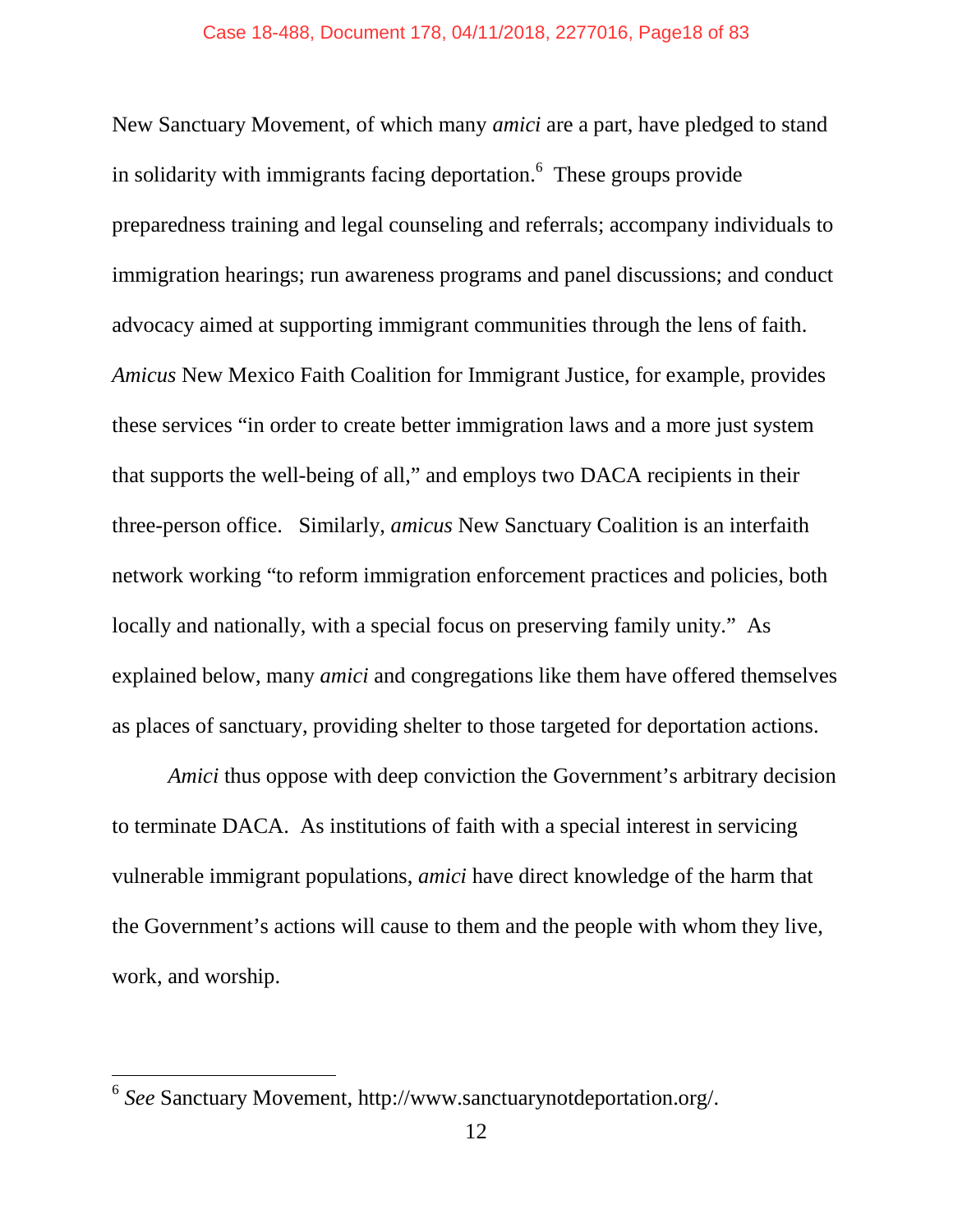### **II. TERMINATION OF DACA WILL CAUSE AMICI, THEIR CONGREGATIONS, AND THEIR COMMUNITIES IRREPARABLE HARM AND POSES A GRAVE THREAT TO PUBLIC WELFARE**

The early and arbitrary termination of DACA will not only imperil Plaintiffs, it will directly harm *amici* and their congregants, clergy members, staff, clients, and communities.<sup>7</sup> In the words of *amicus* Church Council of Greater Seattle, "DACA-recipients are our brothers and sisters, relatives, service-providers, congregational members, initiators of small business, and protectors of our communities and nation," and the Government's actions would "deprive hopeful and patriotic men and women of the opportunity to exercise their hopes and dreams, to the detriment of the common good." Like our society at large, faith communities, according to the Albuquerque Monthly Meeting of the Religious Society of Friends (Quakers), "stand to lose the tremendous investment made over many years to bring DACA recipients into adulthood with skills and multicultural perspectives that are sorely needed by the larger community and the nation."

 $<sup>7</sup>$  Ordinarily, a party seeking a preliminary injunction must show that it—not a third</sup> party— will directly suffer harm if the injunction is not granted. *See Winter v. NRDC, Inc.*, 555 U.S. 7, 20 (2008) ("A plaintiff seeking a preliminary injunction must establish that . . . *he* is likely to suffer irreparable harm.") (emphasis added). With regard to the State Plaintiffs' claims, however, harm to *amici* equates to harm to the Plaintiffs who, as *parens patriae*, sue on *amici*'s behalf. *Georgia v. Penn. R.R. Co.*, 324 U.S. 439, 447 (1945) (holding that a state may seek an injunction in its *parens patriae* capacity). In the *Batalla Vidal* Plaintiffs' case, harm to *amici* is relevant to whether an injunction is in the public interest.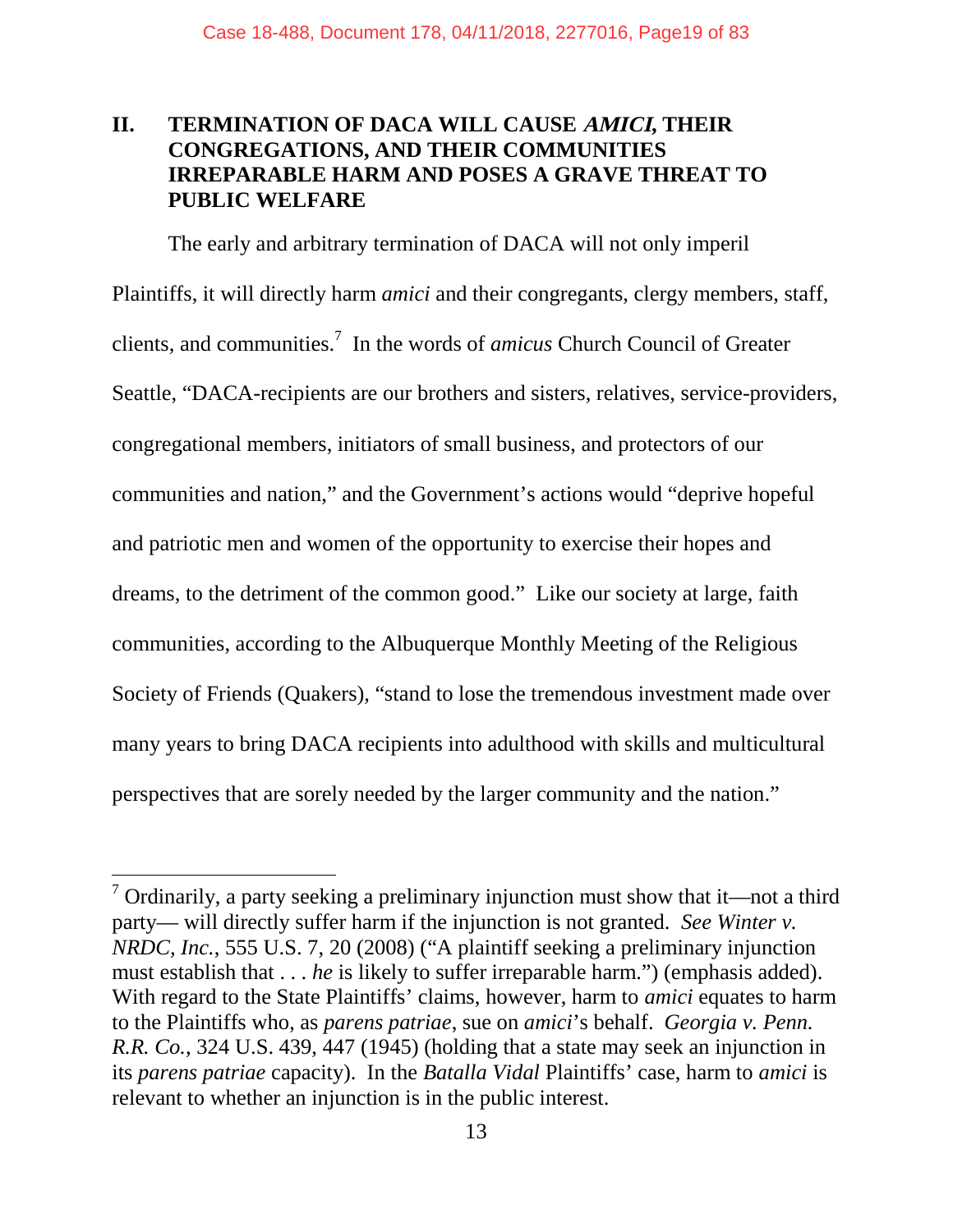The Government's planned actions would cause harm on various levels.

First, DACA recipients are vital members of *amici*'s congregations and workforces whose loss of status will not only disrupt their lives, but harm *amici* who benefit from their participation. Second, termination of the DACA program will impair the ability of *amici* and other religiously-affiliated organizations to carry out their missions to help people of all backgrounds and faiths. Third, as institutions of faith and sensitive locations for immigration enforcement purposes, many *amici* face the grim prospect that following their spiritual calling to provide sanctuary for targeted Dreamers will result in the religious entities themselves being targeted by immigration enforcement authorities, a concern that would increase dramatically with the termination of DACA.

### **A. Direct Harm to Amici and Their Congregants**

To illustrate the irreparable harm at issue in this case, *amici* provide the Court with the following examples of individual DACA recipients brought to this country as children who have enriched their communities, organizations and congregations.

**Nancy.**<sup>8</sup> Nancy, Associate Rector at *amicus* St. Luke's Episcopal Church in Long Beach, California, came to the United States from Mexico at age seven. Like

<sup>&</sup>lt;sup>8</sup> Declarations from the individual DACA recipients attesting to the information presented here are on file with counsel. The last names of these individuals have been withheld here to protect their privacy.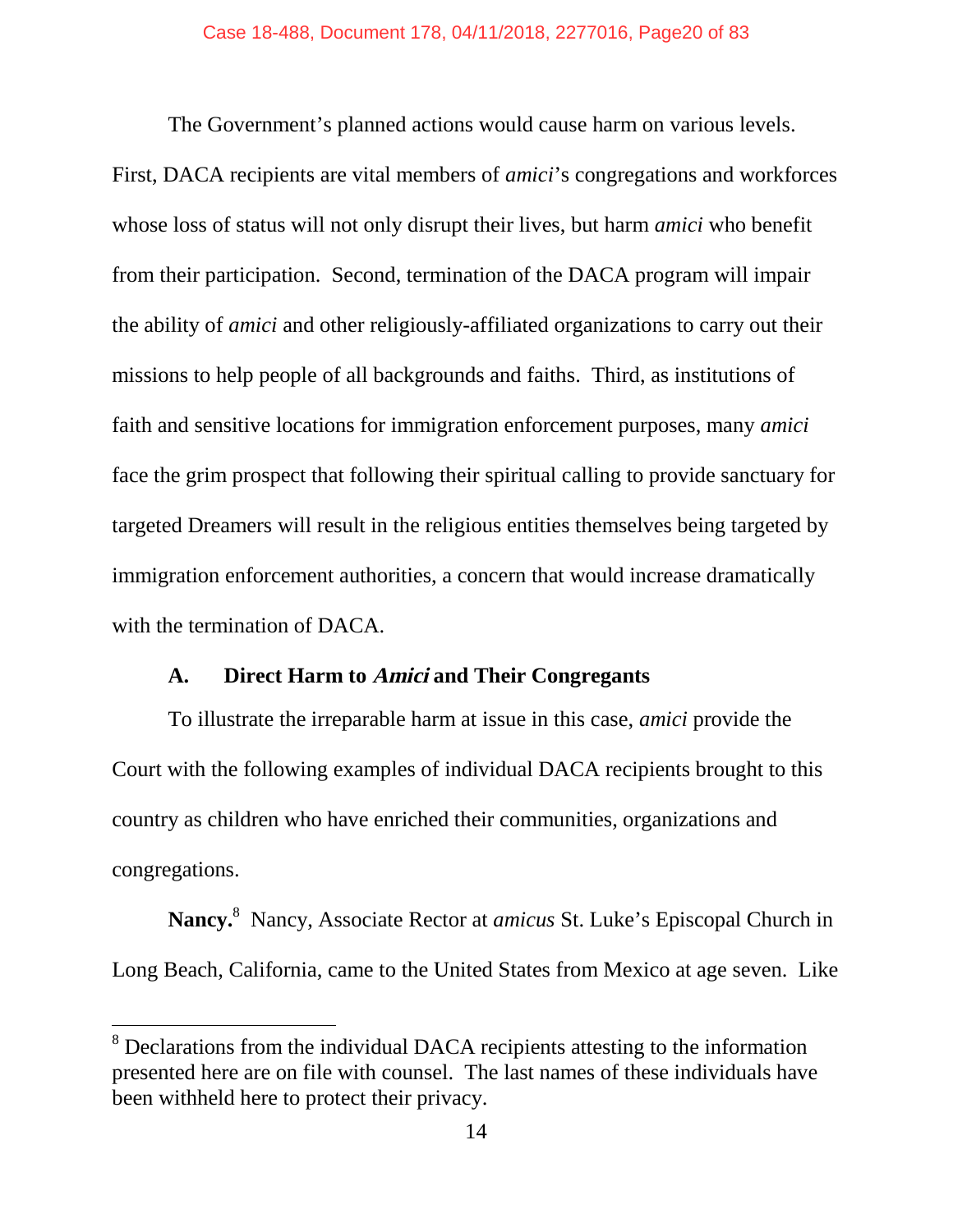#### Case 18-488, Document 178, 04/11/2018, 2277016, Page21 of 83

many Dreamers, Nancy did not know she was undocumented until her junior year of high school, when she applied to college and learned what a social security number was—and that she did not have one. Nancy describes her life after learning her immigration status as "in the shadows"; she could not get a driver's license, and could not drive a car for fear of getting pulled over and risking deportation. For a teenager in Los Angeles, this was no idle fear.

Nonetheless, Nancy was active in her community. The Episcopal Church served as an extended family during her childhood, and by the time she turned 17 Nancy led the largest youth group in the Episcopal Diocese of Los Angeles. So great was her dedication that the Church paid for her tuition to college and seminary school, where she obtained a Master's of Divinity degree. After obtaining DACA status, Nancy was able to fulfill her dream of becoming an ordained Episcopal minister. Today, Nancy is the associate rector at *amicus* St. Luke's Episcopal Church, and the Diocese of Los Angeles's first Latina leader to have grown up in a Spanish-speaking Episcopal Church and gone on to pursue ordination. At St. Luke's, she is actively involved in immigrants' rights activism and education initiatives.

For Nancy, the Government's announcement on September 5, 2017 was "a moment of complete fear and hopelessness." She and others like her have "made a

15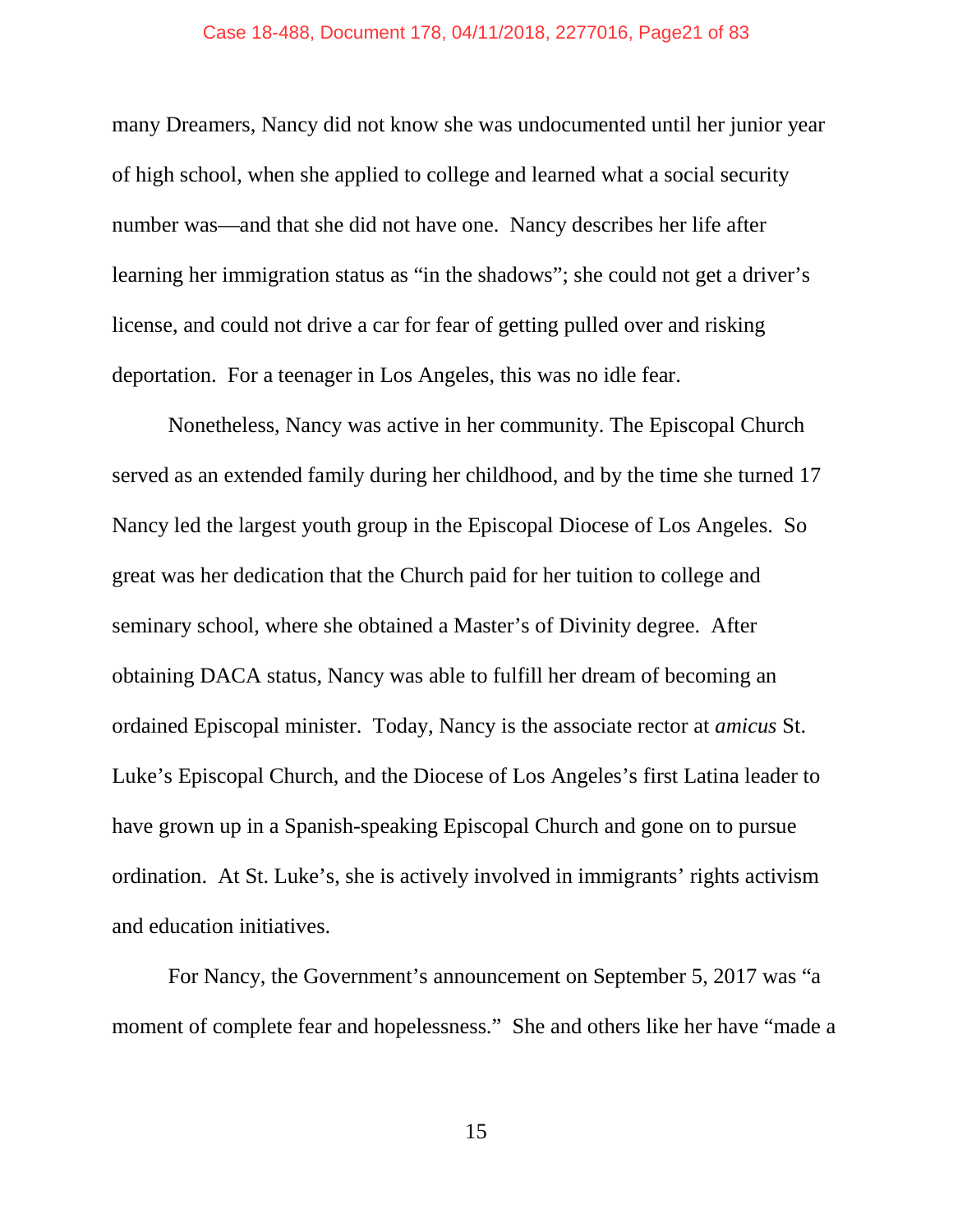life here, trusted the system and tried to do things the right way," but now "run the risk that we will be hunted down and sent to a country that we do not know."

**Rafael.** Brought to Los Angeles at three years old, Rafael, an office assistant with *amicus* New Mexico Faith Coalition for Immigrant Justice, was born in Guanajuato, Mexico. Rafael's parents, having risked everything to bring him to the United States, sought to instill in him the values of hard work and education. They succeeded. Rafael completed a Bachelor's Degree with a double major in History and Chicano Studies from California State University Dominguez Hills while working full time to pay his tuition and support himself. After obtaining DACA status, Rafael went on to obtain a Master's Degree in American Studies at the University of New Mexico, where he is now a Ph.D. candidate and an instructor.

Rafael's parents also instilled in him the values of Catholicism. He believes that faith-based organizations "fill the gaps of social justice and service that many times nation-states do not offer." As such, he works for *amicus* New Mexico Faith Coalition for Immigrant Justice as an office assistant. Rafael is proud to contribute to their work, which he sees as fulfilling community needs and a natural expression of his Catholic faith.

For Rafael, the end of DACA represents drastic and dangerous change. It spells the end of access to the work that he loves and a halt to his career after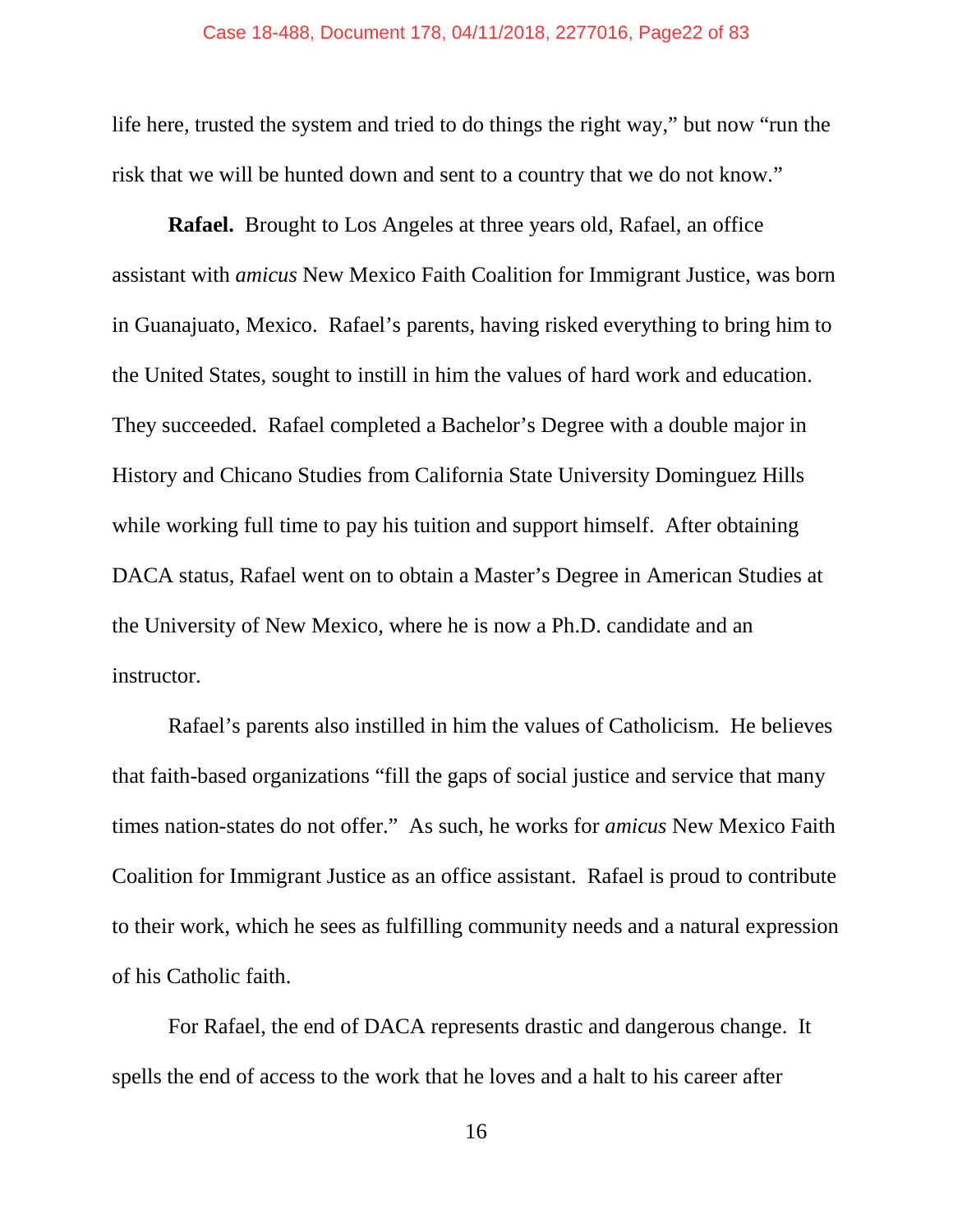#### Case 18-488, Document 178, 04/11/2018, 2277016, Page23 of 83

graduation. Moreover, it means "going back to living in the reality of survival mode," forever uncertain of his place and permanence in his own home, and without opportunity to flourish and grow.

**Andrea.** Andrea is a legal assistant at *amicus* American Friends Service Committee. Andrea was born and baptized in Ecuador, but brought to New Jersey by her parents when she was a year and a half old. Andrea grew up in the Catholic Church. She went to Sunday school, took First Communion, and received Confirmation at her church in the Newark area, where she continues to volunteer in youth groups and for fundraising activities.

Andrea's parents, like many parents of Dreamers, prioritized her education. Knowing she could not obtain financial aid, Andrea's parents, both union members, carefully saved. After Andrea earned a paralegal degree from community college, her parents put her through Rutgers University's undergraduate program. Nonetheless, until DACA, Andrea's life was one of fear and constraint. She kept her undocumented status secret, and had to refrain from the normal day-to-day activities and jobs that her friends freely engaged in.

Andrea graduated from Rutgers *summa cum laude*. After she obtained DACA status, she was hired as a paralegal at a law firm, and was proud to have a job and a salary. Andrea's dream is to go to law school in the United States. For her, the end of DACA puts her dream to a halt and threatens to send her to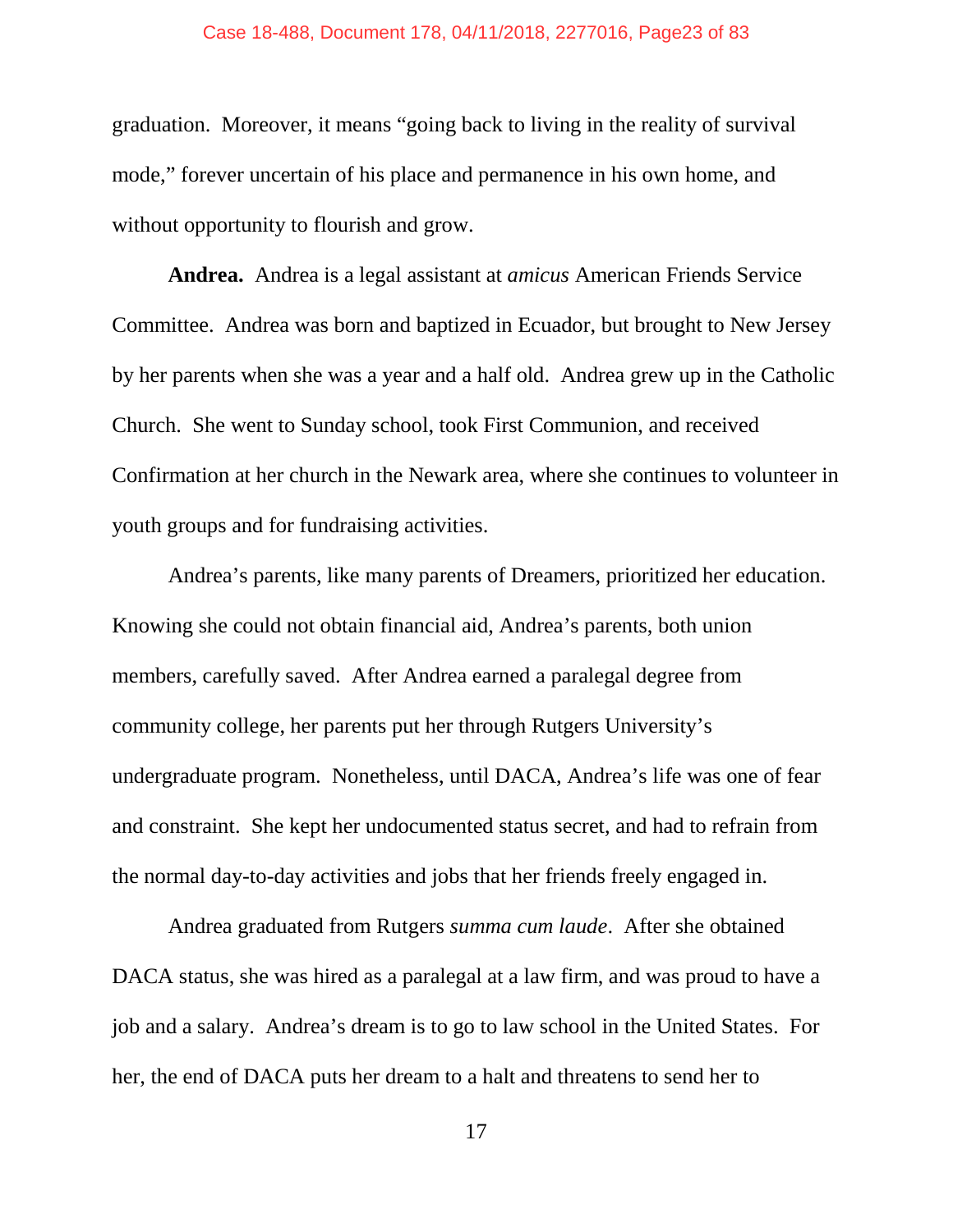#### Case 18-488, Document 178, 04/11/2018, 2277016, Page24 of 83

Ecuador, a place she has never set foot since she was an infant. In the face of this peril, Andrea maintains, "I love this country and I can't imagine living elsewhere."

\* \* \*

The harm that these individuals would suffer as a result of their loss of DACA status is readily apparent. *See Nunez v. Boldin*, 537 F. Supp. 578, 587 (S.D. Tex. 1982) ("Deportation to a country where one's life would be threatened obviously would result in irreparable injury."); *Kalaw v. Ferro*, 651 F. Supp. 1163, 1167 (W.D.N.Y. 1987) (enjoining deportation proceeding and finding irreparable harm because "petitioner's deportation would make her ineligible for any subsequent application for legalization"). *Amici* would be harmed as well; not only do people like Nancy, Rafael and Andrea contribute richly to religious and faithbased organizations through their own individual efforts, they serve as mentors and inspire others to give back to institutions from which they have benefitted. If the Termination Memo goes into effect, nearly 800,000 Dreamers—many with stories similar to the three detailed above—will be forced out of the country or into hiding. *Amici* will suffer incalculable harm if they are deprived of the contributions and talents of these young congregants and community members.

Moreover, as *amici* know from their work in other parts of the world, Dreamers deported would face tremendous challenges and even physical danger. For example, Gerry Lee and others from *amicus* Maryknoll Office for Global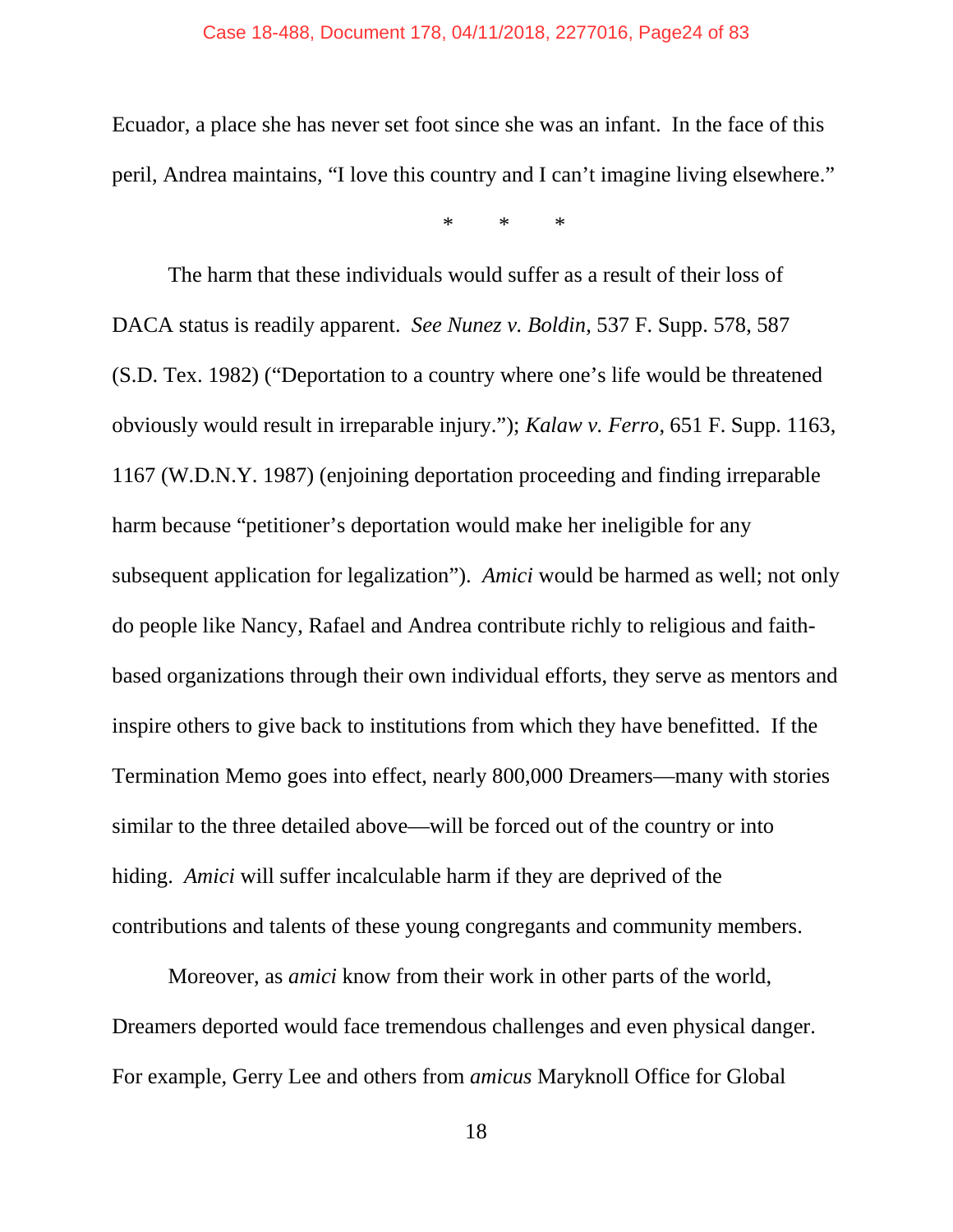Concerns have lived and worked with impoverished families in Mexico, El Salvador, Guatemala, and other countries to which DACA recipients face deportation. In Haiti, for example, "Maryknoll Sisters have witnessed the bare struggle for post-disaster survival in the massive slums of Cite Soleil, where they help residents subsist from gardens grown in discarded tires on turf fought over by rival gangs." In El Salvador, a Maryknoll Lay Missioner witnessed "the anger and pain that pervades communities preyed upon by powerful gangs, where immediate survival forces youth to face grim choices between lives of drugs and guns—or escape." In Guatemala, a Maryknoll Father reports on the "rising rates of femicide" and sums up what motivates millions of rural migrants in a single word: "desperation." And along the U.S.-Mexico border, Maryknoll Missioners hear daily the "stories of desperation from the countries to which many Dreamers might be returned," namely, that "poverty, starvation, extortion, sexual assault, gang violence, and political oppression are among the conditions cited as triggers to leave." In one such encounter in Nogales, Sonora, "a man travelling north with his son from Honduras merely pointed south and said, 'There is no life there anymore.'" Children raised in America knowing no other country should not have to face deportation into such conditions.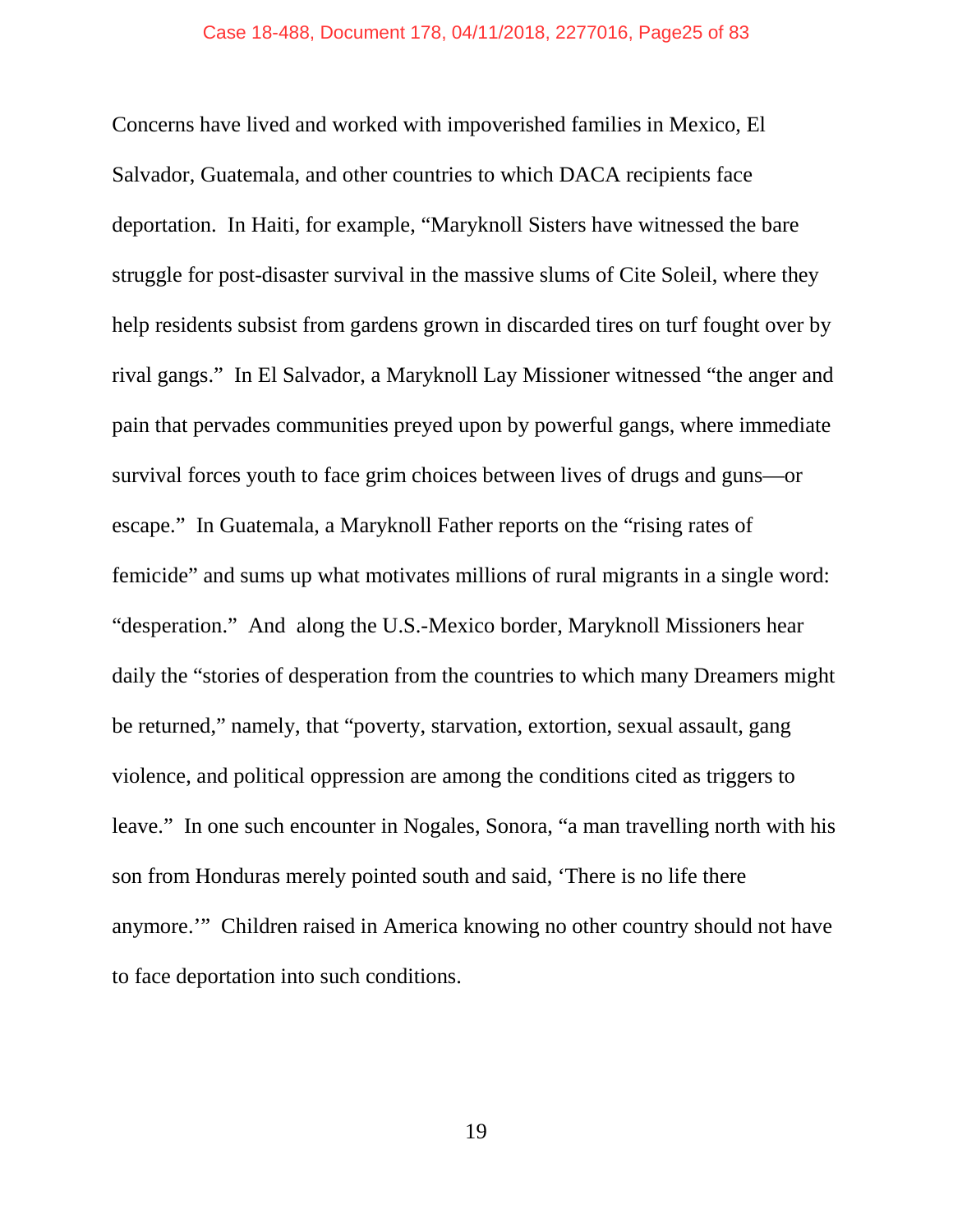### **B. Impairment of Amici's Ability To Carry Out Their Missions**

It goes without saying that religious and faith-affiliated organizations such as *amici* play a vital role in society. Countless lives have been uplifted and enriched by the spiritual guidance as well as the material and legal assistance these institutions provide. Immigrants and their families—including children brought to this country at a young age—are among the groups that have benefitted most from the support furnished by *amici* and similar organizations. By aiding such vulnerable individuals, faith-based organizations including *amici* have helped to make their entire communities more prosperous, united and civically engaged than they otherwise would be.

Implementation of the Termination Memo would undermine these efforts by making it virtually impossible for *amici* to continue their outreach to Dreamers and their families, causing *amici* irreparable harm. *See N.Y. Civil Liberties Union v. N.Y.C. Transit Auth.*, 684 F.3d 286, 305 (2d Cir. 2011) (affirming grant of injunction where plaintiff civil rights organization's "ability to carry out its mission would be irreparably harmed"); *Resolution Tr. Corp. v. Elman*, 949 F.2d 624, 629 (2d Cir. 1991) (finding irreparable harm and affirming injunction where plaintiff court-appointed receiver's "essential statutory mission . . . would be frustrated" in its absence)*. Amici* cannot reach people in need if those people are hiding in the shadows or have been deported. If the Termination Memo is implemented, *amici*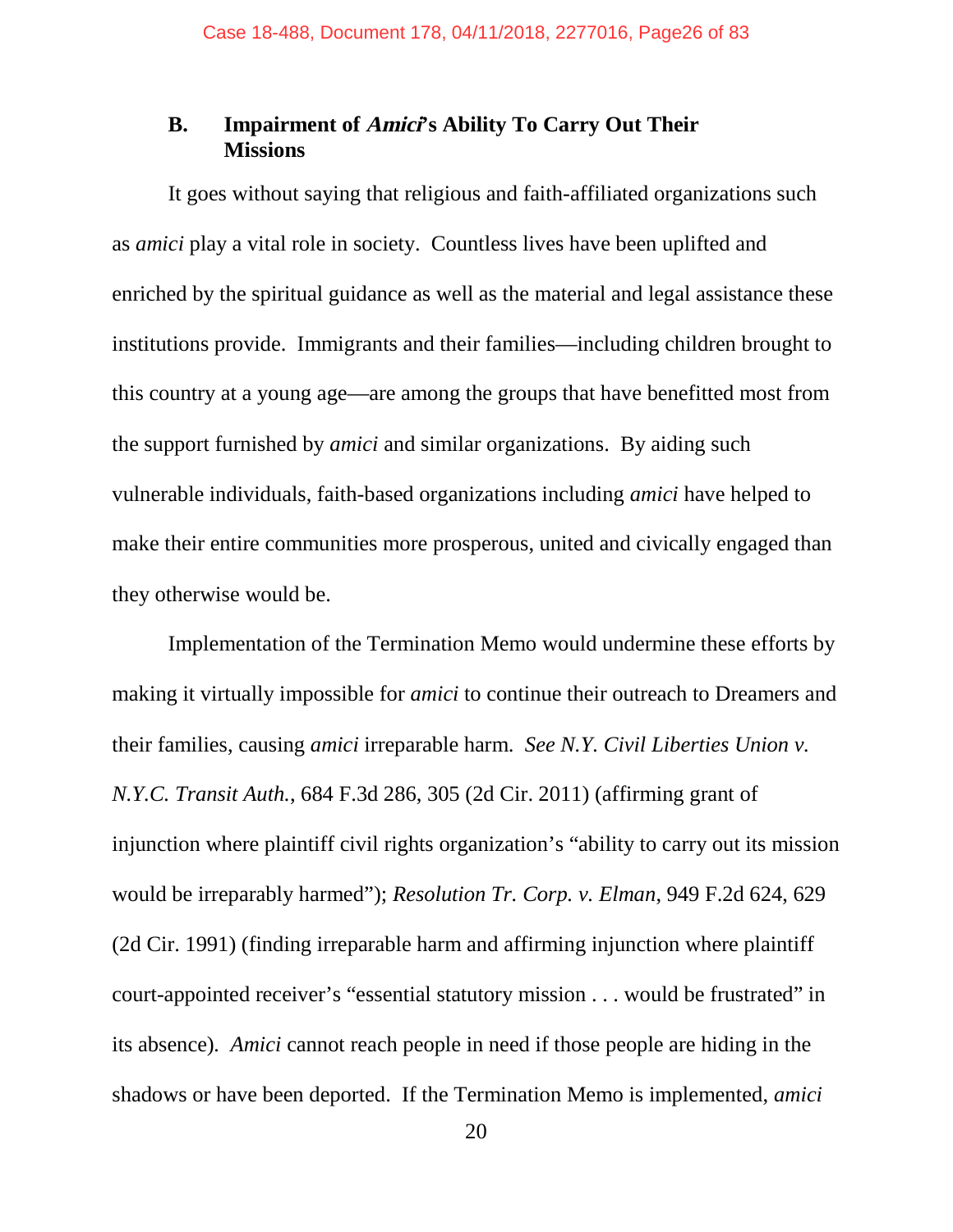and similarly-situated organizations will lose their ability carry out their core mission to assist those in the greatest need of help. This will result in the needless suffering not only of at-risk individuals, but of their communities as a whole.

### **C. As Sensitive Locations for Immigration Enforcement Purposes, Some Amici Will be Called Upon to Provide Sanctuary While at the Same Time Risking Being Targeted for Immigration Raids**

Finally, religiously-affiliated organizations like *amici* occupy a unique position in matters of immigration enforcement, particularly with respect to DACA. Pursuant to an October 2011 memorandum by then-ICE Director John Morton, ICE is not to engage in immigration enforcement actions such as arrests, interviews, searches, or surveillance at churches, synagogues, mosques, or other houses of worship, unless exigent circumstances or other law enforcement purposes exist, or if prior approval is obtained (the "ICE sensitive locations policy"). In 2016, while the prior administration was still in office, then-Secretary of Homeland Security Jeh C. Johnson publicly reiterated that "when enforcing the immigration laws, our personnel will not, except in emergency circumstances, apprehend an individual at a place of worship, a school, a hospital or doctor's

<sup>&</sup>lt;sup>9</sup> Memorandum from John Morton, Director, U.S. Immigration and Customs Enforcement to Field Office Directors, Special Agents in Charge, and Chief Counsel (Oct. 24, 2011), https://www.ice.gov/doclib/ero-outreach/pdf/10029.2 policy.pdf. The sensitive locations policy puts the same restrictions on raids at schools, hospitals, and other public settings.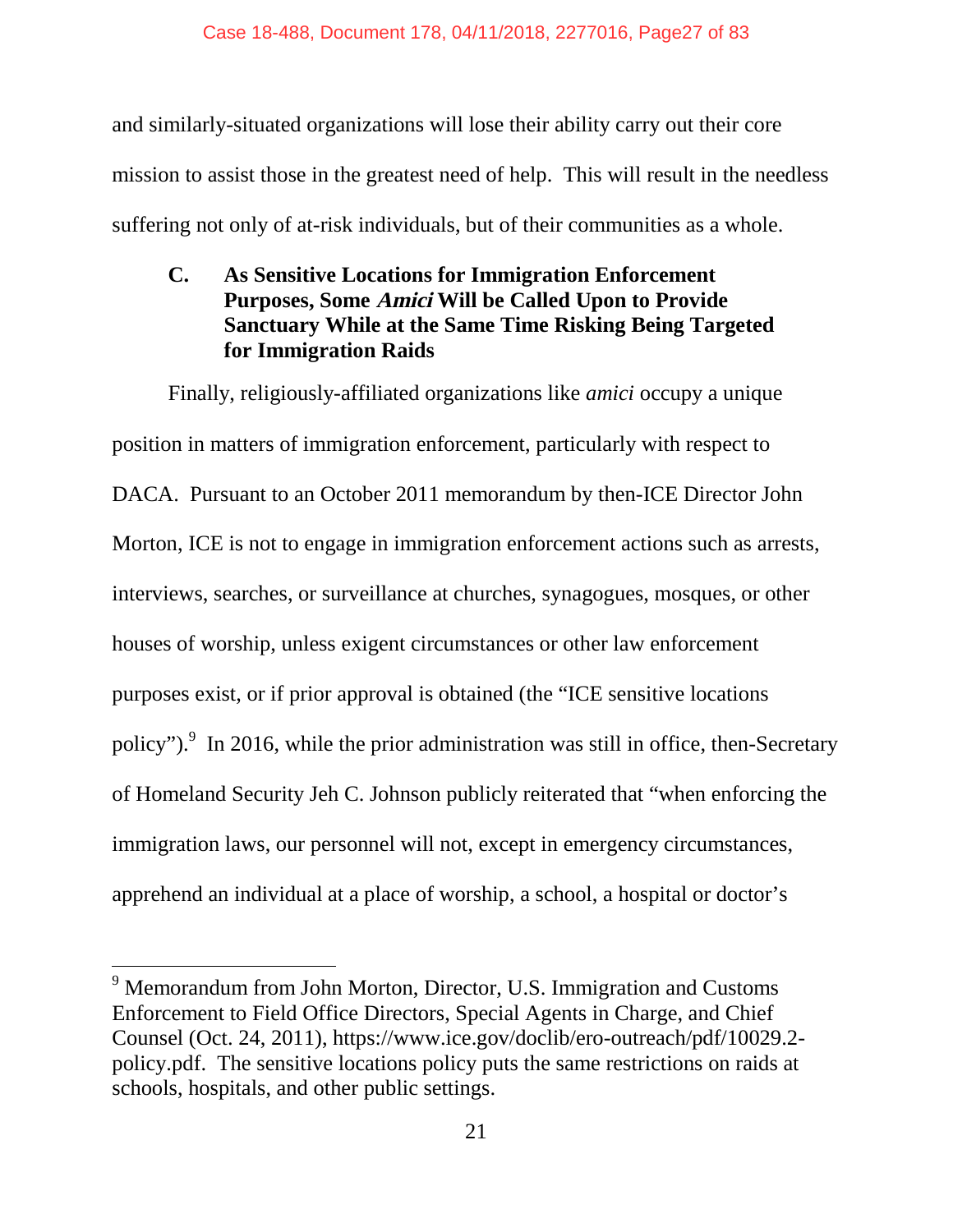office or other sensitive location."<sup>10</sup> The ICE sensitive locations policy remains in effect today, at least as an official matter. $^{11}$ 

The ICE sensitive locations policy recognizes that houses of worship are sacred spaces of sanctuary and peace, where community members can go and be without fear of harassment or arrest. Many *amici* and others like them proudly fulfill that role and have pledged to offer their churches, synagogues, and mosques as sanctuaries to those at risk of deportation. Temple Sinai DC, Christ Church Cathedral in Cincinnati, St. Luke's in Long Beach, Arch Street UMC in Philadelphia, Albuquerque Friends Meeting, the many members of *amici* New Mexico Faith Coalition for Immigrant Justice and New Sanctuary Coalition, and others have publicly declared their status as sanctuary congregations. These organizations maintain dedicated, furnished space for visitors who need protection, and rely on their congregants for support in doing so.

In each case, the decision to become a sanctuary congregation is made after careful discussion among congregations and communities, and reflects broad religious consensus on this issue. The Albuquerque Friends Meeting, for example,

 $10$  U.S. Dep't of Homeland Security, Statement by Secretary Jeh C. Johnson on Southwest Border Security, https://www.dhs.gov/news/2016/02/02/statementsecretary-jeh-c-johnson-southwest-border-security (Feb. 2, 2016).

<sup>&</sup>lt;sup>11</sup> *See* U.S. Immigration and Customs Enforcement, FAQ on Sensitive Locations and Courthouse Arrests: Does ICE's policy sensitive locations policy remain in effect?, https://www.ice.gov/ero/enforcement/sensitive-loc.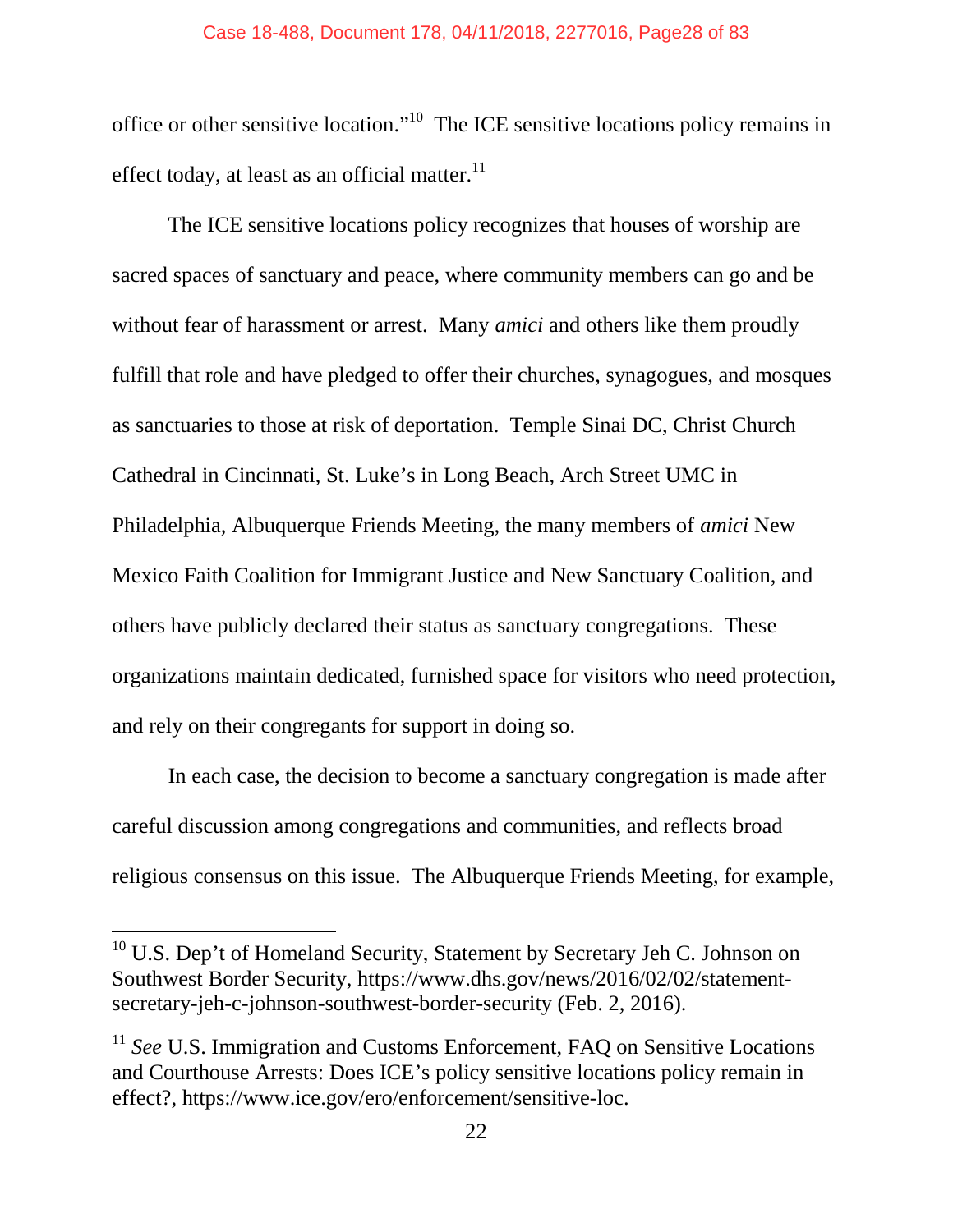when called upon to respond to an urgent need for sanctuary by a community member, convened their members and attenders. "Through a process of deep discernment together—and in commitment to our Quaker values of Equality and Community—we were led to a profound sense of Spiritual Unity, meaning we were 'One in the Spirit,'" and the Meeting collectively committed to providing sanctuary. Many *amici* reported that these decisions, while weighty, were not difficult to make. When Arch Street UMC was called upon to house a man in danger of immigration detention, "the conversation among the congregation wasn't 'will we do this,' but how?" They provided sanctuary to the man in question for 11 months. In Phoenix, Shadow Rock United Church of Christ provided sanctuary to a man facing deportation whose wife is pregnant and young son is in the midst of leukemia treatment. The church's reverend stated in a public interview that the man "shouldn't be prosecuted," but rather "lifted up, used as an example of what it means to be a father."<sup>12</sup>

Under the current administration, however, the parameters and application of the ICE sensitive locations policy are increasingly in doubt. ICE has already begun to target areas adjacent to places of worship for enforcement actions, to

<sup>12</sup> CBS News, *Undocumented immigrant, father of leukemia patient, takes refuge in Phoenix church*, https://www.cbsnews.com/news/undocumented-immigrantfather-of-leukemia-patient-takes-refuge-in-phoenix-church/ (Feb. 12, 2018, 7:20 AM).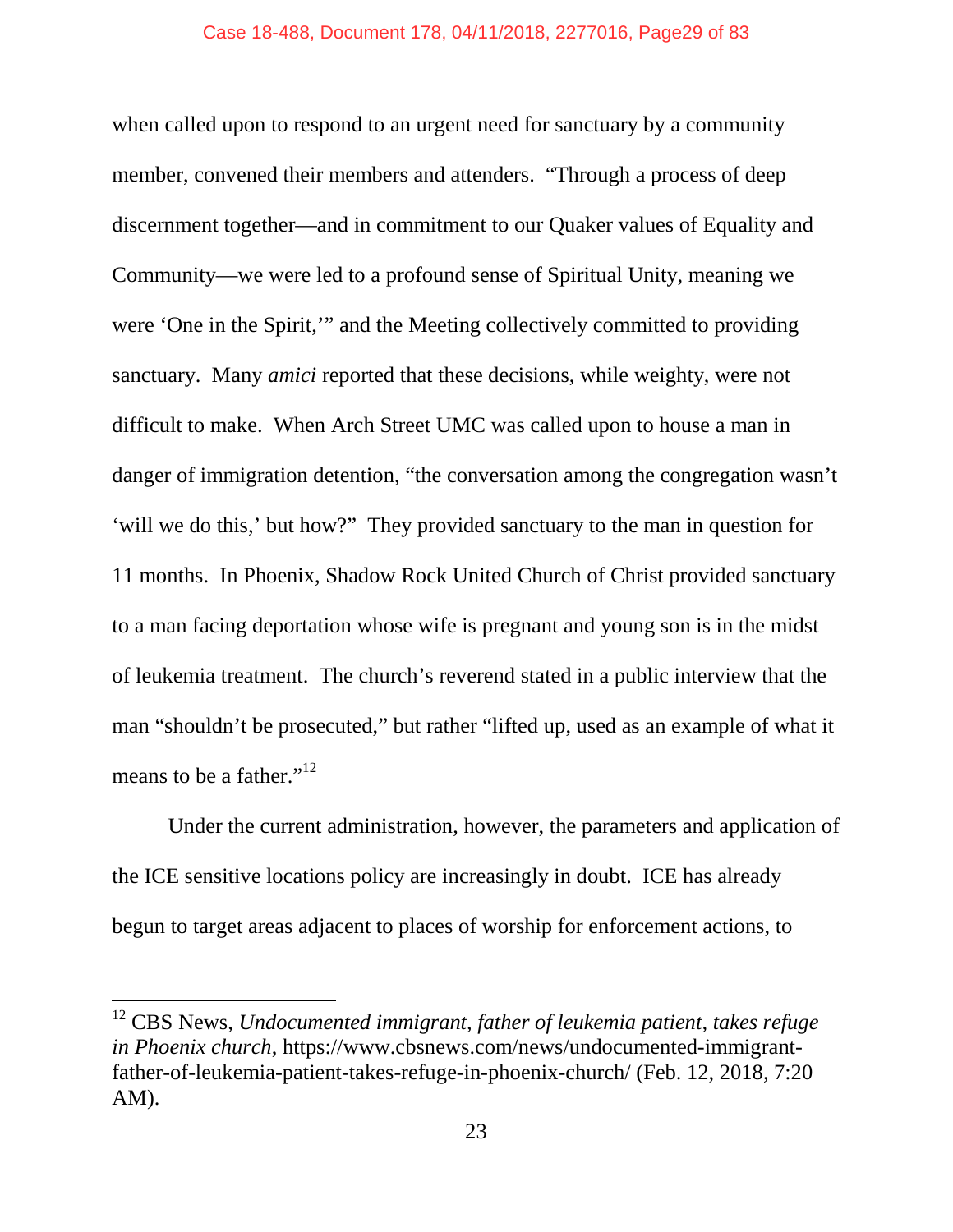worrisome effect. For example, earlier this year on a freezing cold morning in Alexandria, Virginia, a dozen ICE agents surrounded a group of Latino men as they emerged from a church hypothermia shelter where they had spent the night. Six men were arrested and taken away in vans.<sup>13</sup> After church leaders demanded and were refused the names and locations of the men taken, Governor Terry McAuliffe and Senator Tim Kaine both sent letters to ICE inquiring about the raid and their enforcement policies near churches. ICE responded to neither.<sup>14</sup> In suburban Illinois, ICE agents tricked a worshiper into leaving a church service—by texting him from his cousin's cell phone about a fictional car accident—and arrested him at a neighboring McDonald's. They arrived in unmarked cars and wore vests that said "Police." A retired ICE supervisor, interviewed after-the-fact, praised this strategy as "actually . . . quite creative."<sup>15</sup>

<sup>13</sup> Julie Carey, NBC Washington, *ICE Agents Arrest Men Leaving Fairfax County Church Shelter*, https://www.nbcwashington.com/news/local/ICE-Agents-Arrest-Men-Leaving-Alexandria-Church-Shelter-413889013.html (Feb. 15, 2017).

<sup>14</sup> Alex Emmons, The Intercept, *Targeting a Sanctuary: After ICE Stakes Out a Church Homeless Shelter, Charities Worry Immigrants Will Fear Getting Help*, https://theintercept.com/2017/02/27/after-ice-stakes-out-a-church-homelessshelter-charities-worry-immigrants-will-fear-getting-help/ (Feb. 27, 2017).

<sup>15</sup> Odette Yousef, WBEZ 95.1 Chicago, *Amid Deportation Push, Suburban Church Grapples with Loss*, https://www.wbez.org/shows/wbez-news/amid-deportationpush-suburban-church-grapples-with-loss/3d269fc3-04e7-4604-bae4 a376a37410c9 (Feb. 15, 2016).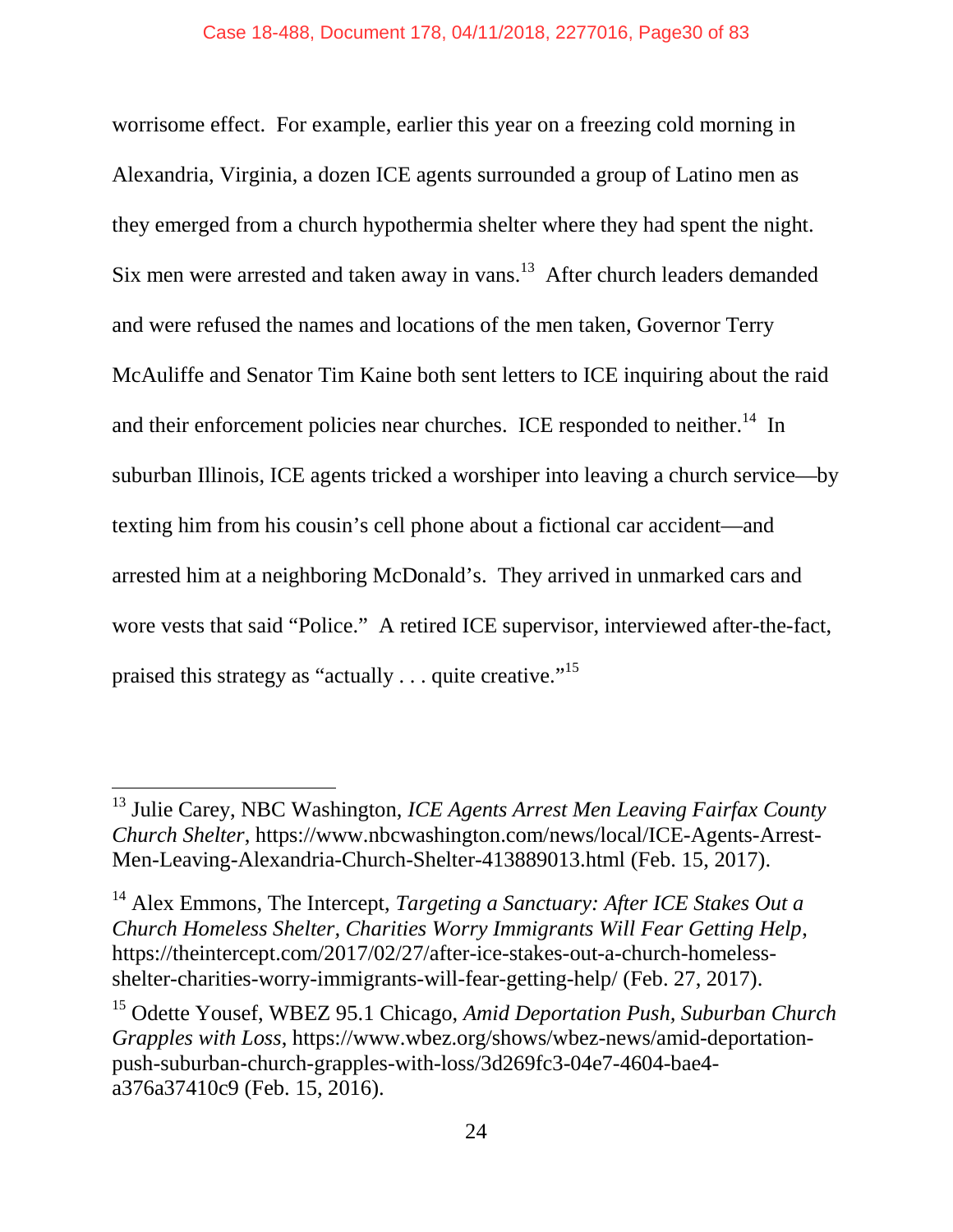ICE has shown a propensity to target sensitive or controversial locations other than religious institutions as well. In Charlotte, North Carolina, ICE conducted raids and arrests within two miles of a predominantly Latino elementary school.<sup>16</sup> Students witnessed the arrests as they passed by in school busses.<sup>17</sup> In El Paso, Texas, a Latina woman was taken into custody by ICE agents dressed in plain clothes after she left a courtroom in a county courthouse. The criminal complaint filed against her indicates that ICE knew she was living at a domestic and sexual abuse resource center.<sup>18</sup>

These incidents indicate that instead of abiding by the spirit of the sensitive locations memorandum—that is, to *avoid* immigration enforcement at sensitive locations—ICE is using houses of worship and other locations as lures for easy, unsuspected surveillance and arrest. This puts *amici* in the untenable and

<sup>16</sup> Tina Vasquez, Rewire, *Have Trump's Mass Deportations Begun? Immigration Arrests Reported Around the Country*, https://rewire.news/article/2017/02/10/trumps-mass-deportations-beginimmigration-arrests-reported-around-country/ (Feb. 10, 2017).

<sup>17</sup> Qué Pasa Mi Gente, *Arrestos de ICE cerca de escuela elemental de mayoría hispana*, https://charlotte.quepasanoticias.com/noticias/ciudad/local/arrestos-deice-cerca-de-escuela-elemental-de-mayoria-hispana (Feb. 9, 2017), *translation available at*

https://translate.google.com/translate?hl=en&sl=es&tl=en&u=https%3A%2F%2Fc harlotte.quepasanoticias.com%2Fnoticias%2Fciudad%2Flocal%2Farrestos-de-icecerca-de-escuela-elemental-de-mayoria-hispana.

<sup>18</sup> ABC-7 KVIA, *Which places are considered 'sensitive locations'?*, http://www.kvia.com/crime/which-places-are-considered-sensitivelocations/338319025 (Feb. 16, 2017).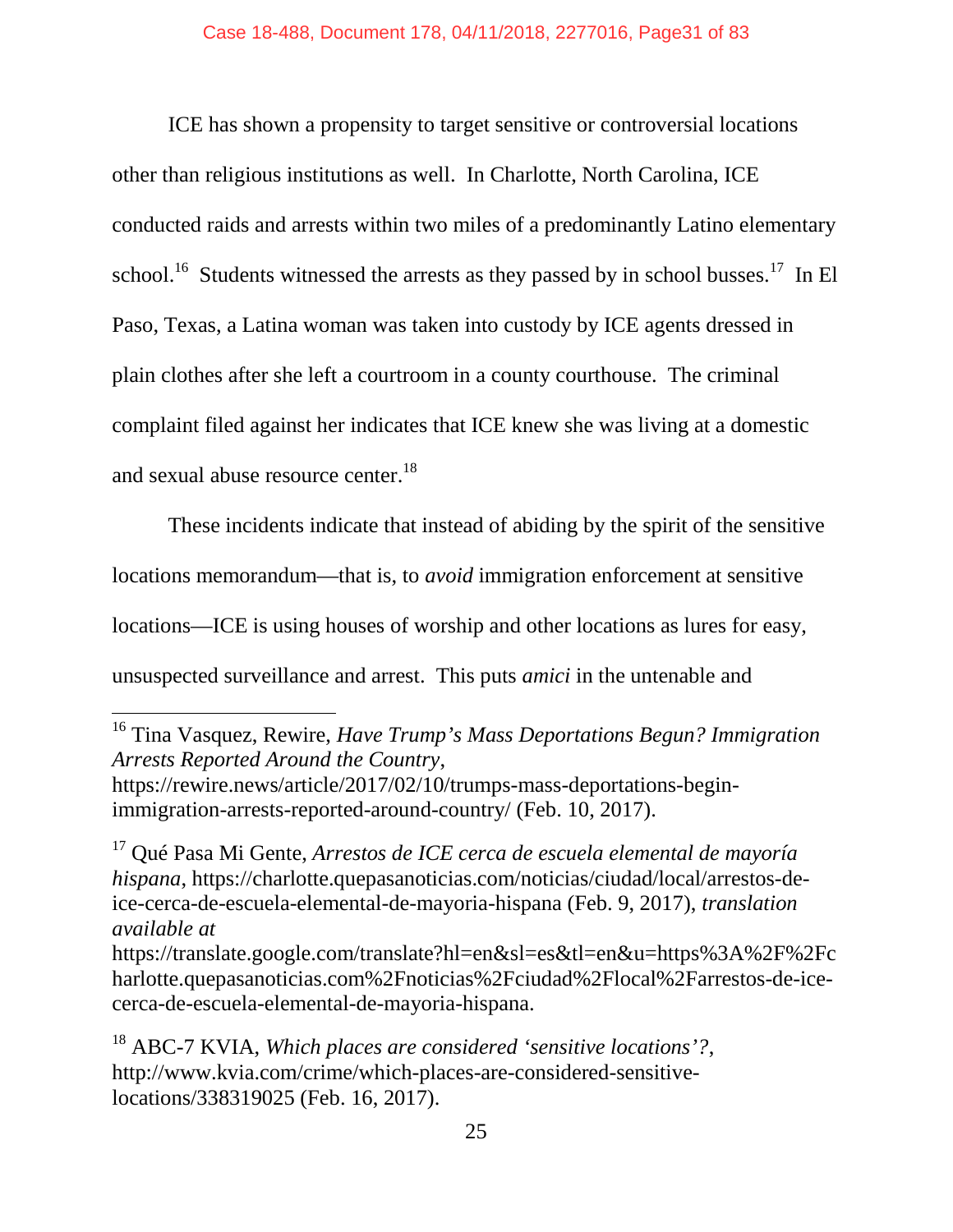unacceptable position of at once heeding their faith-based calling to provide sanctuary while at the same time attracting the attention of those who would do harm to the people *amici* seek to protect. This crisis of conscience has sown fear and anxiety among *amici* and their congregants and supporters. These concerns will be greatly exacerbated if the Termination Memo goes into effect and the DACA program is terminated.

### **III. THIS COURT SHOULD AFFIRM THE NATIONWIDE INJUNCTION UNDER THE ADMINISTRATIVE PROCEDURE ACT**

As illustrated by the stories detailed in the preceding sections, the Termination Memo will cause irreparable harm to individuals from all walks of life and across the entire United States. The Termination Memo will affect nearly 800,000 DACA grantees along with their family members, communities, and faith groups. In order to address fully the scope of the harm the Termination Memo has inflicted and will continue to cause, this Court should affirm the district court's injunction of the Memo nationwide and in its entirety.

Contrary to the Government's argument, injunctive relief should not be limited to "DACA recipients who are named plaintiffs or valid members of the organizational plaintiff" and "DACA recipients whose loss of DACA would impose cognizable injuries on the plaintiffs."<sup>19</sup> The "systemwide impact" the

<sup>&</sup>lt;sup>19</sup> Brief for the Defendants-Appellants, (Case No. 18-485 Dkt. 119), at 44-52.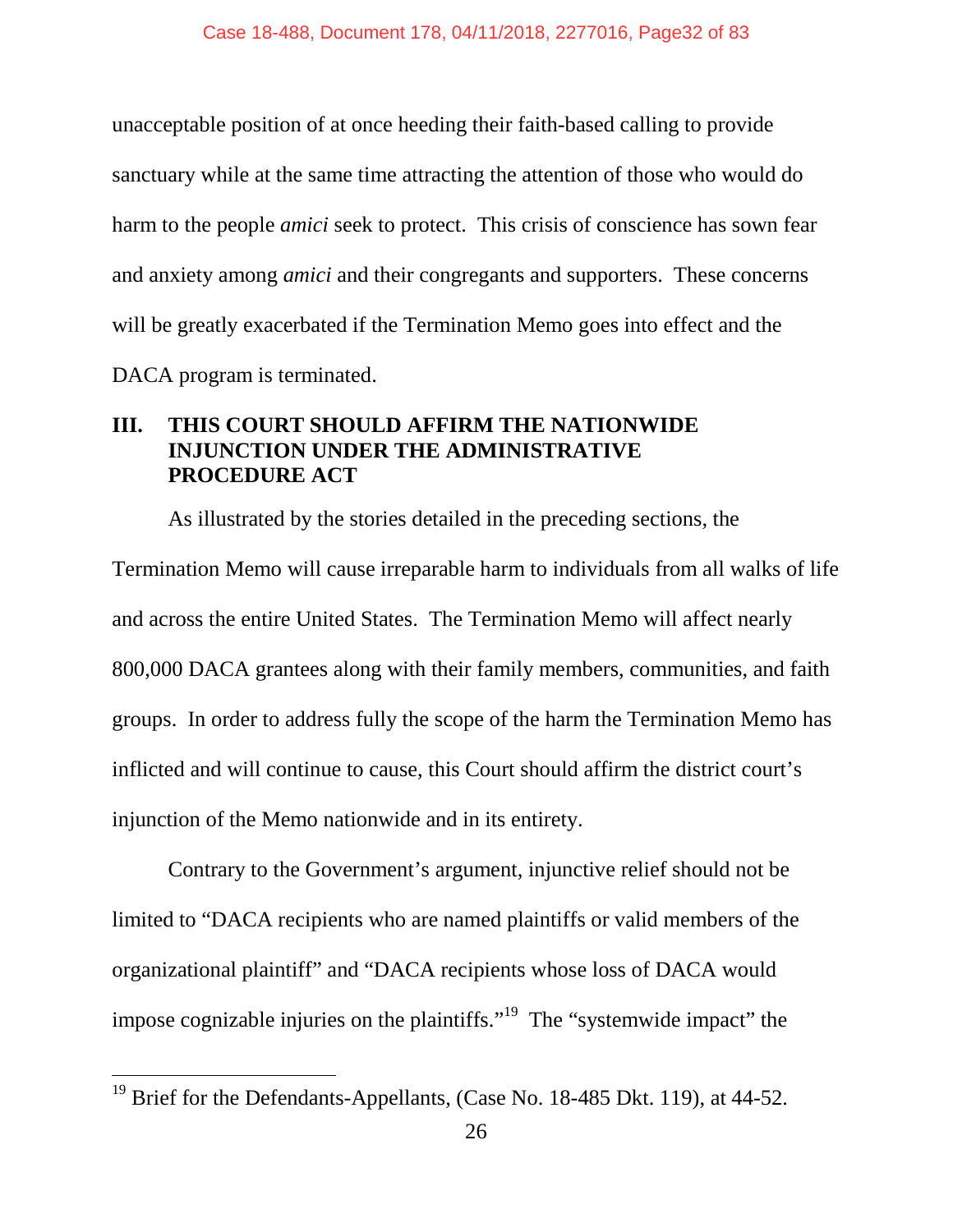Termination Memo will have warrants a "systemwide remedy." *Lewis v. Casey,* 518 U.S. 343, 359 (1996) (internal quotation marks omitted). When a court determines that an executive action facially violates statutory constraints, a comprehensive injunction that sets aside the entire action is the "ordinary result." *Nat'l Mining Ass'n v. U.S. Army Corps of Eng'rs,* 145 F.3d 1399, 1409 (D.C. Cir. 1998) (the "result is that [the action is] vacated—not that [its] application to the individual petitioners is proscribed") (internal quotation marks omitted). This is especially appropriate where, as here, Plaintiffs challenge not only the application of an action "in an illegal manner on a particular occasion" but instead generally challenge the validity of a policy "of broad applicability." *Id.* (quoting *Lujan v. Nat'l Wildlife Fed'n.,* 497 U.S. 871, 913 (1990) (Blackmun, J., dissenting on other grounds)). Any other outcome would lead to the unjust result of halting the Termination Memo's effects for only a fraction of persons impacted by it.

In fact, a limited injunction of this nature would "merely . . . generate a flood of duplicative litigation." *Id.*; *see also Harmon v. Thornburgh,* 878 F.2d 484, 495 n.21 (D.C. Cir. 1989) ("When a reviewing court determines that agency regulations are unlawful, the ordinary result is that the rules are vacated—not that their application to the individual petitioners is proscribed."). The Termination Memo is precisely the type of agency action of "broad applicability" that should be enjoined in total, not least in order to avoid unnecessary and repetitive litigation and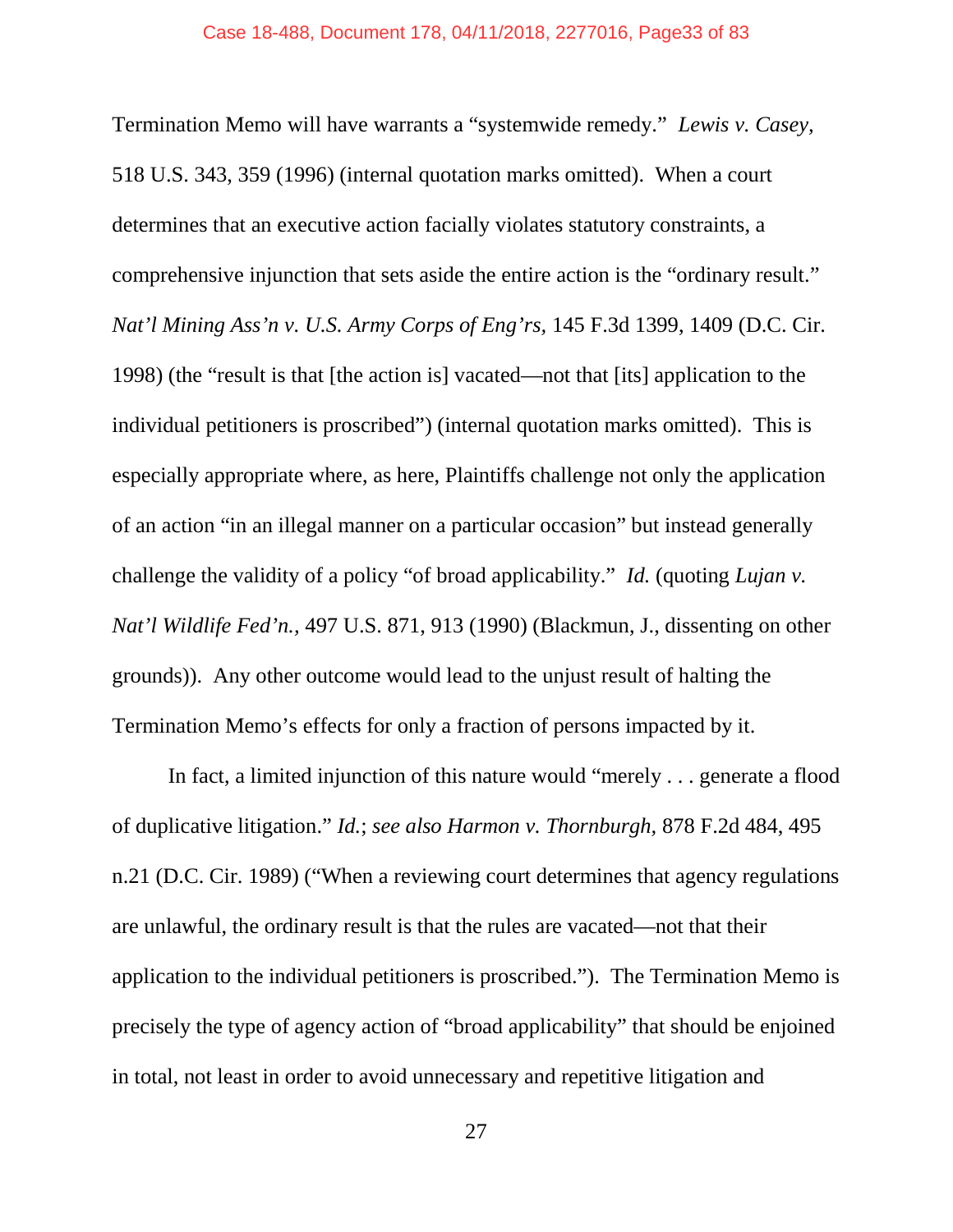promote judicial economy. *See Nat'l Mining Ass'n*, 145 F.3d at 1409 (refusal to sustain broad injunction where adversely impacted individuals can each challenge the agency action "is likely merely to generate a flood of duplicative litigation"). By enjoining the implementation of the Termination Memo in its entirety, this Court would ensure, in the most efficient manner possible, that all who are harmed by this unlawful Government action are able to obtain the relief they deserve.

Accordingly, this Court should find that the Termination Memo is unlawful on its face and affirm the injunction of the Memo in full, not merely in its application to particular petitioners represented in this litigation.

### **CONCLUSION**

For the foregoing reasons, *amici* respectfully urge the Court to affirm the preliminary injunction granted below.

Respectfully submitted, Dated: April 11, 2018 By**:** */s/ Steven A. Zalesin*

#### **MUSLIM ADVOCATES**

Johnathan Smith Sirine Shebaya Juvaria Khan P.O. Box 66408 Washington, DC 20035 Telephone: 202.897.2622

### **PATTERSON BELKNAP WEBB & TYLER LLP**

Steven A. Zalesin Adeel A. Mangi Michael N. Fresco Zachary Kolodin 1133 Avenue of the Americas New York, NY 10036-6710 Telephone: 212.336.2000 Facsimile: 212.336.2222

Attorneys for *Amici Curiae* 121 Religious **Organizations**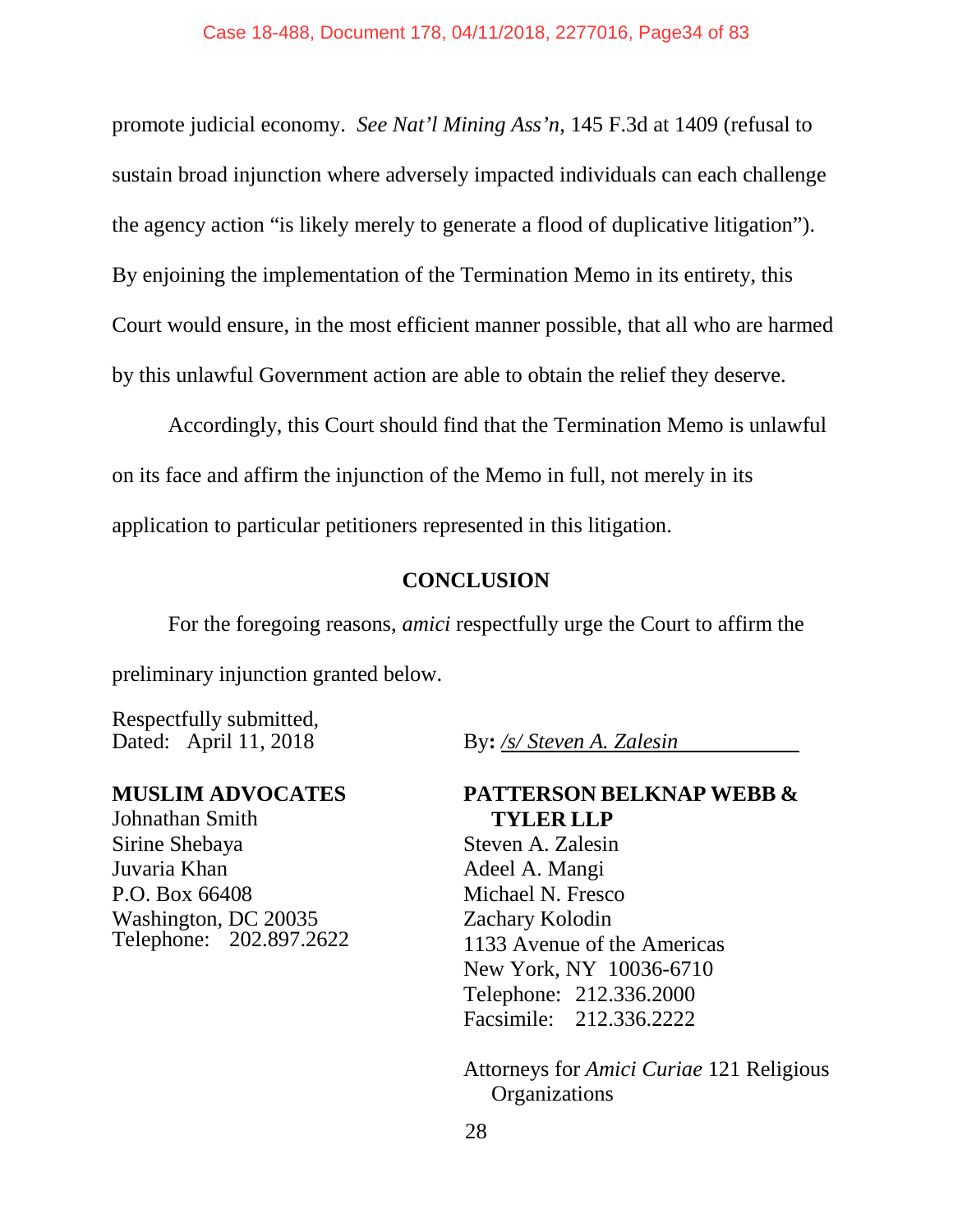# **Certificate of Compliance With Type-Volume Limit, Typeface Requirements, and Type-Style Requirements**

I certify that:

- 1. This document complies with the type-volume limit of Fed. R. App. P. 29(a)(5), 32(a)(7)(B), and Circuit Rules  $29-1(c)$  and  $32-1(a)(4)$  because, excluding the parts of the document exempted by Fed. R. App. P. 32(f), this document contains 6,180 words.
- 2. This document complies with the typeface requirements of Fed. R. App. P.  $32(a)(5)$  and the type-style requirements of Fed. R. App. P. 32(a)(6) because this document has been prepared in a proportionally spaced typeface using Microsoft Word 2010 in 14-point Times New Roman font.

### Dated: April 11, 2018 **PATTERSON BELKNAP WEBB & TYLER LLP**

# **MUSLIM ADVOCATES**

By: */s/ Steven A. Zalesin*

Attorneys for *Amici Curiae* 121 Religious **Organizations**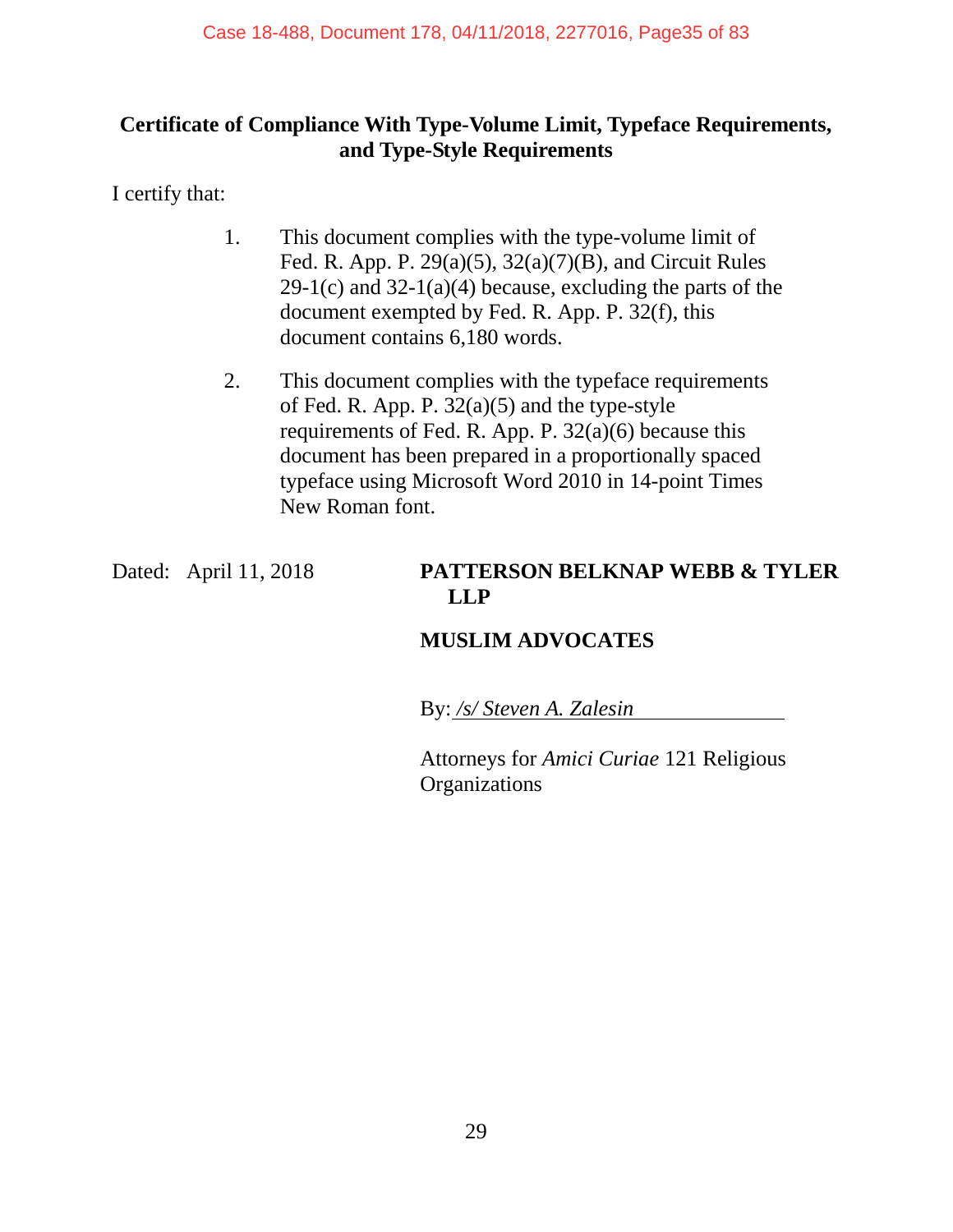### **APPENDIX A**

# **IDENTITY AND INTERESTS OF AMICI**

### **1. Albuquerque Mennonite Church**

Part of Mennonite Church USA, Albuquerque Mennonite Church is a community of over 150 Mennonites who believe strongly in the connections between peacemaking and justice, and the Kingdom of God that Jesus taught about and lived out. Albuquerque Mennonite Church holds that every person is created in God's image, valued without regard to origin, sexual identity, affiliation, or status. We are a Christian community of peace and justice, including love and advocacy for our siblings with and without status, especially those struggling to maintain DACA status.

### **2. Albuquerque Monthly Meeting of the Religious Society of Friends (Quakers)**

Albuquerque Monthly Meeting of the Religious Society of Friends is a Quaker Meeting for Worship in Albuquerque, New Mexico, affiliated with Intermountain Yearly Meeting, a community of Quaker Meetings and individual Friends situated within the Intermountain West. In unity with the shared testimonies of Friends within IMYM, we affirm that "Our witness to the world comes from our perception of the Divine Spirit moving through us (IMYM Faith and Practice, Advice 1 on Integrity, p. 130)." "Recognizing the oneness of humanity in God, we affirm fellowship with all people (Id., Advice 2 on Integrity,, p. 131)." "We affirm that our first allegiance is to our experience of the Divine. If this conflicts with any compulsion of the state, our country is served best when we remain true to our higher loyalty (Id., Advice 1 on Peace, p. 132.)." Indeed, "We [must] refuse to join in actions that denigrate others or lead to their victimization (Id., Advice 4 on Peace, p. 133.)." Albuquerque Meeting has long been troubled by the treatment of refugees and migrants within the US and in the borderlands. In 2014, we committed ourselves ". . . to assure that the humanity of every migrant to our borders is honored and that all are treated with compassion and dignity, regardless of what their legal status may ultimately be determined to be." (AMM minute 2014.8.3). We care about DACA recipients because they are threatened with an assault on their humanity. We cannot be faithful to the Light that Spirit has granted us and ignore what is being done in our name to these brothers and sisters.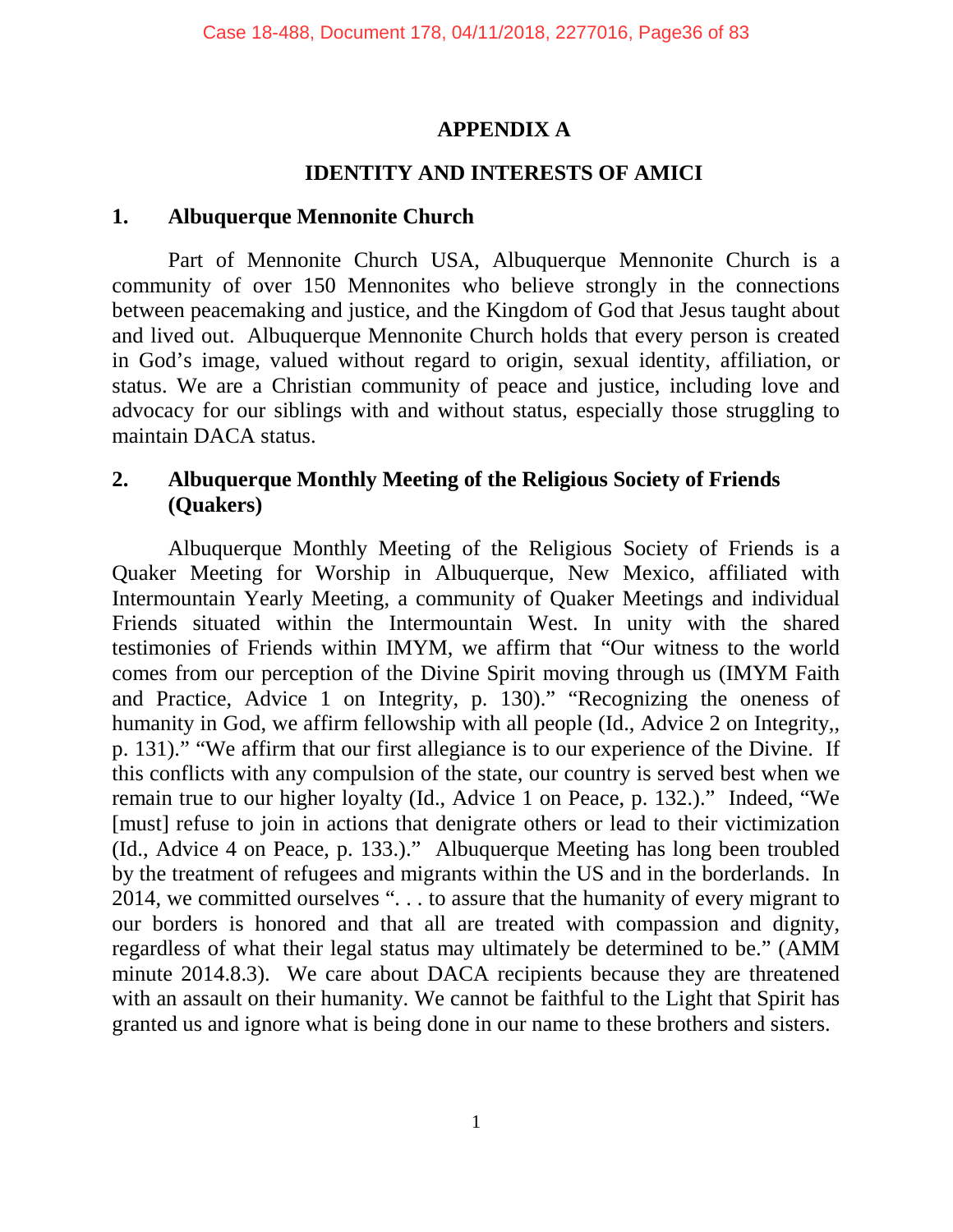### **3. American Association of Jewish Lawyers and Jurists (AALJ)**

The AAJLJ is a membership association of lawyers and jurists open to all members of the professions regardless of religion. It is an affiliate of the International Association of Jewish Lawyers and Jurists, which is based in Israel and was founded by the late Justice Arthur Goldberg of the United States Supreme Court and the late Justice Haim Cohen of the Supreme Court of Israel. The mission of the AAJLJ includes representation of the American Jewish Community in regard to legal issues and controversies that implicate the interests of that community. The Association carries out that mission through advocacy in the public arena and in the courts, educational programs, and representation of individuals whose religious and other human rights have been threatened or abridged. As a minority that has historically faced exclusion from the United States and other countries during times of dire peril, the Jewish community strongly supports the role of the United States as a refuge from tyranny, war and oppression.

# **4. American Baptist Churches of Metropolitan New York**

The ABCMNY region is unique among other regions in the American Baptist Churches USA because of its very wide theological diversity, racial-ethnic identity mix, and the breadth of languages spoken among our 185 churches located in the various boroughs, counties and neighborhoods within the NY metro area. On any given Sunday, worship is conducted and fellowship occurs in 8-12 spoken languages, Toward our common mission, our ABCMNY vision documents include the following declarations: "The Great Commission, as understood in Matthew 28:16f, continues to motivate and call us to invite persons, who are near and far as suggested in Acts 1:6-8, to receive and live in the hope of the good news of Christ. In covenant, American Baptists in Metro New York will endeavor to continue to follow Jesus, to call persons to deeper discipleship, and to work for justice with compassion particularly for and with communities and peoples who have been oppressed or suppressed through human actions."

Our mission statement asserts that "We seek to welcome others like Jesus welcomes us, to simply serve God within our complex city, to respond in times of need, to live together peaceably amidst our differences, to grow deeper in inclusion and greater in connection, and to glorify God in all of our endeavors." Our positions as a region on DACA include the assertion that the over 800,000 young people, known as "Dreamers" who consider the United States as their national home contribute to this nation and its economy and spirit and function as citizens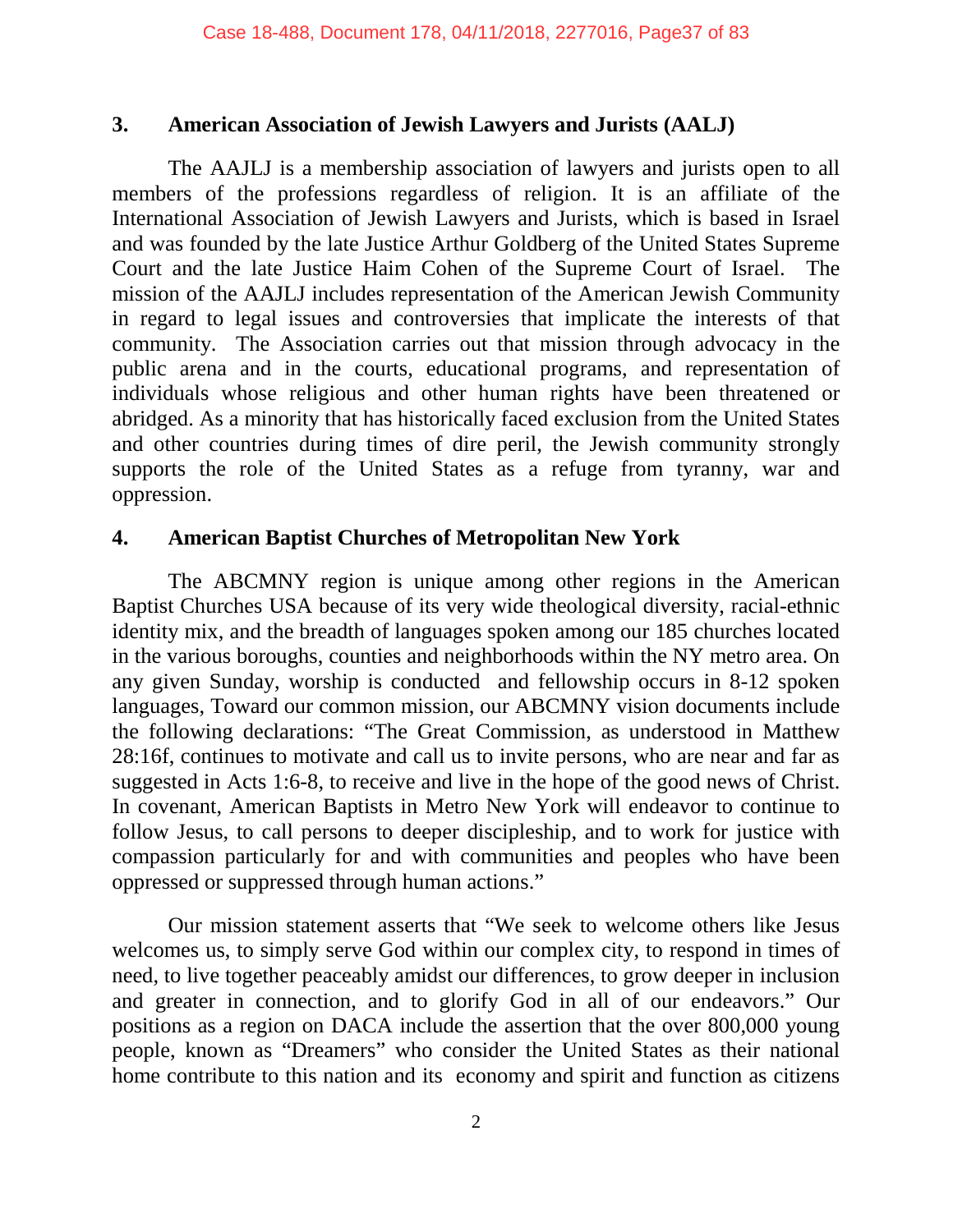of the United States. ABCMNY, among other things, calls on the US government to protect and expand DACA and similar programs, and end the mass deportation of undocumented immigrants. It is in the spirit of our identify and work that we gladly join with others in this needed intervention.

# **5. American Baptist Churches of the Rochester/Genesee Region, Executive Board**

We are an association of Baptist Churches located in ten states who were founded on and support freedom and justice. The Executive Board believes that DACA should continue until time that Congress can come to consensus on the path forward.

### **6. American Friends Service Committee**

The American Friends Service Committee ("AFSC") is a Quaker organization whose work is shaped by its spiritual framework and based on the belief in the worth of every person, and faith in the power of love to overcome violence and injustice. Founded in 1917, AFSC has programs throughout the United States that work with immigrants, including many DACA grantees, through legal representation, leadership training, community organizing, and policy advocacy. AFSC's offices in Florida, Iowa and New Jersey represent and provide a voice for many vulnerable immigrant populations, including immigrant detainees, survivors of domestic violence and other crimes, asylum seekers, individuals who have faced long struggles to obtain legal status, and immigrant children and youth. These three programs have represented hundreds of DACA grantees since the DACA program was introduced in 2012. In addition, AFSC programs across the United States have engaged in organizing and advocacy with and on behalf of young immigrants in their quest for a path to a permanent and secure immigration status for themselves, their families and their communities.

# **7. American Jewish Committee**

Ever since AJC was founded in 1906, it has supported generous and liberal immigration policies. It continues to do so today, particularly through the work of its institutes the Muslem Jewish Advisory Council and the Belfer institute of Latino Affairs.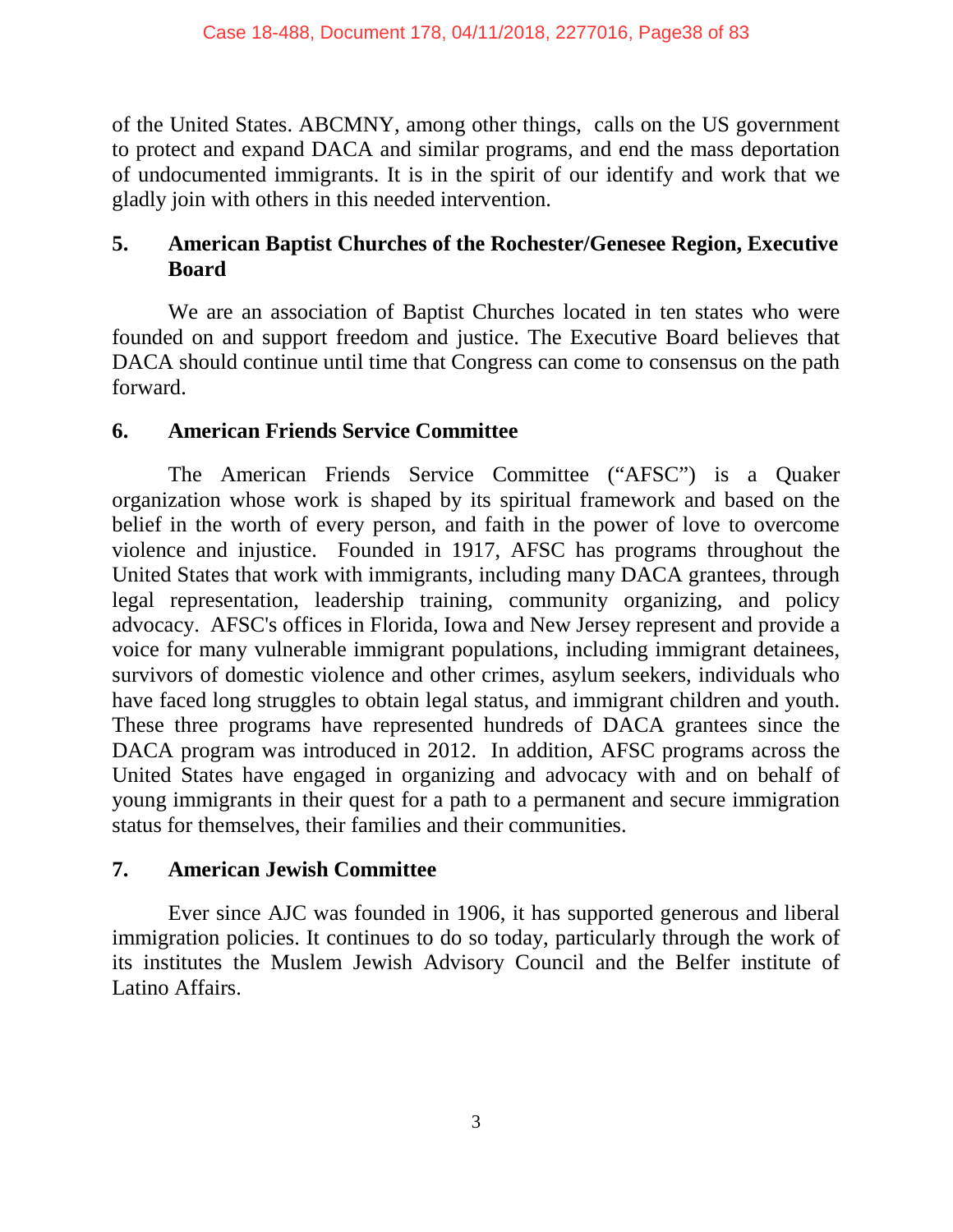#### **8. Ansche Chesed, New York City**

We are a Conservative synagogue on Manhattan's Upper West Side, ritually traditional, intellectually vibrant and socially progressive. We believe in protecting all the vulnerable of society, those who need emotional, spiritual and economic sustenance in the face of those who would exploit them. And we believe that society needs Dreamers.

#### **9. Arch Street United Methodist Church**

Arch Street United Methodist Church (ASUMC) is an historic congregation located in the Center Square neighborhood of Philadelphia. Established in 1862 – before Philadelphia's City Hall was built, ASUMC is located at the crossroads of center city and, as such, has one of the most diverse congregations in Philadelphia. ASUMC's vision is to be a welcoming Christian community that inspires openness, understanding and reconciliation both within the congregation and in the community-at-large. Our mission is to love God and neighbor by nurturing individuals on their spiritual journeys, encouraging creativity in faithful service, strengthening relationships and promoting justice. ASUMC is a multi-racial, multi-ethnic, multi-class, LGBTQIA and immigrant welcoming faith community. As a founding member of POWER (Philadelphians Organized to Witness Empower and Rebuild) an interfaith network of 60 congregations, ASUMC is in constant contact and community with Muslims, Jews, Roman Catholics, other Protestants, Quakers and Ethical Humanists. Through the New Sanctuary Movement and the Nationalities Service Center of Philadelphia, ASUMC further expands its connections with persons from all over the world, representing a wide variety of cultural and religious expressions. ASUMC is a seasoned interfaith and cross-cultural partner and finds great joy in building and sustaining compassionate connections across all borders.

Arch Street United Methodist Church is pleased to sign on to the DACA Amicus Brief on Behalf of Religious Organizations. We do so an act of faith in following the teaching of our sacred texts to welcome the stranger and to love our neighbor. In addition, we hold the strong opinion that the termination of DACA and the deportation of all those under the provisions of DACA would be inhumane, unjust and in direct violations of basic human rights.

### **10. Association of Muslim American Lawyers**

The Association of Muslim American Lawyers (AMAL) seeks to assist the Muslim-American community's exercise of legal rights through education;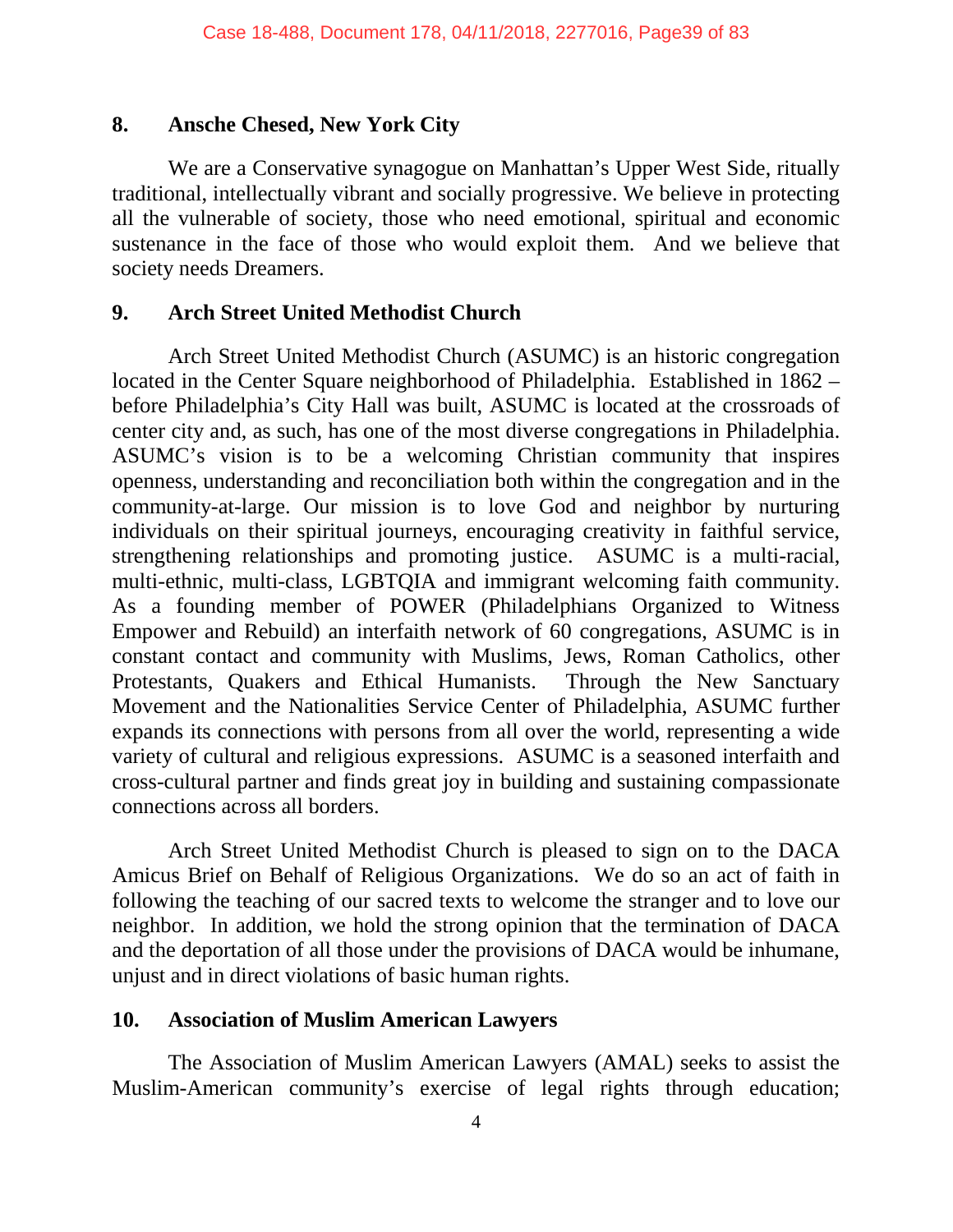encourage entry into the legal profession; assist members in their professional development; promote the administration of justice; benefit the community with legal resources and services; identify and explore themes common to American and Islamic jurisprudence; and promote the highest standards of professionalism, integrity and honor amongst AMAL members.

America needs talent. Children who came to this country raised and educated in the United States are already part of the American fabric. They represent what is best about America and they are essential to our future. We stand with our dreamers, leaders across the business, civic, religious, and non-profit sectors to defend this important cause.

### **11. Cabrini Immigrant Services of NYC**

Cabrini Immigrant Services of NYC provides supportive services to the immigrant community to encourage economic independence and social empowerment, foster individual growth and development, and promote selfdetermination for immigrant families, children, and youth. We are a faith-based agency and seek to emulate the spirit of Mother Cabrini in our work.

The organization is deeply committed to the fight for the Dream Act and has participated in lobby days in Washington, local rallies, phone banks, and more. Additionally, over the past year the organization assisted nearly 100 clients in submitting new and renewal applications for DACA, and continues to offer renewal services. Dreamers are an integral part of our community. We have seen firsthand the incredible contributions DACA recipients have made to their families, communities, and society as a whole. We believe it is both our moral duty and in the nation's best interest to protect Dreamers and allow them to fully contribute to society. For these reasons, we denounce the arbitrary rescission of the DACA program, which would cause irreparable harm to the immigrant communities we serve and our nation as a whole. We work to honor the legacy of Mother Cabrini and the Catholic Social Teachings on the dignity of all persons by standing in solidarity with all immigrants and advocating for a path to citizenship for all Dreamers.

### **12. Campus Ministry of Roman Catholic Archdiocese of New York at Hostos and Bronx Community College of City University of New York**

The Catholic Campus Ministry and Interfaith Department, funded by the Roman Catholic Archdiocese of NY since the 1970's at the community colleges of CUNY, serves the traditional immigrant base that bodes well for the future of the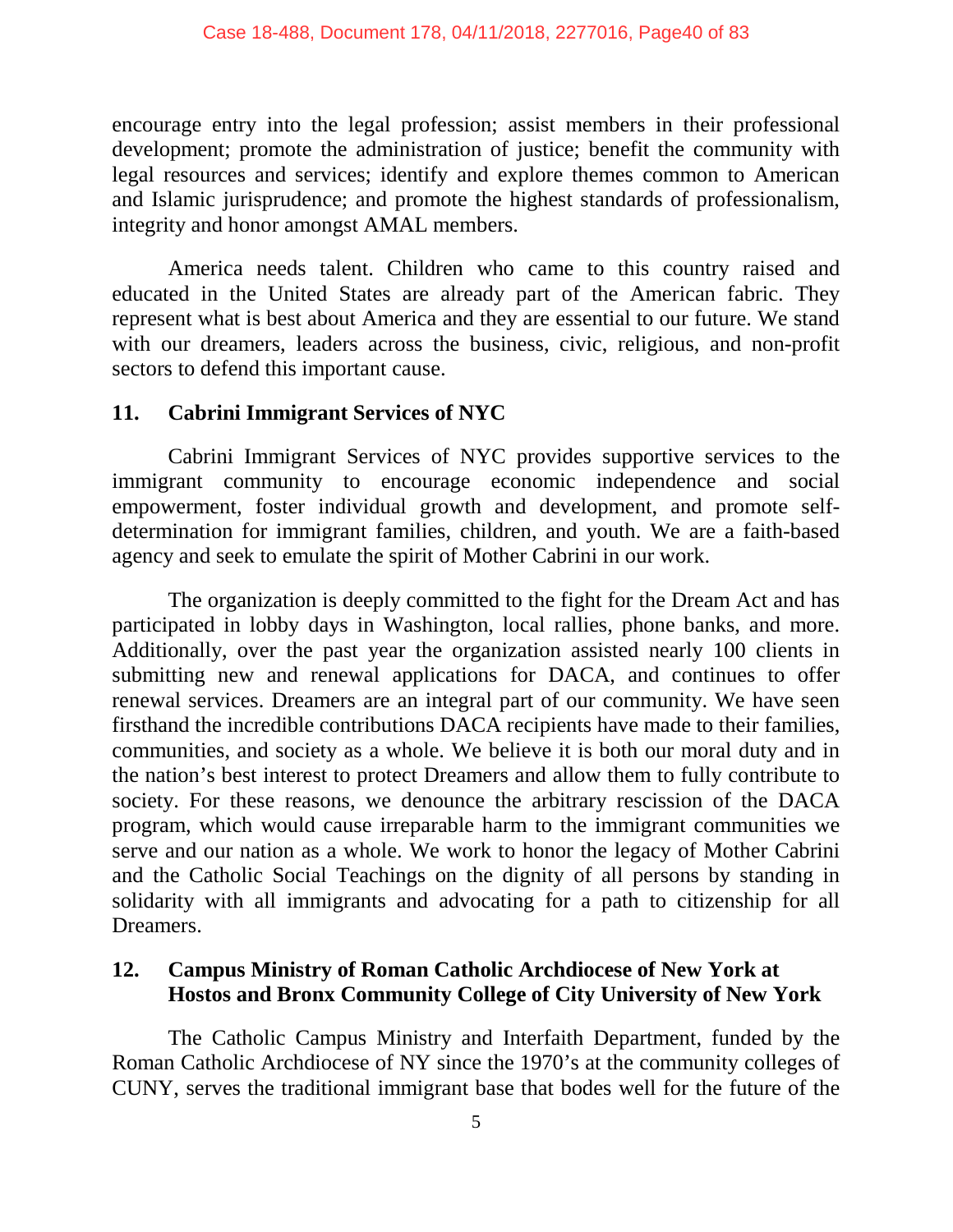NY metropolitan area and our great country. Most of the 13,500 students of both colleges are either immigrants or sons and daughters of people of color and accents. We DO have DACA students. They are extremely hardworking and wellmotivated. They WANT to be US citizens—and would be good ones!

### **13. Capital Area Muslim Bar Association**

The Capital Area Muslim Bar Association (CAMBA) is a voluntary bar association in the Washington, DC metro area with a diverse membership. CAMBA's mission includes fostering a sense of fellowship amongst diverse Muslim legal professionals and amplifying our collective voice to impact legal issues affecting the Muslim community. CAMBA's objectives include addressing legal issues affecting the community at large and their related impact on the Muslim American community, and educating and advocating for constitutional, civil, and human rights for all persons.

# **14. Catholic Charities Community Services of the Archdiocese of New York**

Since 1949, Catholic Charities Community Services of the Archdiocese of New York (CCCS) has provided direct human and legal services to over 170,000 people each year from all parts of New York City and the Lower Hudson Valley. These services are offered to all New Yorkers in need, regardless of their religious beliefs, because our work is grounded in the dignity of each person and in the building of a just and compassionate society, especially for the most vulnerable among us. CCCS is a leading provider of immigration legal, resettlement, and integration assistance in its service area, providing direct legal services to individuals, families, workers, and children seeking stability and reunification, including application assistance, clinical consultation, and direct court representation, hotline and referral information to over 70,000 callers each year, case management assistance, reception, reunification integration, employment and ESL assistance to refugees, asylees and other documented and undocumented newcomers, and to all those seeking protection, including over 3,000 unaccompanied minors each year.

### **15. Catholic Charities, Diocese of Trenton**

Since 1913, Catholic Charities, Diocese of Trenton, has been saving lives, restoring dignity and helping individuals and families achieve self-sufficiency. Central New Jersey residents, regardless of faith background, have always found Catholic Charities programs to be welcoming and compassionate. A private nonprofit, we offer mental health, social and crisis services to individuals and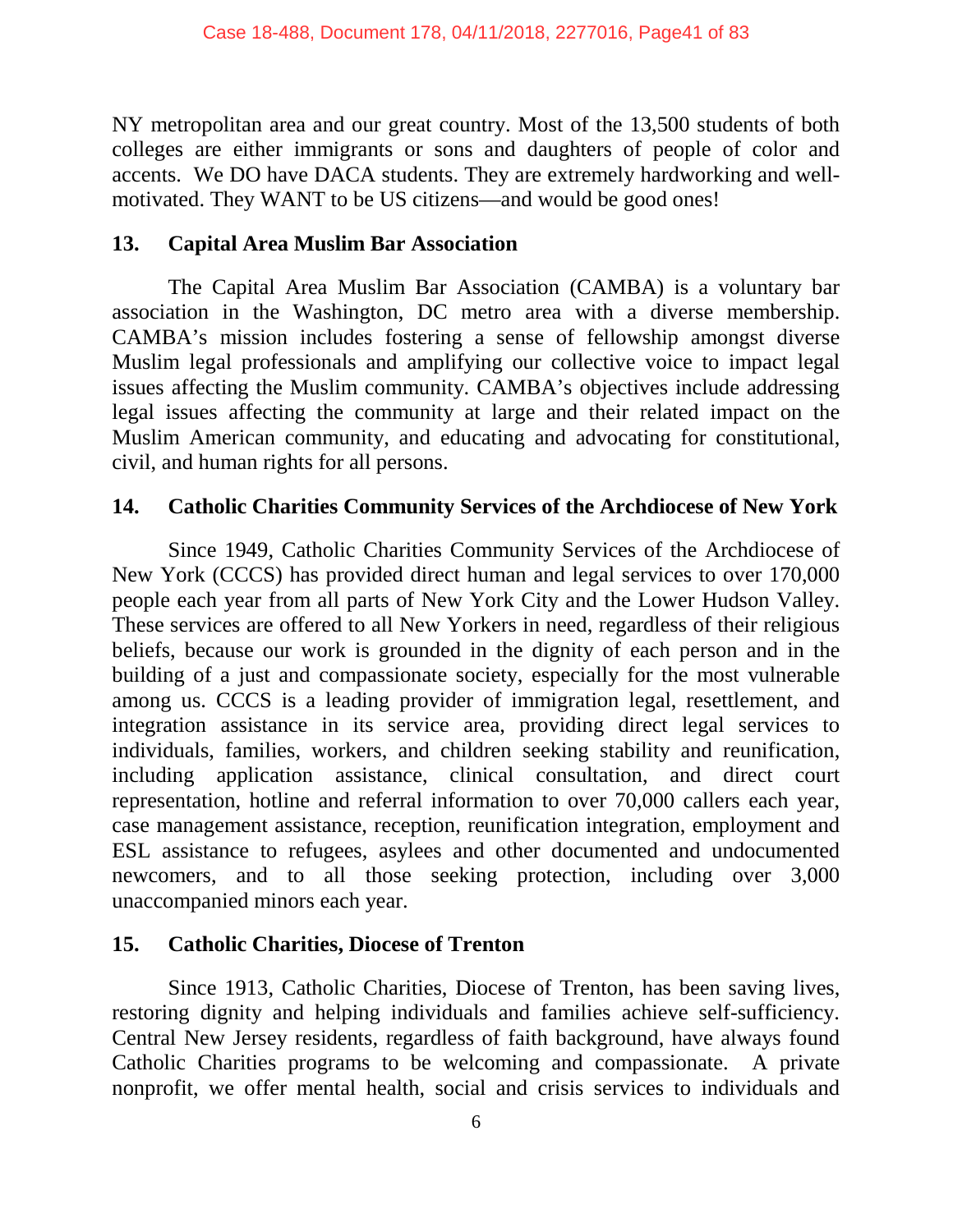families, particularly those impacted by trauma and adversity. We believe that cancellation of the DACA Program is reprehensible. These young people who were brought to the US as children are guilty of no crime. They know no other country but the US and would suffer alienation and mental and sometimes physical harm if sent to live their parents' home country.

### **16. Catholic Charities of the Diocese of Stockton**

For over 70 years, Catholic Charities of the Diocese of Stockton has provided social services to people in San Joaquin, Stanislaus, Calaveras, Tuolumne, Alpine, and Mono counties, and throughout the years, it has served as a sign of hope in local communities for people of all ages, religions, and races. These services are offered to those in need, regardless of their religious beliefs, because our work is grounded in the dignity of each person and in the building of a just and compassionate society, especially for the most vulnerable among us. In keeping with our work and mission, we believe that the termination of DACA without an adequate replacement would undermine our communities and would cause them great harm. For these reasons, we join the Religious Organizations amicus brief.

### **17. Catholic Legal Immigrant Network, Inc.**

The Catholic Legal Immigration Network, Inc. ("CLINIC"), a national religious organization created in 1988 by the United States Conference of Catholic Bishops, embraces the Gospel value of welcoming the stranger and promotes the dignity and protects the rights of immigrants in partnership with a dedicated network of Catholic and community legal immigration programs. CLINIC's network includes approximately 330 faith and community-based immigration legal programs in more than 400 cities, and employs roughly 1,400 legal representatives, including attorneys, Department of Justice-accredited representatives and paralegals who serve hundreds of thousands of citizens and immigrants each year.

CLINIC has a substantial interest in the Court's resolution of this case because the issues this Court will decide have a direct impact on the work of CLINIC's network and the immigrants it serves. Within CLINIC's network, the majority of legal immigration programs provide DACA and related immigration services and have seen the positive benefits of this program on their clients. Further, for many of the programs, DACA services represent a significant amount of program revenue. Consequently, CLINIC has a substantial interest in ensuring that DACA recipients are able to safely remain with their families, in their schools and communities, and employed.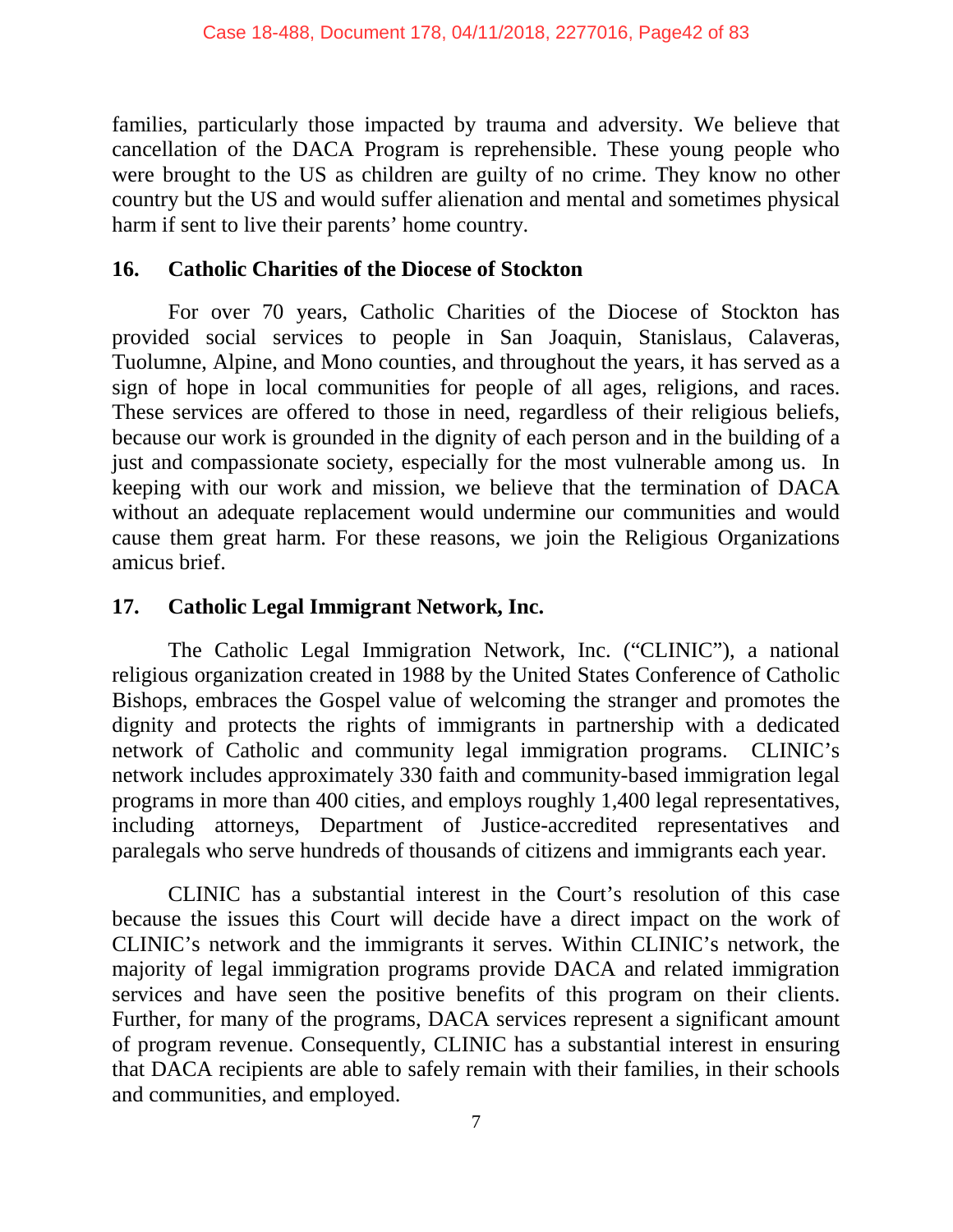#### **18. Catholic Legal Services, Archdiocese of Miami, Inc.**

Catholic Legal Services, Archdiocese of Miami, Inc ("CLS") is a not-forprofit corporation with the express mission of providing: "Legal Representation and Immigration Services for those who come to South Florida from foreign lands." Currently, it is the largest provider of pro bono and low-cost immigrations services in the State of Florida. Over two thousand migrants and refugees seek the services of CLS each month. Among them, mothers longing to be reunited with their children; political and religious refugees seeking security; religious workers offering their ministry to our faith communities; battered spouses and their children searching for safety; and, of particular note, individuals who entered as children and remained to pursue the dream of legal status in the United States. CLS has represented hundreds of recipients of the Deferred Action for Childhood Arrivals Program since its inception in 2012.

#### **19. Central Pacific Conference of the United Church of Christ**

The Central Pacific Conference (CPC) is a community of United Church of Christ congregations in Oregon, southern Idaho and southern Washington. In this family of 45 congregations, our shared commitment is to ministry and mission. The CPC provides spiritual and material resources and encouragement to all our 7,600 members. We put purposes and programs into action by drawing on the experience and talents of all the conference members, both lay people and clergy. The CPC assists and encourages local congregations and their members in working together to explore, communicate, support and pursue the ministry and mission of the church, and provides a channel for effective relationships with the UCC and with other faith communities.

At its Annual Meeting in September 2016, the Central Pacific Conference of the United Church of Christ declared itself to be an "Immigrant Welcoming Conference" which encourages the development of policies dedicated to facilitating the respectful welcome and inclusion of all immigrants into Oregon, Idaho, and Washington. The Central Pacific Conference was a co-sponsor of the United Church of Christ General Synod Resolution calling upon the United Church of Christ to declare itself an Immigrant Welcoming Denomination; the resolution passed with an overwhelming vote with 97% of delegates in favor.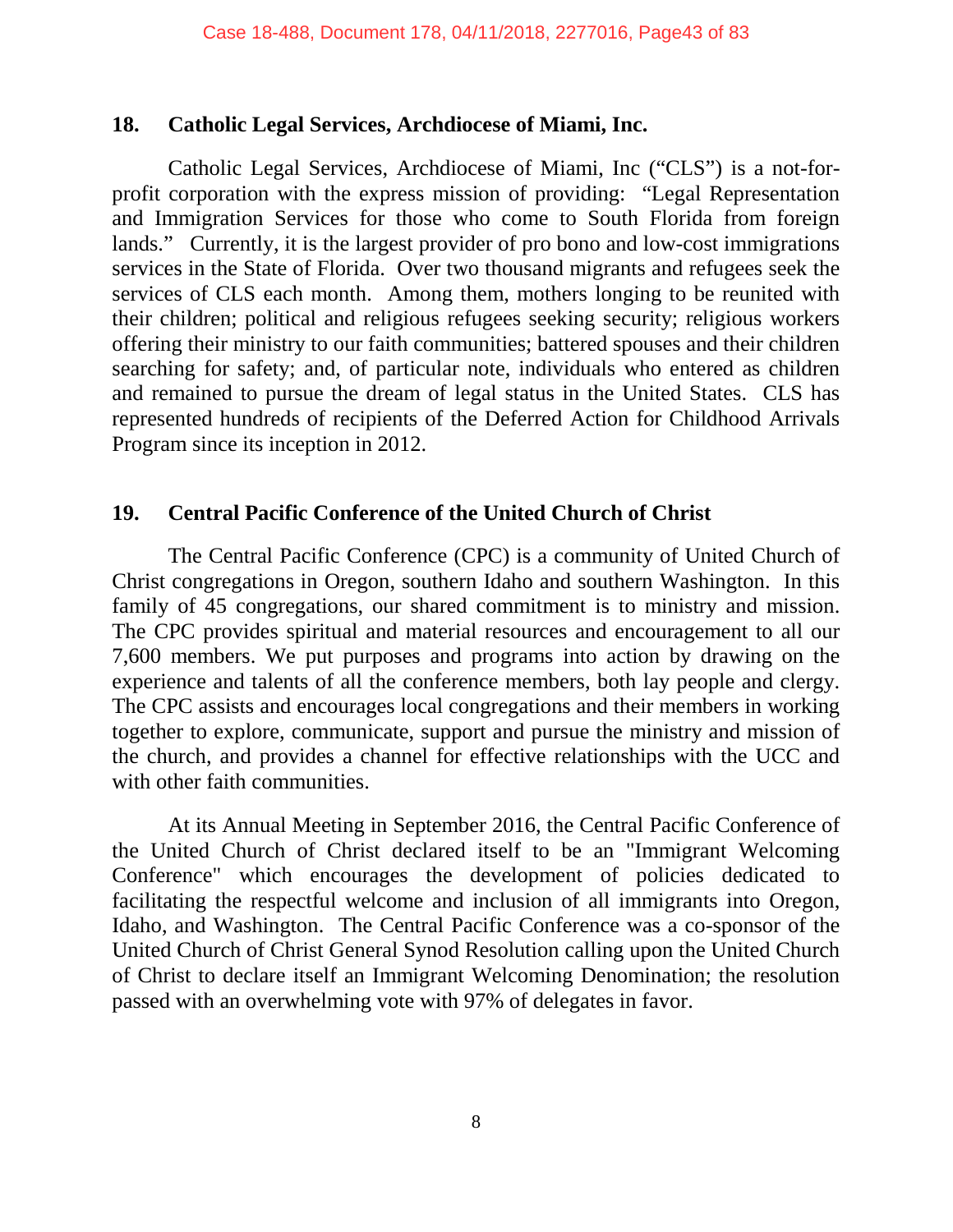#### **20. Church Council of Greater Seattle**

The Church Council of Greater Seattle is a membership organization of 320 congregations from 16 Christian denominations in Martin Luther King Jr. County and South Snohomish County in the State of Washington. Founded in 1919, we have worked for nearly a century to forge ecumenical and interreligious relationships and to serve vulnerable and marginalized populations in our midst. We believe in the inherent dignity and worth of every human being as a child of God. We believe that God's love has no exclusions. We are proud to have opposed the internment of Japanese-Americans during World War II and to have continued to minister to them during and after the war. We played an important role in ending redlining in the City of Seattle as part of our legacy of seeking a society built upon equity and social justice.

DACA is a win-win that has allowed families to stay intact, while creating a pathway forward for many in order to strengthen our economy and build up our community fabric. Removing DACA will tear apart grantees from loved ones. It is our ministry and responsibility to not allow the marginalization of this community and to affirm their voices and self-determination for an inclusive, viable future, which will be beneficial for the integrity of the United States. The moral and humane solution is to allow those who have benefitted from DACA to become United States citizens toward the end of Comprehensive Immigration Reform.

#### **21. Church of Our Redeemer in Lexington, Massachusetts**

The Church of Our Redeemer in Lexington, Massachusetts serves a parish community made up of people from many nations and ethnicities. We seek to foster a thriving community in Lexington and beyond by building relationships across differences and forming ministers of the Gospel. The decision to end DACA would impact individuals and families who reside in our parishes and broader communities. Ending residency for those currently protected by the DREAM Act would move our country further away from the principles of justice that we seek as people of faith. We are committed, as people of faith, to working together with other responsible leaders to justly address the immediate needs of the people affected by this action and ensure long-term solutions for communities impacted by exclusionary policies. We stand with Dreamers in Massachusetts and across America and implore the courts to represent those most impacted by refusing to put the termination memo into effect.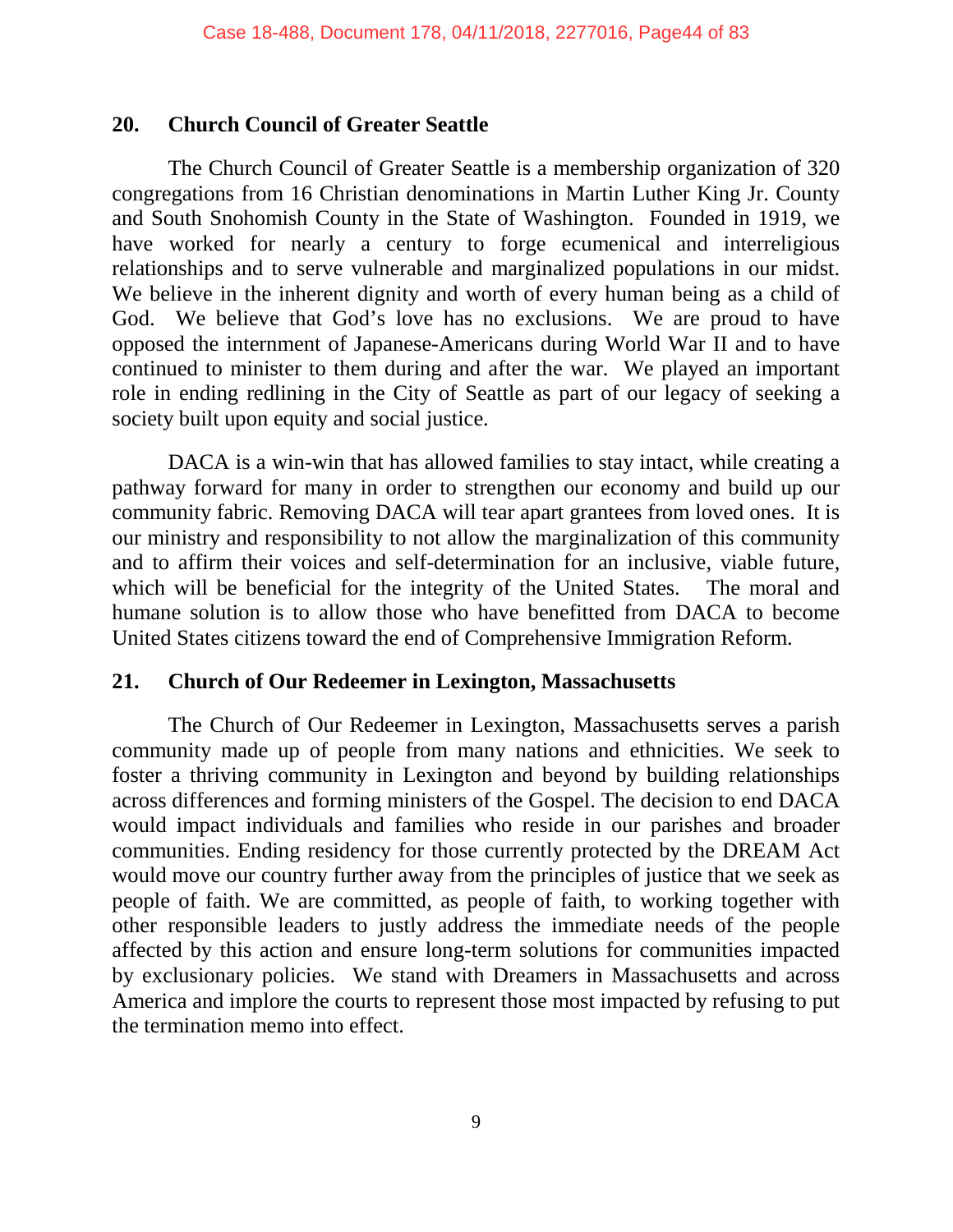# **22. Church of Our Saviour/La Iglesia de Nuestro Salvador (Cincinnati, Ohio)**

The Church of Our Saviour/La Iglesia de Nuestro Salvador is an Episcopal parish in Cincinnati Ohio, with a far-reaching ministry beyond its central urban location.

We have been engaged with immigrants and refugees from Latin America for over twenty-five years; and have been a bilingual parish since 2006. The immigrants and refugees with whom we stand are esteemed members of our community, contributing to our society. The US is now their home. For many of them, deportation would be a risk of grave danger or even death. Besides leaving dependents here who would then need public assistance, their processing, prosecution, incarceration and deportation at taxpayer expense is a cruel and mindless waste, unworthy of the values of this country.

# **23. Congregation B'nai Jeshurun (New York City)**

For nearly two centuries, Congregation B'nai Jeshurun (NYC) has been at the forefront of American Jewish life. As we move into our third century, our vision is focused on the spiritual work of transformation: of ourselves, our community of nearly 1700 member households, and of the larger world. We believe that as a faith community we are called upon to hold ourselves, each other, and our elected leaders accountable for sustaining the core values of our nation, and to bring to bear the moral values of our Jewish tradition and teachings for the benefit of all. For many years, these beliefs have manifest through engagement in the growing global refugee crisis, and efforts to assist immigrants and refugees in New York City. As such, we strongly support the goals of the DACA program, and we are proud to join this brief to help ensure that the rights of all immigrants and refugees, regardless of race, religion, gender identity, sexual orientation, financial status, or country of origin, are treated fairly and equally, and with respect and dignity, by the American government.

### **24. Congregation Beit Simchat Torah**

Congregation Beit Simchat Torah (CBST) is a bold spiritual community of love and resistance that embodies a progressive voice within Judaism. Founded in 1973, CBST attracts and welcomes gay men, lesbians, bisexuals, transgender, queer and straight individuals and families who share common values. Passionate, provocative, and deeply Jewish, CBST champions a Judaism that rejoices in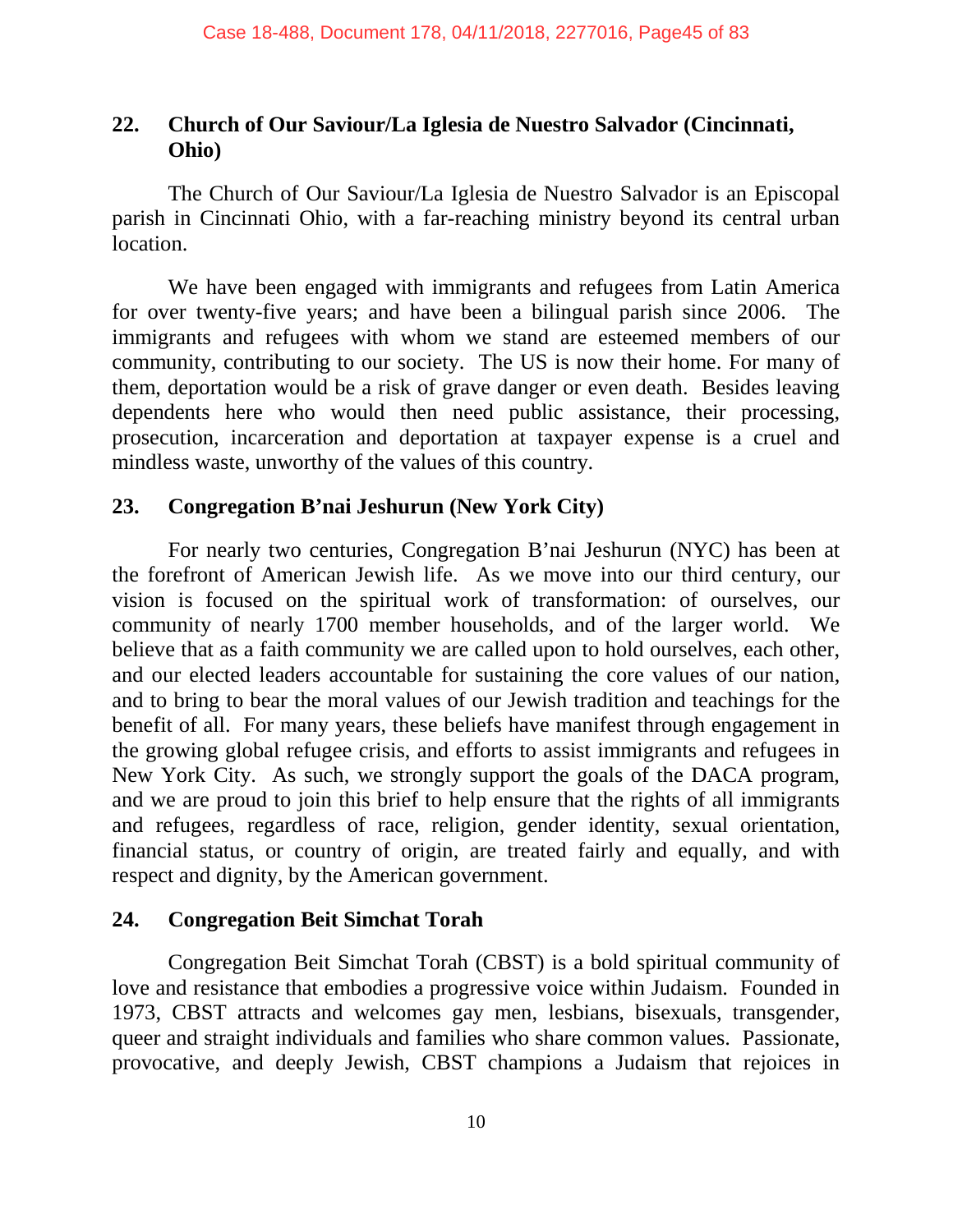diversity, denounces social injustice wherever it exists, and strives for human rights for all people.

CBST is a community of immigrants and refugees and descendants of immigrants and refugees. We see those being targeted as part of our community and our neighbors, not our enemies. We are reminded of the words from the book of Leviticus that command us to welcome the stranger because we, too, were once strangers in a strange land. As LGBTQ people and Jews, we know the dangers of demonization, and we embrace resistance and love as our response. We cannot be silent. CBST stands committed to furthering social justice and equality for all people. We work within the congregation, take public action and lend our names and voices to a variety of social and humanitarian causes.

After the 2016 presidential election, CBST made a commitment to amplify its social justice initiatives and as part of that promise, we joined the New Sanctuary Coalition of New York City. We are partnering with them on education, training and support for the immigrant community in the tri-state area. CBST members regularly support immigrants facing ICE hearings and check-ins by attending meetings with DHS officials. We are committed to fighting for justice and for the humane treatment of all people.

# **25. Congregation Shaarei Shamayim (Madison, Wisconsin)**

Congregation Shaarei Shamayim is a synagogue located in Madison, Wisconsin. Last January we initiated the Madison Jewish Pledge of Sanctuary and Solidarity, a statement that expresses our commitment to stand with our Muslim and Latino neighbors and to not remain silent when their safety is in jeopardy. We work closely with Voces de la Frontera, Wisconsin's leading immigrant rights organization, and stand in solidarity with the Muslim and Latino communities of Madison. We have declared ourselves to be a sanctuary congregation and are ready to open our doors to provide shelter to an undocumented immigrant facing deportation. Out of these commitments we object to the termination of the DACA program.

### **26. Council of Churches of the City of New York**

The Council of Churches of the City of New York was organized in 1895 and serves through the Christian denominations having ministry in the five boroughs of New York City. Its Board of Directors is composed of the bishops and chief executives of the member denominational judicatories which, collectively, are related to thousands of Christian congregations in the City. The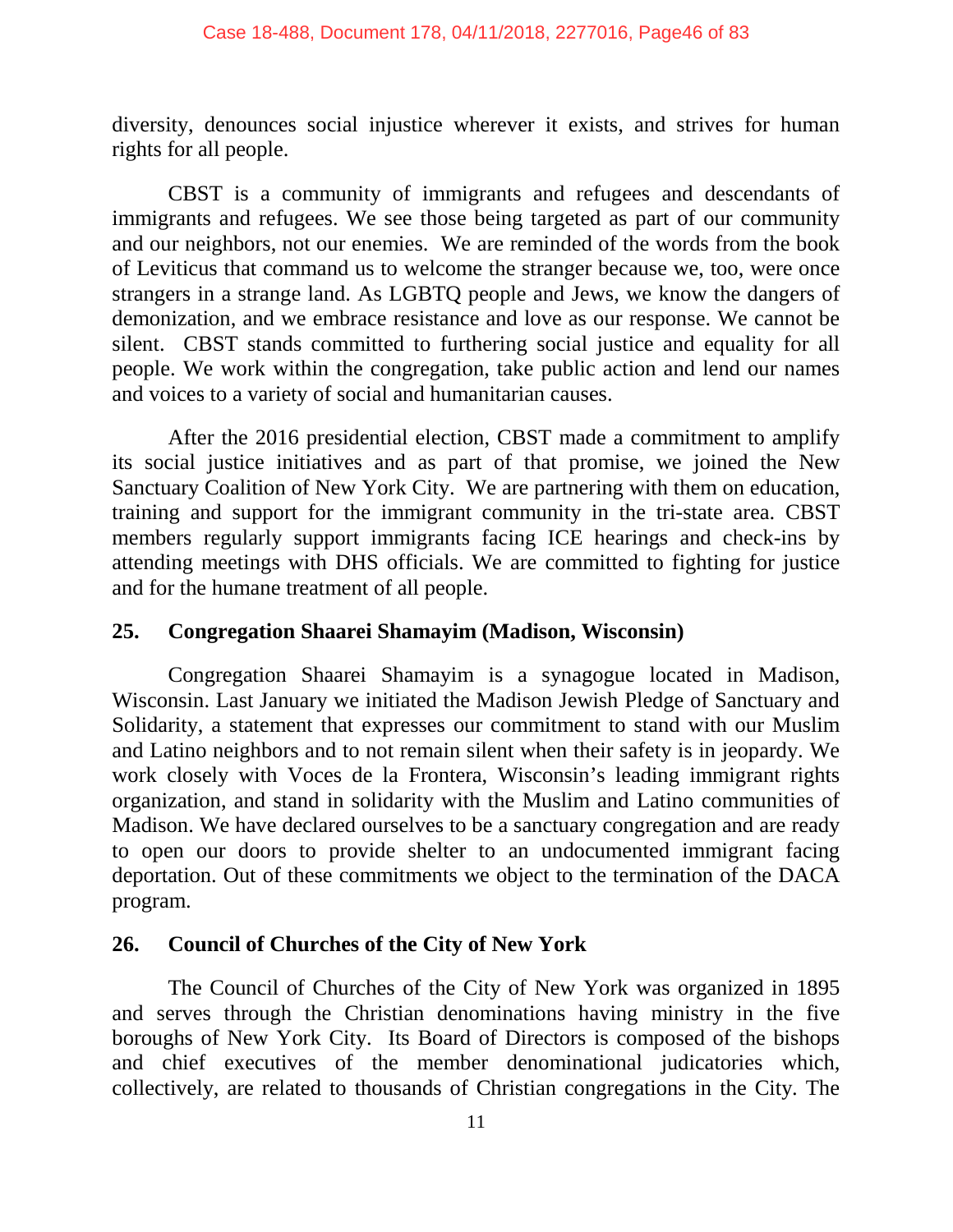Council, like its member denominations and affiliated congregations, are vitally concerned for the well-being of all persons created by God and residing in God's Household, the inhabited earth. In particular, we are concerned for the protection and legal status of immigrants, especially those who arrived in this nation as children without documentation.

#### **27. Council on American-Islamic Relations – California Chapter**

The Council on American-Islamic Relations, California (CAIR-CA), is a chapter of the nation's largest American Muslim civil rights and advocacy organization. CAIR-CA's mission is to enhance the understanding of Islam, encourage dialogue, protect civil liberties, empower American Muslims, and build coalitions that promote justice and mutual understanding. Through its four offices, CAIR-CA serves California's estimated one million American Muslims by providing direct legal services to victims of discrimination, working with the media, facilitating community education, and engaging in policy advocacy to advance civil rights and civic engagement. CAIR-CA also has dedicated Immigrants' Rights Centers in each local office working to empower, and protect the rights of, non-citizens.

CAIR-CA is dedicated to providing services to individuals whose immigration status will be impacted by the repeal of DACA. CAIR-CA has established Immigrants' Rights Centers at each of its four offices. Through these Centers CAIR-CA seeks to empower non-citizens by helping them achieve independence, security, and the opportunity to fully participate in American society. CAIR-CA takes a holistic approach, and serves the non-citizen community through engaging with and educating the community on immigration issues, providing legal services and representation, building coalitions among other organizations, and championing advocacy to improve governmental policies and practices.

### **28. Council on American-Islamic Relations – Michigan Chapter**

CAIR-MI's mission is to enhance the understanding of Islam, encourage dialogue, protect civil liberties, empower American Muslims and build coalitions that promote justice and mutual understanding through education, mediation, media and the law. CAIR-MI has been serving the entire state of Michigan since 2000 with an emphasis on Metro Detroit, Flint/Saginaw, Ann Arbor/Jackson, Lansing, Kalamazoo/Battle Creek, and Grand Rapids/Muskegon.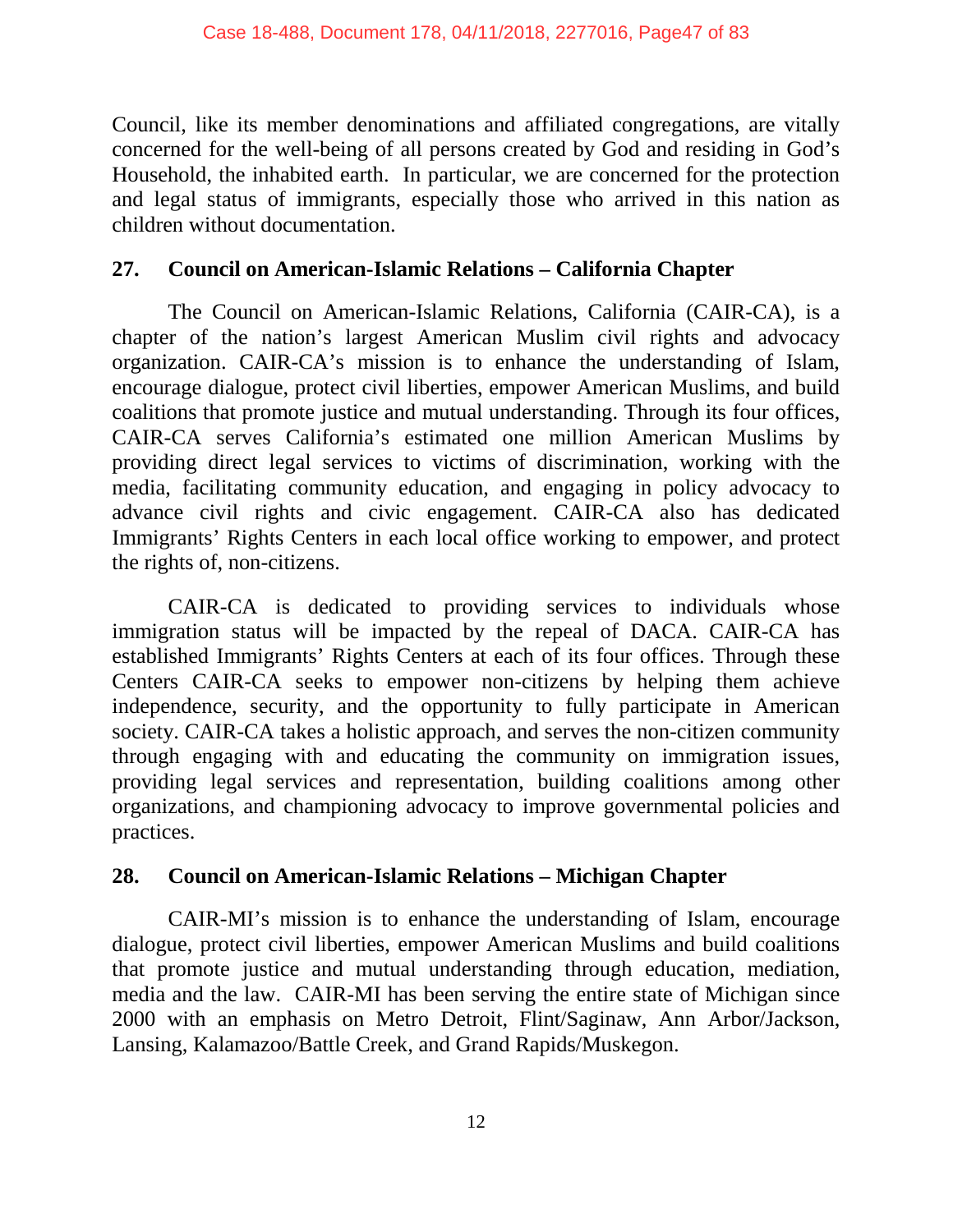In addition to legal services CAIR-MI Safe Spaces program aims to proactively produce and implement legal policies and best practices with a variety of institutions to prevent incidents of bias and discrimination before they occur. Through the Safe Spaces Program, CAIR-MI has successfully drafted and implemented legal policies and best practices at a variety of institutions including law enforcement, universities, schools, correctional facilities, government agencies and several corporations throughout Michigan. Our Safe Spaces program also engages in youth outreach and engagement and anti-bullying programs.

CAIR-MI opposes the DACA termination memo based on its intent to deport individuals who have spent the majority of their lives in the US many of whom know no other home. These individuals directly benefit our programs by engaging in outreach and providing diverse voices in various programs and internships with our legal and safe spaces programs. The loss of the individual and collective voices, ideas and actions provided by DACA recipients would result in harm to our mission and programming.

### **29. Council on American-Islamic Relations – New Jersey Chapter**

The Council on American-Islamic Relations (CAIR) is the largest Islamic civil liberties and advocacy group in the United States. Its mission is to enhance the understanding of Islam, encourage dialogue, protect civil liberties, empower American Muslims, and build coalitions that promote justice and mutual understanding. The demand for our services has grown tremendously. From restrictions placed on Muslims to practice their religion, to profiling and discrimination stemming from a lack of understanding of Islam, CAIR-NJ aims to provide that relief to the Muslim population in New Jersey. Protecting the rights of New Jersey's Muslims is at the core of CAIR-NJ's mission. CAIR-NJ also provides know your rights workshops for our constituents to teach them about their fundamental rights guaranteed to them under the Constitution. We work vigorously to educate on behalf of community members experiencing discrimination and remedy cases through in-person negotiations, from filing charges of discrimination, letter writing, and actively litigating in court. Cases range from employment, public accommodation and school discrimination, to hate crimes and governmental religious/racial profiling. CAIR-NJ's civil rights department counsels, mediates and advocates on behalf of Muslims and others who have experienced religious discrimination, defamation or hate crimes. The department works to protect and defend the constitutional rights of American Muslims, thereby supporting the rights of all Americans.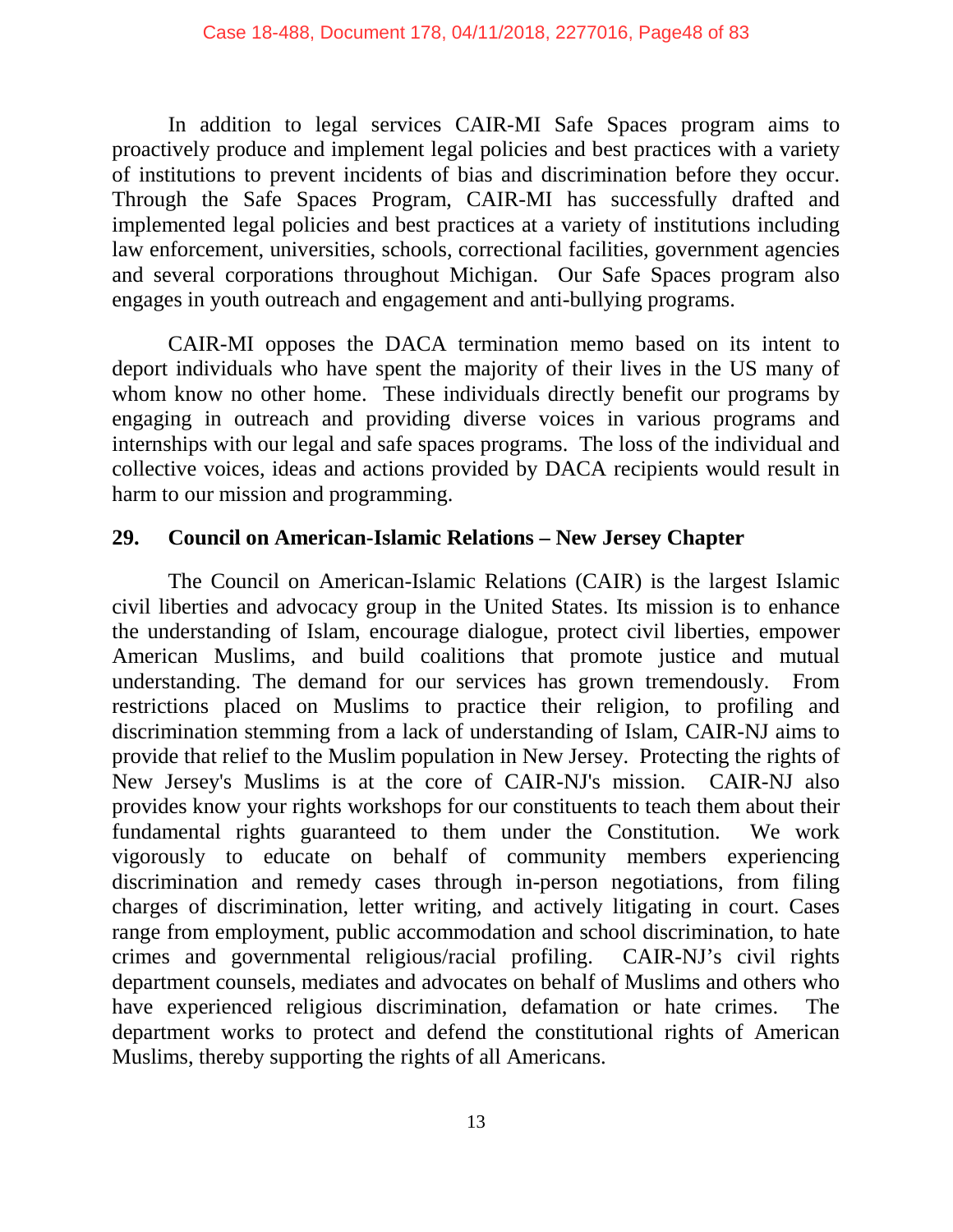CAIR-NJ opposes the DACA termination memo based on its intended mission of potentially deporting 800,000 young undocumented individuals who have spent their entire lives in the United States.

### **30. Council on American-Islamic Relations – New York Chapter**

The Council on American-Islamic Relations, New York Inc. ("CAIR-NY") is a leading Muslim civil rights organization, defending, representing, and educating nearly one million Muslims in the New York area. CAIR-NY's mission is to protect civil liberties, empower American Muslims, and build coalitions that promote justice and mutual understanding. Through legal representation, education, media relations, and advocacy, CAIR–NY empowers the American Muslim community and encourages their participation in political and social activism. CAIR–NY counsels, mediates, and advocates on behalf of Muslims and others who have experienced discrimination, harassment, or hate crimes. Our lawyers work to protect and defend the constitutional rights of American Muslims, thus supporting the rights of all Americans.

### **31. Council on American-Islamic Relations – Oklahoma Chapter**

CAIR-Oklahoma is a nonprofit  $501(c)(3)$  grassroots civil rights and advocacy group. Established in 2006 by a group of local Muslims, CAIR-Oklahoma serves the entire state of Oklahoma through its Oklahoma City office. Through legal representation, community education and outreach, government and legislative advocacy, and youth leadership programs, CAIR-Oklahoma works to empower the state's Muslim community and improve relationships between Oklahoma's many diverse faith and social justice communities. CAIR-Oklahoma is a chapter of the Council on American-Islamic Relations (CAIR), America's largest Islamic civil liberties group with chapters nationwide. The national headquarters is located on Capitol Hill in Washington D.C. CAIR-OK's mission is to enhance the understanding of Islam, encourage dialogue, protect civil liberties, empower American Muslims, and build coalitions that promote justice and mutual understanding.

CAIR-Oklahoma opposes the DACA termination memo because of its stated intent to deport the 800,000 young undocumented individuals who have spent their lives in the United States, dedicating their lives to education and work that improves the United States' ability to compete on a global market. These young people benefit their communities by enhancing the diversity of the spaces in which they live, work, and go to school, their loss would harm the mission and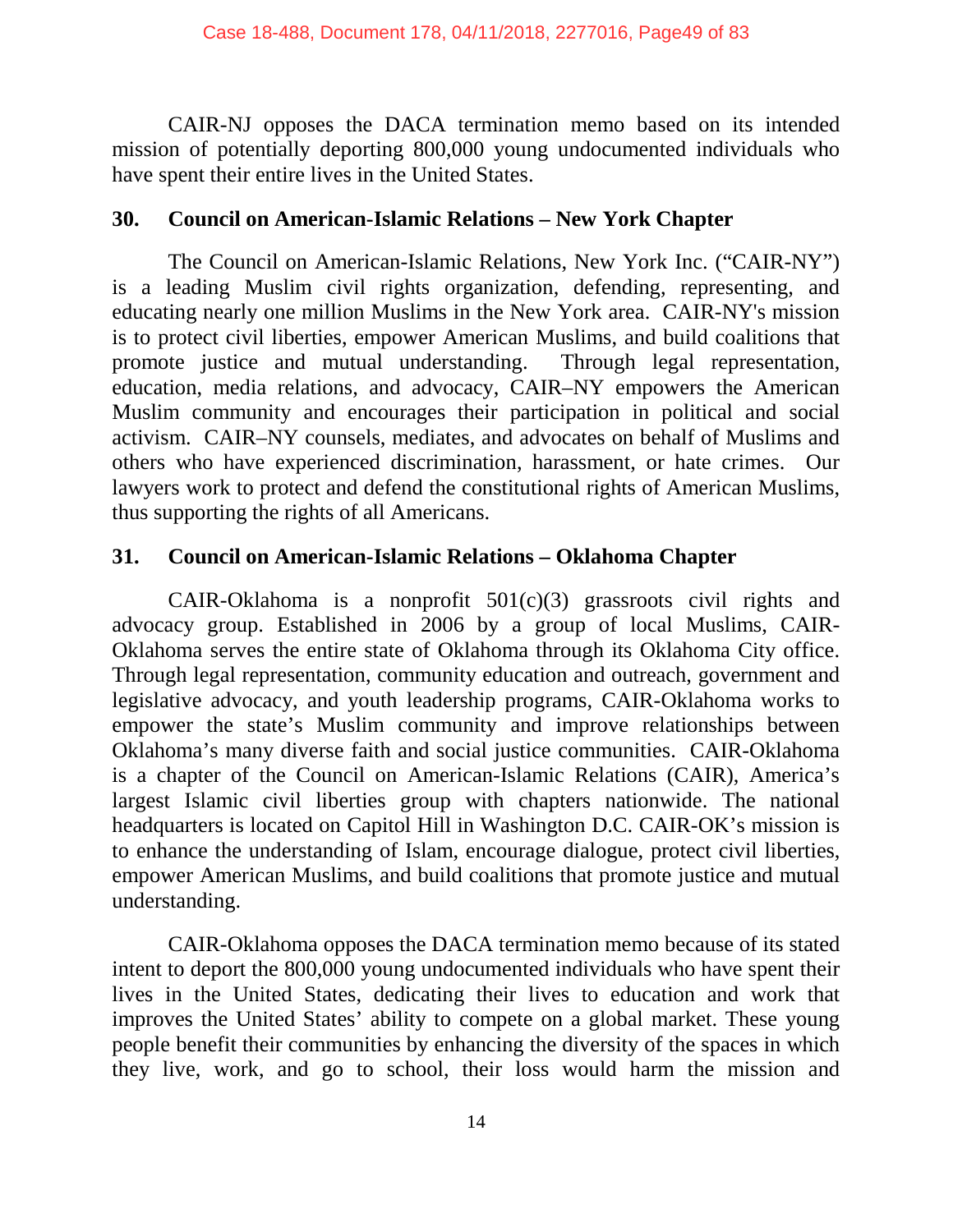programming of CAIR-Oklahoma by inhibiting our stated purpose of defending rights and defeating intolerance.

### **32. Cuba Presbyterian Church (Presbyterian Church, USA), Cuba, New Mexico**

Cuba Presbyterian Church (Presbyterian Church, USA), Cuba, NM is a small, traditional congregation in a northern New Mexico village. It was established in 1889 in a multi-cultural community made up of Spanish and Mexican settlers among the diverse Native American tribal communities – Navajo, Jicarilla Apache, and the nineteen Pueblos; along with the Anglo American presence which came into the area in the 1870s. We are keenly aware that we are all immigrants, and feel called to assure others the opportunities our families have had. Our mission as a church is to spread God's loving message to all regardless of race or national origin. Ending the DACA program has spread fear among some in the area, which overshadows and impairs the Christian message we are living in this community.

### **33. Daughters of Charity of St. Vincent de Paul**

The Daughters of Charity of Saint Vincent de Paul are an international community of about 14,500 Catholic sisters who devote our lives to serving the poorest and most abandoned individuals in today's society. The Daughters of Charity, USA, many of whom are immigrants themselves, serve in 27 U.S. states, Washington, D.C. and Canada. For more than 200 years, the Daughters of Charity, have embraced the gospel mandate to welcome the stranger by providing a host of direct services that includes legal advocacy, healthcare, education and other social work to the U.S. immigrant population.

Termination of the Deferred Action for Childhood Arrivals (DACA) program is an immoral act that violates our Catholic call to welcome the stranger and diminishes our ability to carry out our mission of service to those on the margins of society. The Daughters of Charity have befriended Dreamers and their families. They teach in our Catholic schools. They nurse in in our Catholic hospitals. They provide social services to our neighbors. Simply put, their presence creates stronger, healthier communities.

Pope Francis has instructed us, we "cannot remain silent in the face of the suffering of millions of people whose dignity is wounded, nor can we continue to move forward as if the spread of poverty and injustice has no cause." If the termination of the DACA program is upheld, we know this injustice will result in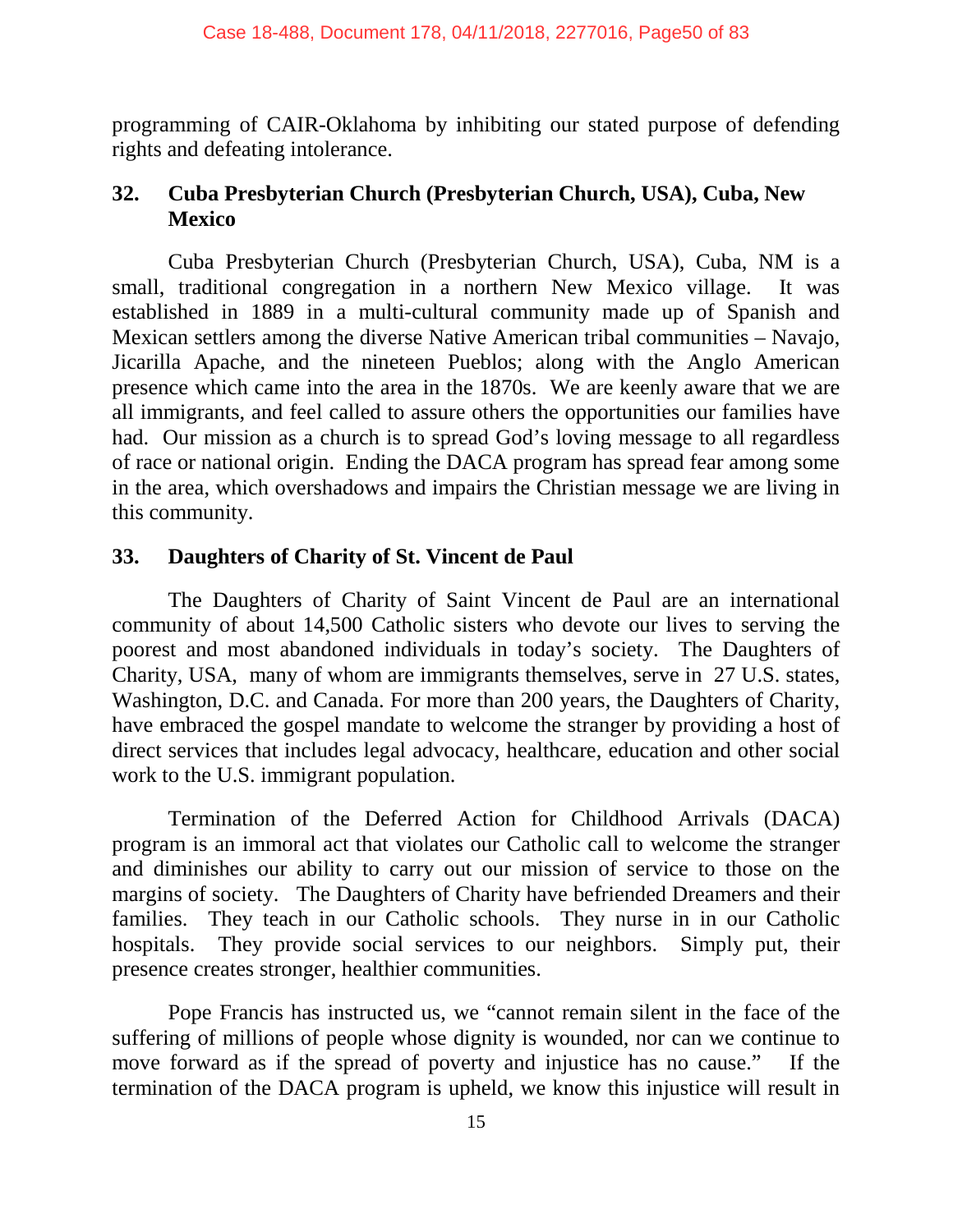the destruction of the family unit, the diminishment of community safety and the degeneration of our national honor. The Daughters of Charity will not remain silent in the face of this injustice that threatens Dreamers with merciless exclusion.

# **34. Degrees of Change**

Degrees of Change is a faith-based organization located in Tacoma, Washington that helps communities and colleges equip students to learn together through college and lead together back home. Degrees of Change partners with six Christian community-based organizations and twelve Christian colleges, serving more than 700 students across five states (WA, OR, MN, IL and IN). The curriculum that our community partners deliver to students integrates Christian perspectives and teaching on leadership, diversity and community development. The Executive Order to end DACA has led more than 60 of our scholars and alumni to question their worth and their safety in this country. Deportation has ripped apart several of our scholars' families. Our college partners are struggling to provide financial aid to these scholars, and several scholars have dropped out of college because they can no longer afford it. Degrees of Change has made efforts to support immigrants facing deportation through our public messaging and national conversations with our scholars and community partners.

# **35. DMV Sanctuary Congregation Network**

DMV Sanctuary Congregation Network (the network) is a network of 70 congregations of 17 religious traditions from DC, Maryland, and Northern Virginia. The network works and provides support to immigrant community in the DMV area and works with local allies to advance sanctuary policies. Our congregations have DACA-holders congregants who will be impacted by the ending of DACA. In the face of hate and discrimination we are committed to showing love, compassion and hospitality.

# **36. Dominican Development Center**

Dominican Development Center is a non-profit organization affiliated with Saint Lourdes Church/Second Community in Boston, Massachusetts. We seek to develop and empower Dominican immigrants and immigrants representing all Latin American and Caribbean communities to take full participation on the civic life of this society. We strive to improve the quality of life of our members by promoting and organizing around issues that might impact our community, including but not limited to current laws, legal procedure, civic engagement, education, immigration reform, and human rights among others. The decision to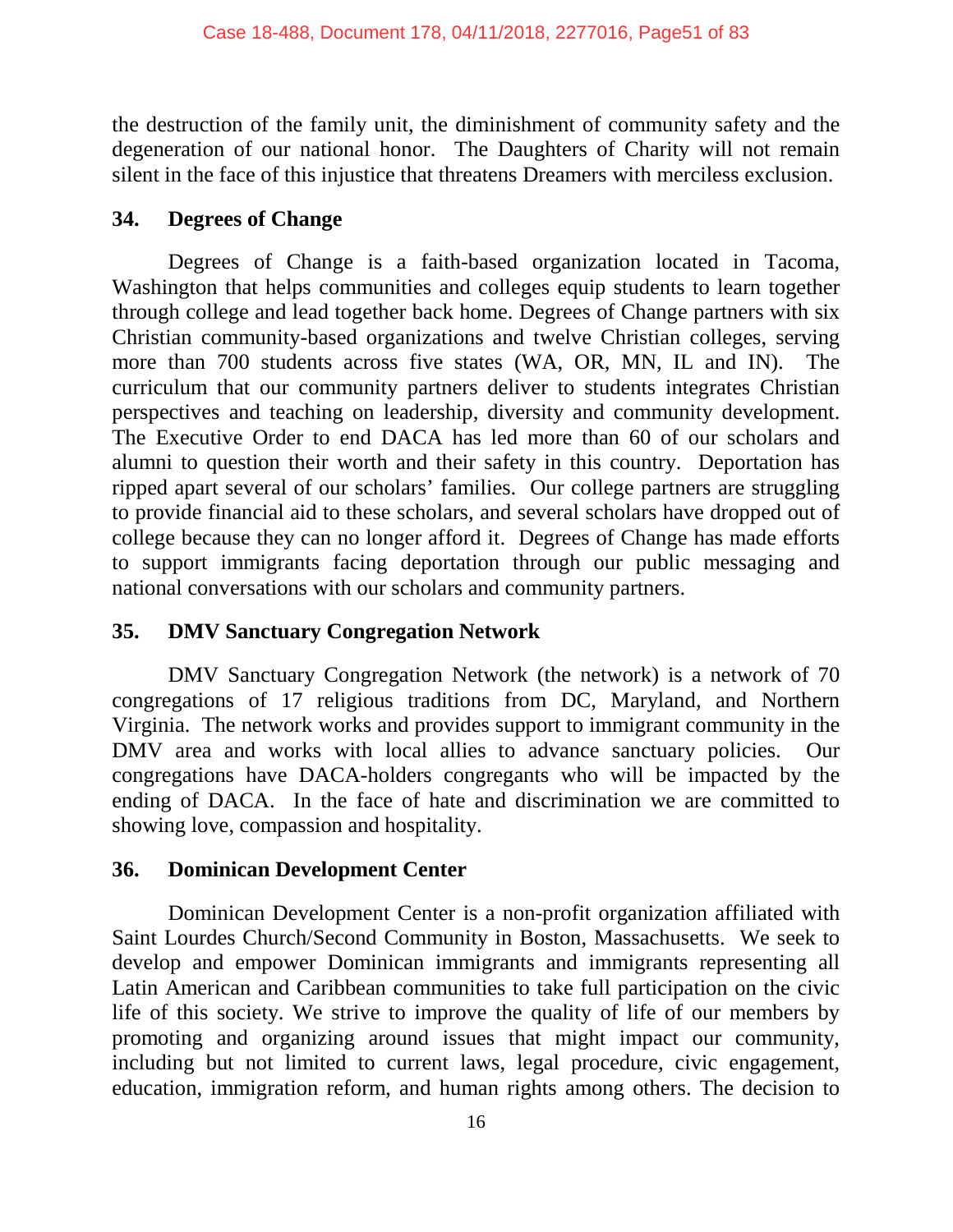end DACA would impact individuals and families who reside in our parishes and broader communities. Ending residency for those currently protected by the DREAM Act would move our country further away from the principles of justice that we see as people of faith. We add our voice to those asking the court to protect DREAMERs by not to allowing the termination order to go into effect.

#### **37. East End Temple (New York City)**

East End Temple is a Reform Jewish congregation located in lower Manhattan in New York City that is dedicated to issues regarding immigration and immigrants' rights. With members of the congregation who are immigrants themselves or are descendants of recent immigrants, the congregation is particularly committed to the principle and commandment to welcome the stranger.

### **38. El Paso Monthly Meeting of the Religious Society of Friends**

The El Paso (Texas) Monthly Meeting of the Religious Society of Friends (Quakers) is a forty-year old organization but the roots of Quakers go back to seventeenth-century England. Friends strive to practice the ways of simplicity, peace, integrity, community and equality. Included in those values is our support for family-based immigration, the diversity visa, and strengthening access to asylum. Because we live in a border community, these issues are part of our lives each day. We also oppose the expansion of harmful or unchecked border enforcement and the elimination of avenues of legal immigration.

### **39. Emgage**

Emgage Foundation is one of the nation's largest civic education and mobilization organizations for Muslim American voters. We provide learning opportunities and events, including direct engagement with lawmakers, to increase the civic engagement of Muslim Americans and advance values that are important to us as Americans and as Muslims. One of our core programs is Get Out The Vote in five electorally important states, including Florida, Virginia, Pennsylvania, Texas, and Michigan. Our issue advocacy focuses on combating Islamophobia and hate crimes, social justice reform, improving our healthcare system, protecting immigrant and refugee communities, and advancing human rights globally.

### **40. Episcopal City Mission**

Episcopal City Mission (ECM) fights for racial, economic and immigrant justice through building relationships of shared power with faith rooted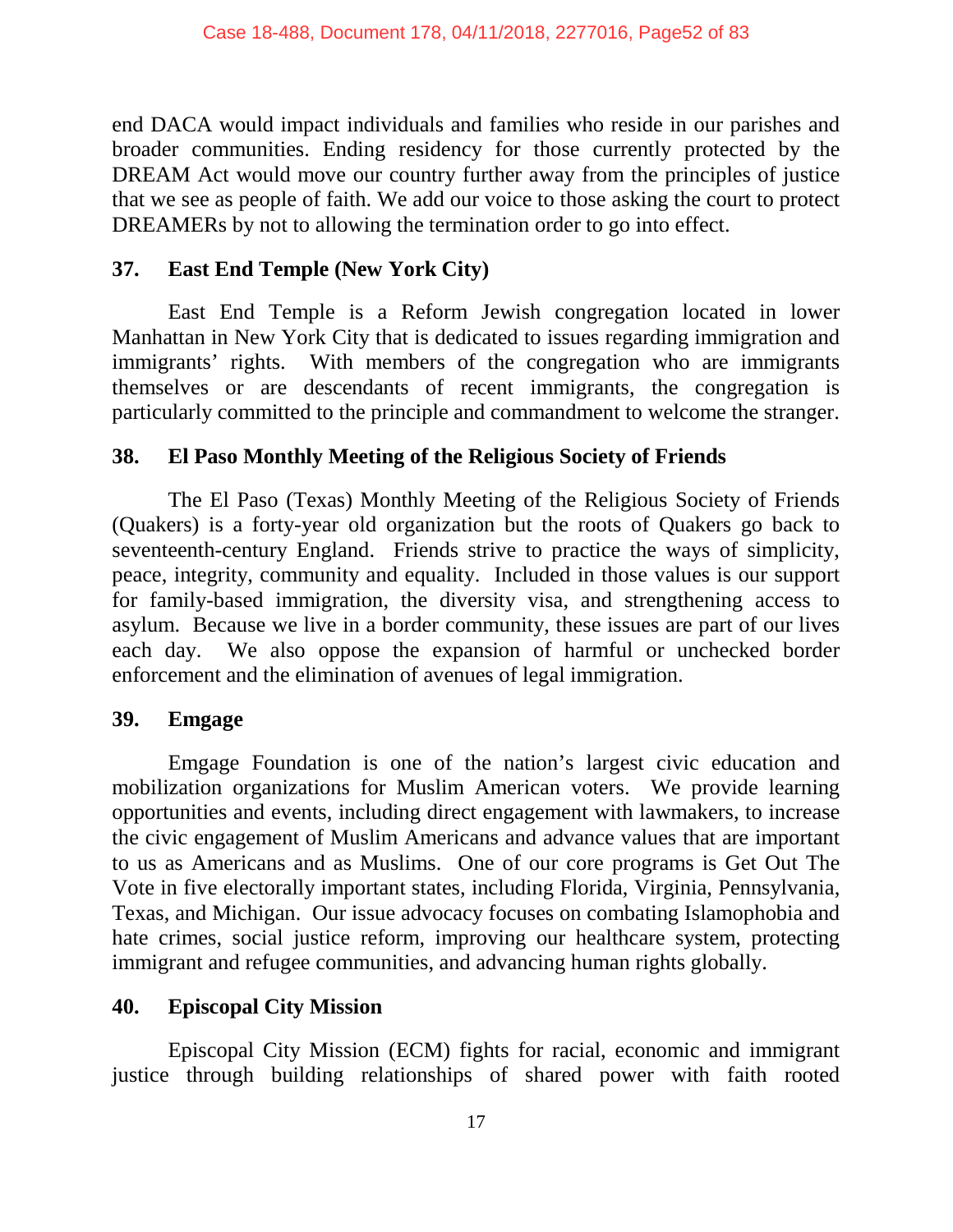communities, grass-roots organizations and community organizing movements in Massachusetts. Our Episcopal/Anglican lens invites us to see all life as sacred and worthy of dignity and justice. This understanding guides us as we face into the dynamics of power and enable access and liberation for all communities. As the termination of DACA would deny access to those who are protected under the DREAM act we ardently ask that the court would not allow the termination order to go into effect

### **41. Episcopal Diocese of Long Island**

The Episcopal Diocese of Long Island consists of 140 parish churches from the Brooklyn Bridge to the end of Suffolk County. The gospel of Jesus Christ demands our care for foreigners and strangers in our midst.

### **42. Episcopal Diocese of Massachusetts**

# **43. Episcopal Diocese of Western Massachusetts**

The Episcopal Dioceses of Massachusetts and the Diocese of Western Massachusetts serve 235 parishes across the state of Massachusetts. We seek to be Christ's presence of mercy, compassion, and hope in the communities we serve. The decision to end DACA would impact individuals and families who reside in our parishes and broader communities. Ending residency for those currently protected by the DREAM Act would move our country further away from the principles of justice that bind us together. We add our voice to those asking the court to protect our brother and sister DREAMERs by not allowing the termination order to go into effect.

# **44. Episcopal Diocese of New York**

The Episcopal Diocese of New York includes 199 local congregations (parishes) with about 66,000 members, 72 deacons, 600 priests and three bishops—including the diocesan bishop, currently the Rt. Rev. Andrew M.L. Dietsche, who is our chief pastor. To Episcopalians it seems pretty clear what Christians are supposed to do. Jesus said "Thou shalt love the Lord thy God with all thy heart, and with all thy soul, and with all thy mind. This is the first and great commandment. "And the second is like unto it, Thou shalt love thy neighbor as thyself. On these two commandments hang all the law and the prophets." The first thing, then, after love of God—indeed the only thing— is to love our neighbors as ourselves. Not just some of them; not just the ones we feel comfortable with; not just the ones who have the same colored skin as us, or the same sexual preferences, or who don't smell; but every single one of them. In fact as Episcopalians, we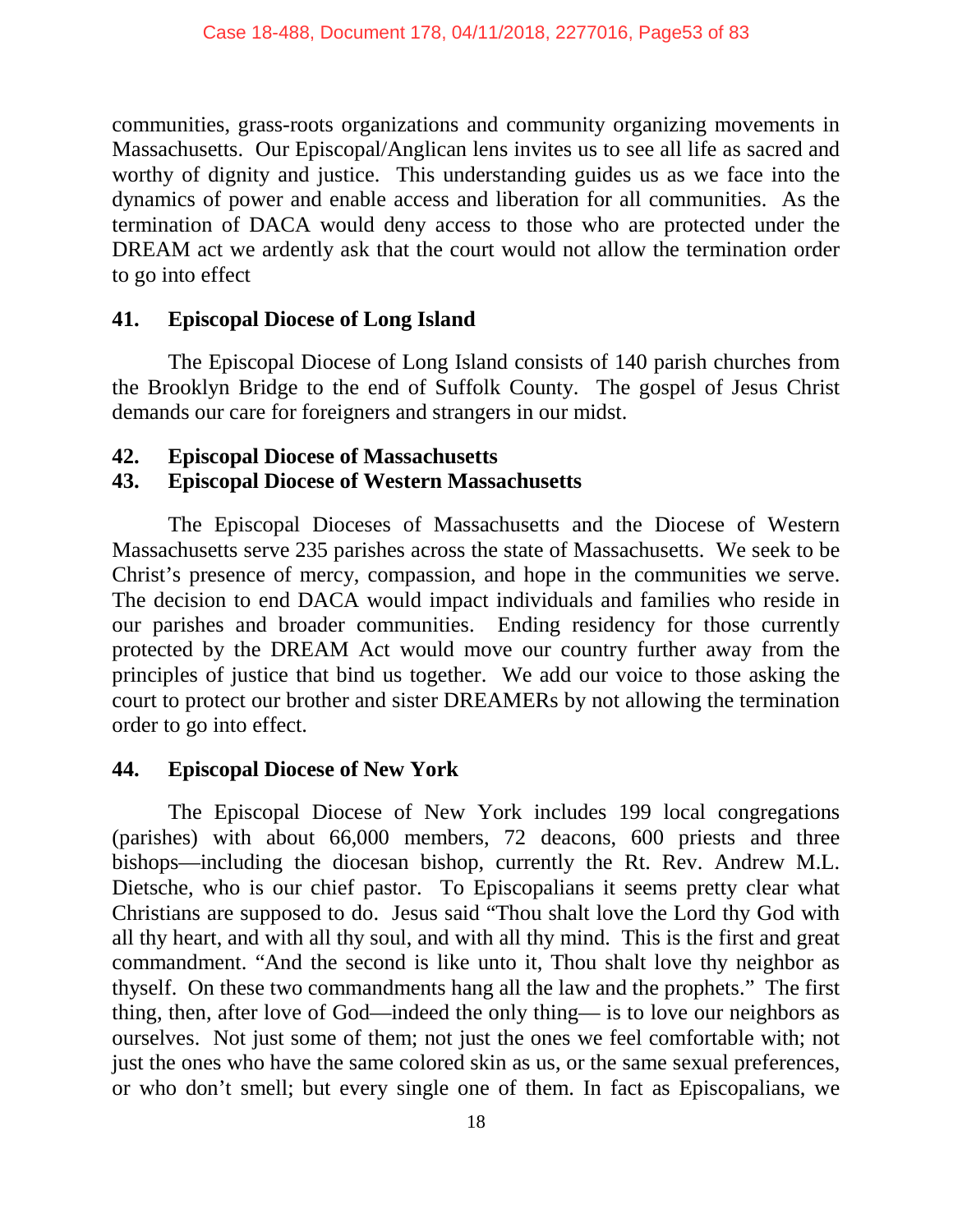believe that no Christian life can be complete if the person living it does obey this command and act on it.

To end the Deferred Action for Childhood Arrivals would endanger the lives of thousands of young people and their families and run contrary to the faith and moral traditions of our country. It is unfair to threaten the well-being of young people who arrived in our country as children through no choice of their own. Ending DACA without a similar replacement program will force these young people to face the future in this country with little access to education and employment, and ultimately, could very well lead to sending them to countries where they did not grow up, have few support structures, may not even speak the language and may be vulnerable to violence and persecution. Any of these scenarios, we believe, is cruel.

### **45. Episcopal Diocese of Rochester**

The Episcopal Diocese of Rochester is made up of about fifty congregations spread around eight counties in Western New York. Our mission is to grow and develop congregations numerically, and in spiritual and missional leadership. Our vision is Joy in Christ, as a way of life. We oppose the termination of DACA because DACA recipients are law abiding young people who make our country and our communities better.

# **46. Episcopal Society of Christ Church/The Christ Church Cathedral, Cincinnati, Ohio**

The Episcopal Society of Christ Church is a congregation of the Episcopal Church and is the Cathedral for the Episcopal Diocese of Southern Ohio. For 200 years, the Cathedral has worked in the Cincinnati community to combat poverty and has been involved, since its founding, in issues of social justice. The Cathedral carries out its missions through community grants, educational opportunities and direct mission work. For example, the Cathedral hosts "community forums" to educate the public on issues of social justice and also sponsors a 200 + person dinner every Tuesday for our friends who make their homes on the streets, offering not only food but also social services. Because of its tradition and continuing programs, the Cathedral is interested in helping those who face the prospect of deportation without just cause. The Cathedral is keenly aware of the perils faced by those who would be subject to such deportation, including the breakup of families, the impact on economic well-being and the dangers faced in home countries. For these reasons, the Cathedral has become involved in the sanctuary movement in Cincinnati.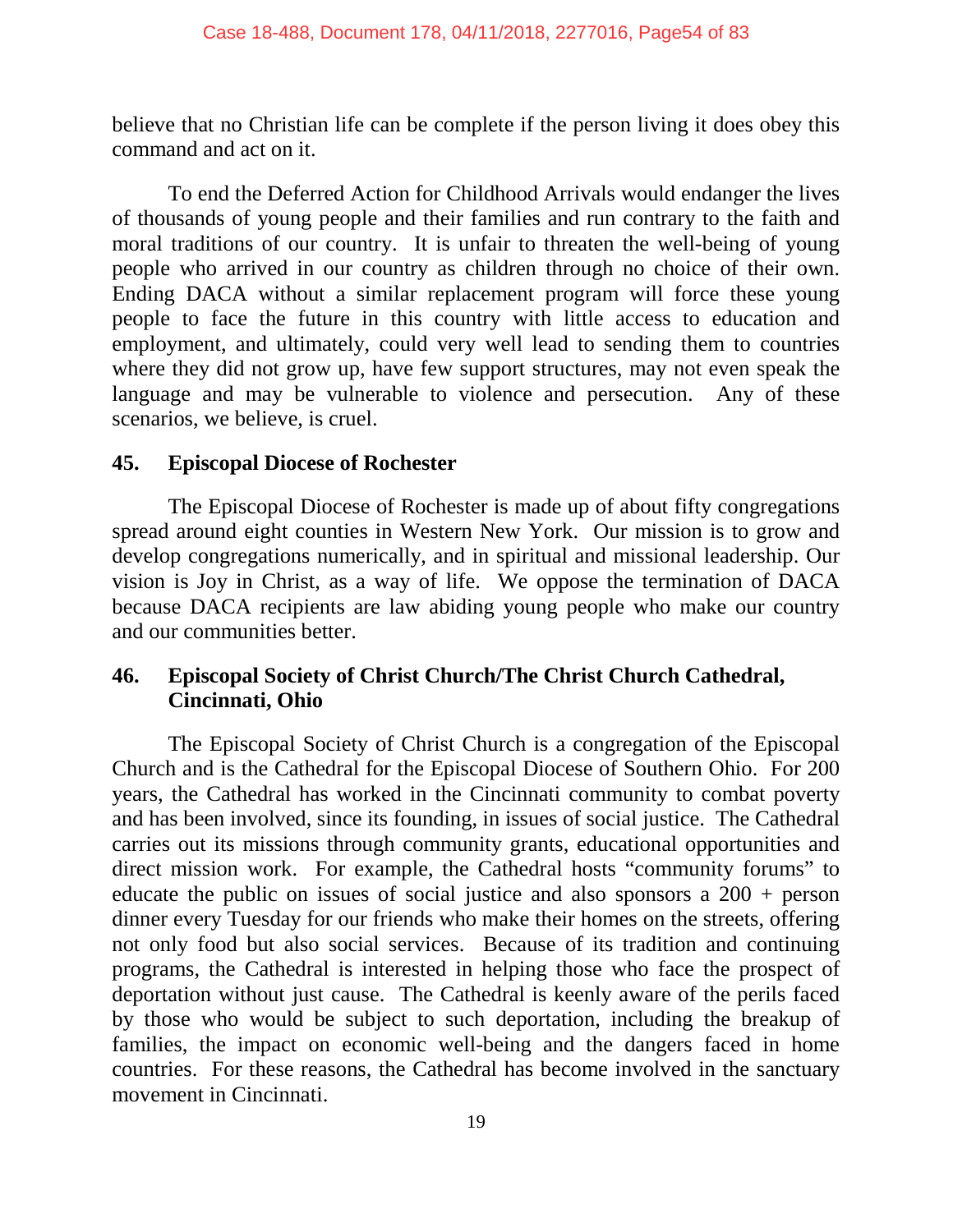### **47. First Congregational United Church of Christ (Albuquerque, New Mexico)**

We are strong supporters of DACA. Our mission is to live God's love, justice, and inclusion and we believe that should be for all. We are currently offering sanctuary to a refugee at our church as a part of our faith commitment to the principle that "God's doors are open to all." It is a privilege to walk with one together in this journey toward a just immigration system.

#### **48. First Presbyterian Church of Taos, New Mexico**

Our congregation's call to love God and our neighbors extend to all members of the Taos community, regardless of immigration status. We know and love immigrants and DACA recipients in our community, and we know that our church and our community is enhanced by their presence. We believe that DACA is a humanitarian issue for our community and for all God's people. Additionally, our denomination has consistently and historically expressed support for the values, safety, gifts, and perspectives of immigrants of all nations, and has called for the ongoing support and protection of all DACA recipients. We sign onto this Amicus Brief in the spirit of Leviticus 19, which calls us not to oppress immigrants but to love each immigrant as ourselves, and in the Spirit of Matthew 25, in which Jesus reminds his disciples that when we welcome a stranger, we welcome Jesus Christ himself.

### **49. First Unitarian Congregational Society in Brooklyn**

As a member congregation in the Unitarian Universalist Association, the First Unitarian Congregational Society in Brooklyn (First U Brooklyn) is committed to: the inherent worth and dignity of every person; justice, equity and compassion in human relations; and the goal of a world community with peace, liberty and justice and for all. Consistent with these principles, First U Brooklyn has declared ourselves a sanctuary congregation, invoking the millennia-old tradition of a house of worship offering a safe space and time for individuals in need. First U Brooklyn specifically offers safe space and time for immigrants and refugees to examine their options and make the soundest decisions when faced with possible deportation.

But Dreamers protected by DACA should have no need for sanctuary. Our country has already recognized that it is just and appropriate to allow these young men and women, who came to this country at an early age and in good conscience, to make a life for themselves in the United States, just as so many of our ancestors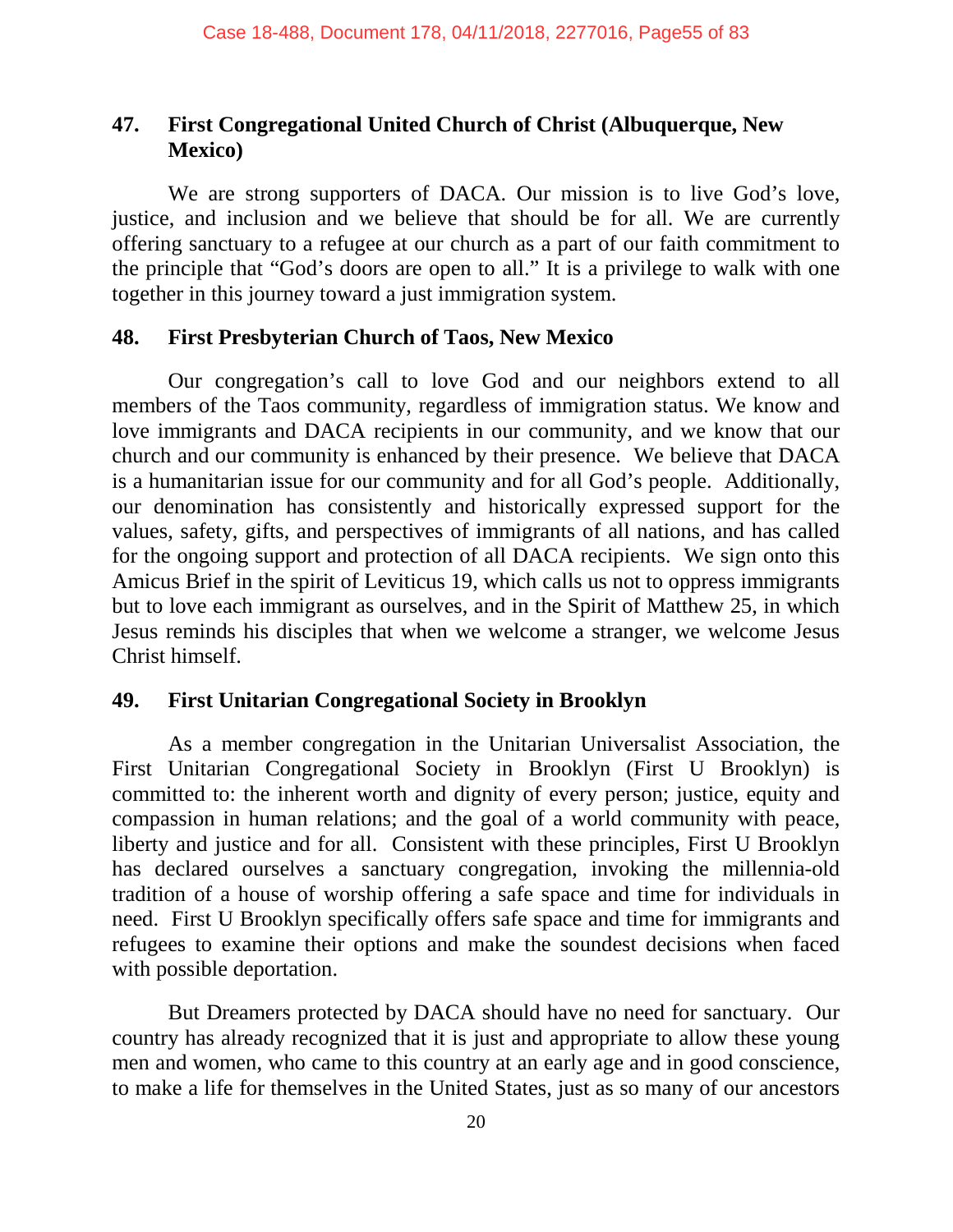did. Terminating DACA now would unconscionably disrupt and threaten their lives and those of their families and loved ones. The righteous path is for our country to maintain the commitments we have made to these young people under DACA. While First U Brooklyn is proud to offer sanctuary to those in need, Dreamers should continue to be protected under DACA, and have no need of sanctuary.

### **50. First United Presbyterian Church of Las Vegas, New Mexico**

Our inclusive congregation is a member of the Presbytery of Santa Fe and the Presbyterian Church (USA). This denomination has historically supported the valuable gifts and perspectives of immigrants. The church has called for support of DACA recipients. Our church community stands for justice and, from that standpoint, we wish to protect the rights of all people—especially those most vulnerable. For this reason, we express our support of the Amicus Brief.

### **51. Franciscan Friars of the Province of St. Barbara**

The Franciscan Friars of the Province of St. Barbara, part of what is formally known as the Order of Friars Minor (OFM), are members of a Roman Catholic religious order of men. From a diversity of backgrounds and cultures, they are dedicated to serving the poor and promoting justice, peace, care of creation, and reconciliation. They do this in the joyful and prophetic spirit of St. Francis of Assisi.

The members of the Province of St. Barbara live and work in California, Arizona, Oregon, and Washington, serving communities whose profiles cross ethnic, cultural and economic boundaries. Friars also serve in a number of Native American nations in the Southwest, as well on mission to Mexico, Russia, and the Holy Land. The friars uphold the dignity and rights of immigrants through ministry in parishes, retreat centers, advocacy actions, and social outreach programs.

The friars of the St. Barbara Province are convinced that the present federal climate of oppressing immigrants is contrary to human dignity afforded every child of God. Like Pope Francis has stated, "A person who thinks only about building walls, wherever they may be, and not building bridges, is not Christian. This is not the Gospel." And last year, the Pope added, "Walls solve nothing. We must build bridges. But bridges are built intelligently, through dialogue and integration. So I understand this fear, but closing borders does not solve anything, because in the long term that closure hurts the people themselves." And as well, the underlying racism needs to be labeled, and nonviolently opposed.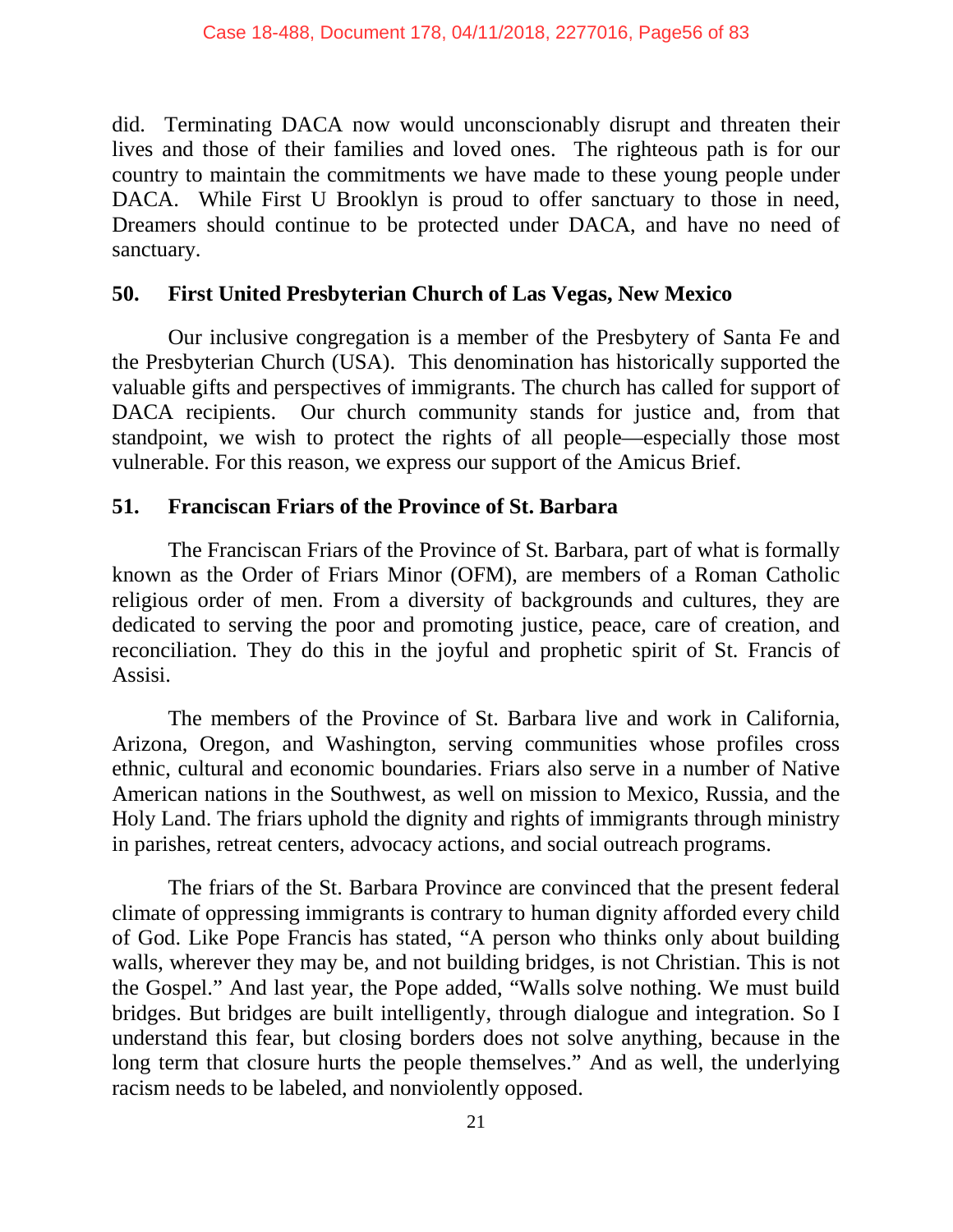### **52. Global Justice Institute**

The Global Justice Institute serves as the social justice arm of Metropolitan Community Churches, and works with LGBTQI activists and allies around the world to support projects for social change. One of our programs, ASAP (Asylum Seekers Assistance Program) has enabled LGBTQI people fleeing persecution to resettle in safer environments. We have consistently lobbied on behalf of DACA and those it supports.

### **53. Hawaii Conference of the United Church of Christ**

The Hawaii Conference of the United Church of Christ is an organization of 130 member churches on six islands in the Hawaiian archipelago that traces its beginnings back to immigrants who were first welcomed by the Hawaiian people in 1820. We are committed to a world of Aloha, justice, and peace for all. On Saturday, February 3, at the Board of Directors of the Hawai'i Conference United Church of Christ quarterly meeting in Honolulu, Hawaii, we voted enthusiastically to sign on to the DACA Amicus Brief on Behalf of Religious Organizations.

# **54. Hudson River Presbytery**

Hudson River Presbytery is a geographical governing council of the Presbyterian Church (U.S.A.). We are in favor of DACA because it is morally right.

# **55. Hyattsville Mennonite Church**

Part of Mennonite Church USA, Hyattsville (MD) Mennonite Church is a congregation of 250 children and adults committed to making Mennonite Christian traditions and beliefs relevant in the cultural setting of the Washington, D.C., metropolitan area. We are a welcoming congregation strongly committed to peace, justice, hospitality and beauty. Our Sanctuary Committee works closely with Sanctuary DMV (District, Maryland, Virginia), San Mateo Episcopal Church (in Hyattsville), PICO and CASA of Maryland to advocate for and support our immigrant neighbors and friends, with and without status.

# **56. Iowa Conference of the United Church of Christ**

The Iowa Conference of the United Church of Christ is a regional association of 168 UCC congregations. In supporting this brief we are represented by our staff and Board of Directors. Our rationale for this support is theological and practical: Hospitality and welcome for neighbors – both long-time and newly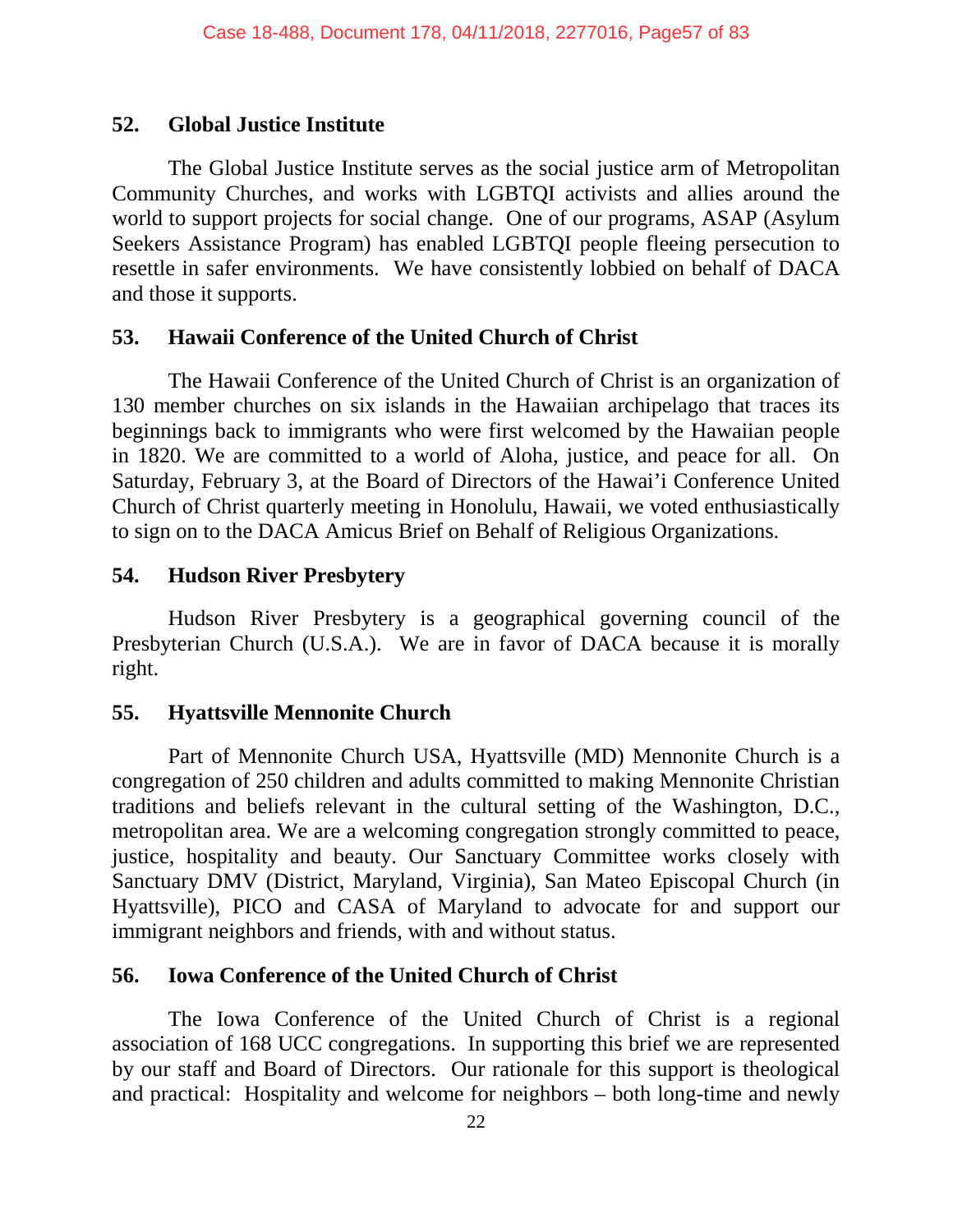arrived – is fundamental to our values and our identity. Our congregations were mostly formed 140 to 175 years ago – many by immigrants. We are convinced that the fabric of our communities is stronger today for the inclusion of those who came here as "outsiders" over a century ago; similarly we believe that our communities will be strengthened by the inclusion of immigrants newly in our midst, and are consequently strongly supportive of DACA.

### **57. Islamic Circle of North America**

# **58. ICNA Council for Social Justice**

Established on September 1st, 1968, the Islamic Circle of North America was a response to the growing need for a supportive Muslim community in North America. In the past decade, ICNA has expanded its reach across the US while maintaining an active presence in local communities. The ICNA Council for Social Justice, a branch of ICNA dedicated to representing the Muslim voice on matters of social justice was formed in 2009. In keeping with our goal of representing the Muslim voice on matters of social justice, we believe that the termination of DACA without an adequate replacement would undermine American communities and would cause great harm. We have therefore decided to join the Religious Organizations amicus brief.

### **59. Islamic Society of Central Jersey**

The ISCJ is an organization of Muslim Americans that was formed in 1975 that provides religious, educational and social services to its members, as well as to the community at large. The ISCJ established a place of worship in South Brunswick, NJ in the early 1980s. The ISCJ aspires to be the anchor of a model community of practicing Muslims of diverse backgrounds, democratically governed, efficiently served, relating to one another with inclusiveness and tolerance, and interacting with neighbors and the community at large in an Islamic exemplary fashion.

The ISCJ is very concerned about the issues raised in this matter as it believes that the arbitrary rescission of DACA will certainly harm our diverse congregation and community by forcing members of organizations to leave the country or to live in fear. This action is contrary to the ISCJ's moral, spiritual and religious beliefs and practices.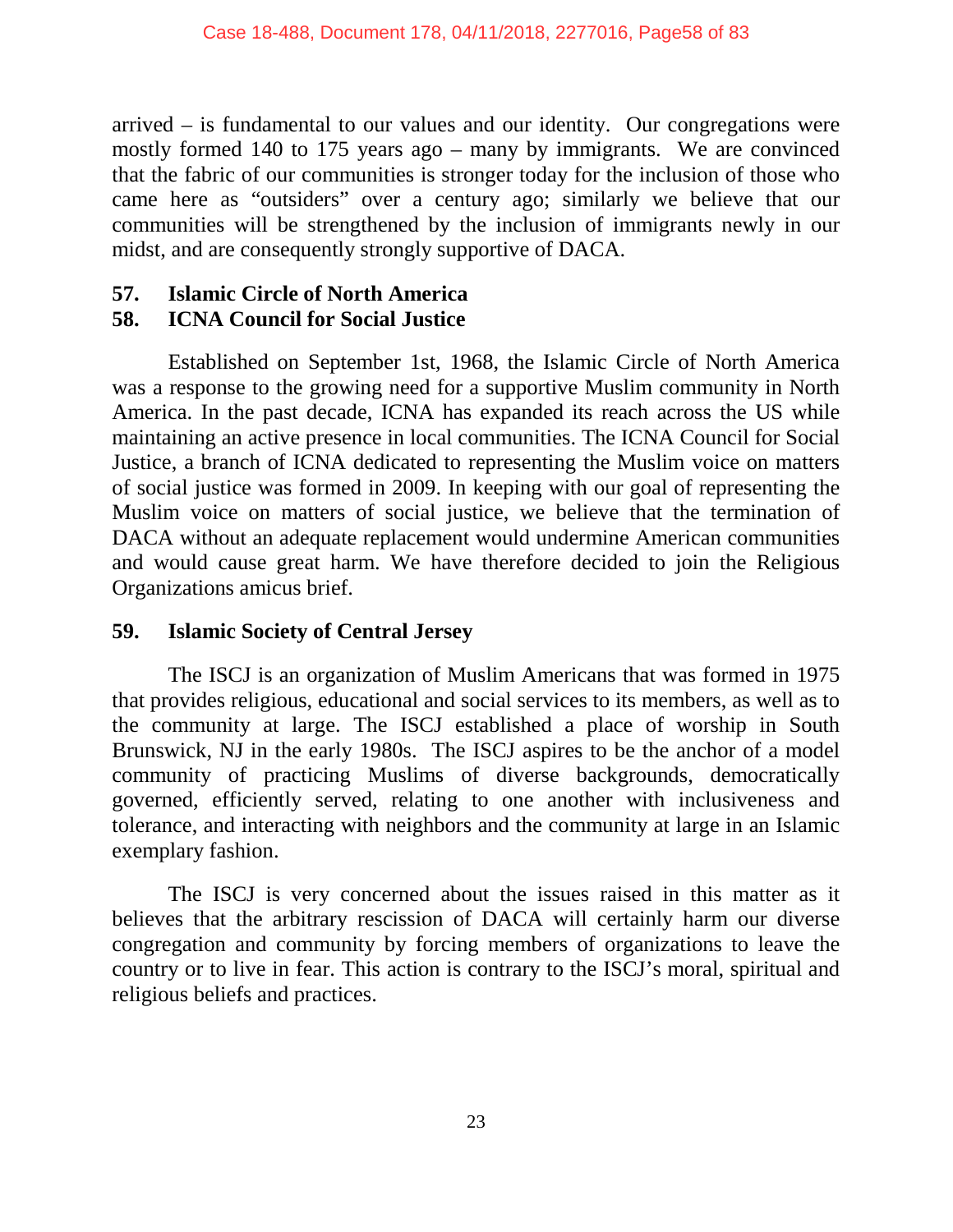### **60. Lab/Shul**

Lab/Shul is an everybody friendly, artist-driven, God-optional, experimental community for sacred Jewish gatherings based in NYC and reaching the world. The Lab/Shul community is dedicated to exploring, creating and celebrating innovative opportunities for contemplation, life cycle rituals, the arts, life-long learning and social justice. We oppose the termination of the DACA program for three reasons:

- 1. Terminating DACA would prevent us from fully fulfilling our mission as a spiritual community that is "everybody friendly," including to immigrants and specifically DACA recipients.
- 2. Many of us are friends with or have worked with DACA recipients and we know them to be upstanding members of society that add to the cultural and economic fabric of the United States.
- 3. Most of our community identifies as Jewish. It is commonly known that Jewish-American narratives are often stories of seeking refuge from tyranny in the freedom of the United States. Just as the lives of our ancestors were at stake, the very lives of many of these DACA recipients are at stake. Some of our ancestors arrived here documented, and some arrived undocumented, some were turned away - and later murdered during the Holocaust. Experience and the Torah teach us that the United States can and should welcome those who immigrate here because we were "once strangers in the land of Egypt" - that is, because we are also immigrants.

### **61. Leadership Conference of Women Religious**

The Leadership Conference of Women Religious (LCWR) is an association of leaders of congregations of Catholic women religious in the U.S. founded in 1956. LCWR has nearly 1300 members, who represent approximately 38,800 women religious in the U.S. The conference promotes a developing understanding religious life by assisting its members to carry out more collaboratively their service of leadership in order to accomplish further the mission of Christ in today's world; fostering dialogue and collaboration among religious congregations within the church and in the larger society; developing models for initiating and strengthening relationships with groups concerned with the needs of society, thereby maximizing the potential of the conference for effecting change.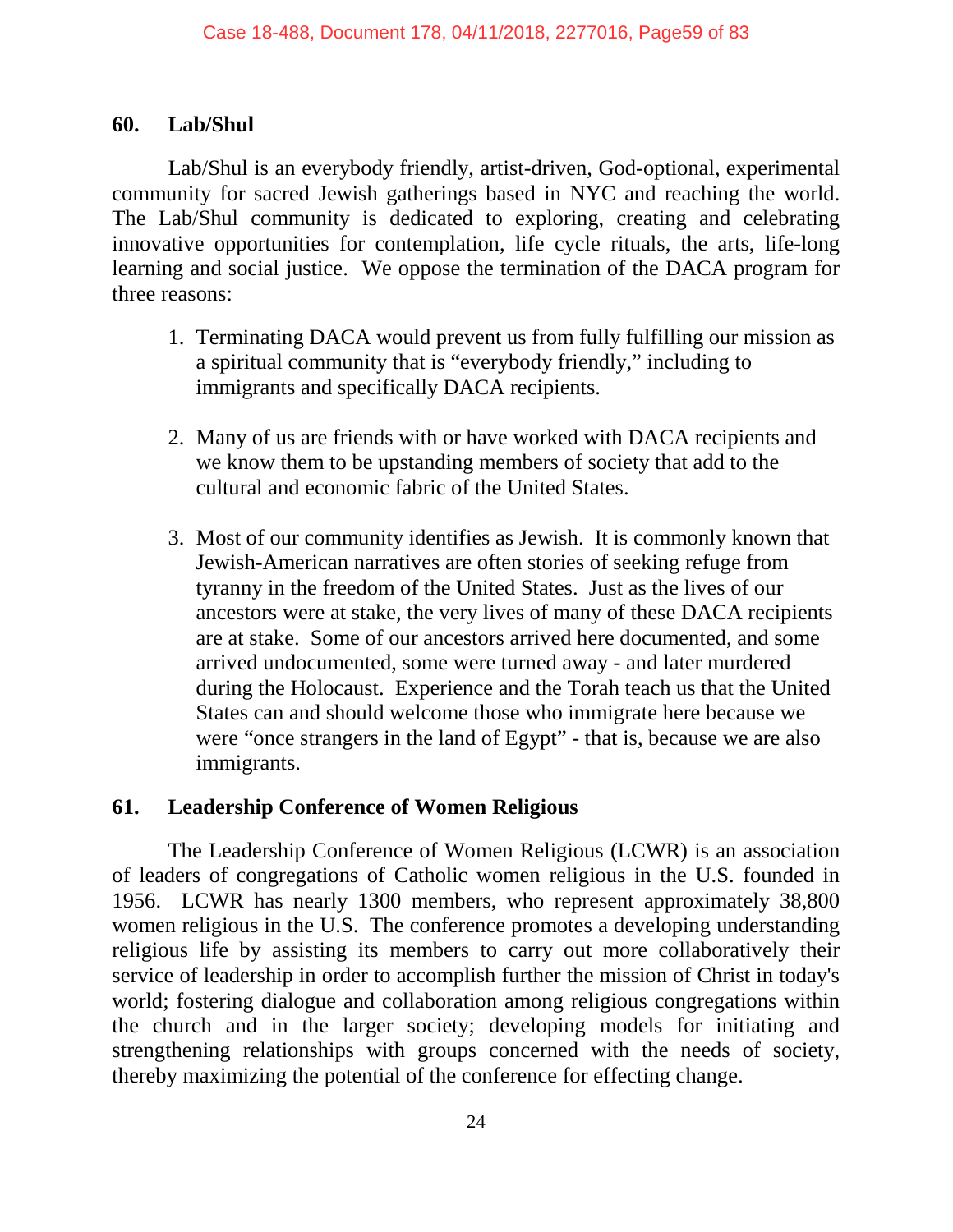LCWR members are committed to the gospel mandate to welcome the stranger. Catholic sisters have a long history of accompanying the immigrant community and they continue to minister to these aspiring citizens in schools, hospitals, and service agencies across the country. They know first-hand the fear and uncertainty that plagues Dreamers and their communities. They will continue to stand with immigrant youth and their families and will be staunch advocates for a solution that protects Dreamers, provides them a path to citizenship, recognizes the sanctity of families, and balances the need of nations to control their borders with the right of vulnerable migrants to access protection.

### **62. Legal Advocacy Project of Unitarian Universalist FaithAction of New Jersey**

The Legal Advocacy Project of Unitarian Universalist FaithAction of New Jersey ("UU FaithAction NJ") is a New Jersey not-for-profit membership organization representing most of the Unitarian Universalist congregations of New Jersey. Founded in 2009, UU FaithAction NJ gives voice to Unitarian Universalist humanitarian values in matters of public policy and justice advocacy in New Jersey. Rooted in 250 years of free church tradition, Unitarian Universalists share a belief in right action, as opposed to right doctrine, as the basis of their core humanitarian values. Its shared Principles and Purposes include a commitment to the inherent worth and dignity of every person; to justice, equity and compassion in human relations; and to the right of conscience and the use of the democratic process within its congregations and in society at large.

### **63. Living Interfaith Church of Lynnwood, WA**

The Living Interfaith church was founded upon the principles of love, compassion, and community, and a respect for the diversity that is our human family. One of our founding fundamental assumptions is that "We are defined by how we act and whom we help. We are called to act with compassion, love and respect not only within our community but within the entirety of the human community." We are thus called to act with compassion, love and respect for the nearly 1 million "Dreamers" who have lived in our country most of their lives, and who deserve both the legal and emotional security of having their rights recognized. Justice and our hearts demand that we support DACA. We feel honored to be included among those supporting this crucial brief.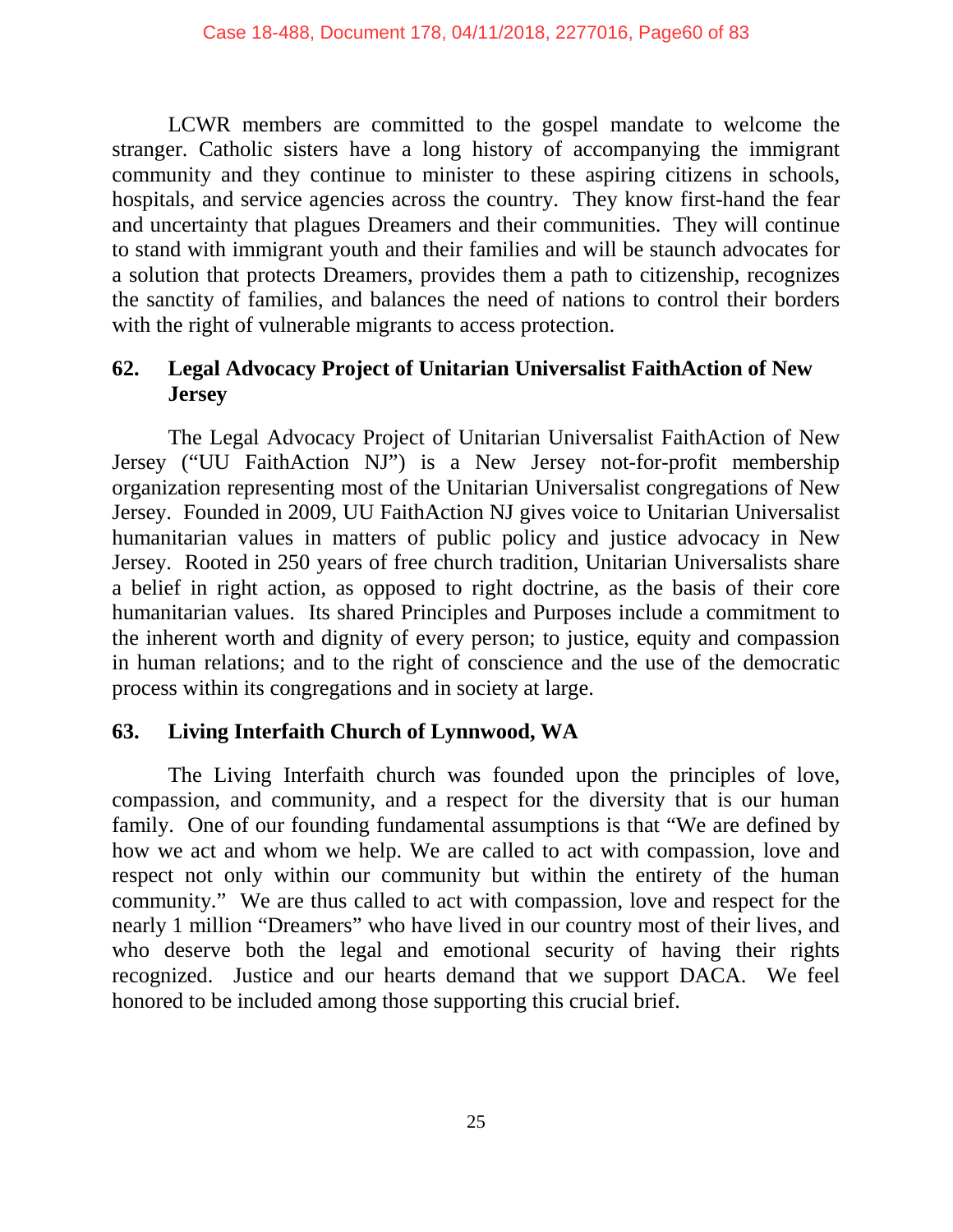### **64. Lutheran Social Services of New York (LSSNY)**

Lutheran Social Services of New York (LSSNY) has provided comprehensive social service programs to children and families for more than 130 years. LSSNY serves families in need across the New York metropolitan area and Long Island, offering a variety of programs, including foster care, family treatment rehabilitation, early childhood education and special education, immigration legal services, shelter and supportive services to unaccompanied minors, supportive housing and hunger prevention. LSSNY began in 1886 when 11 Lutheran congregations in the New York metropolitan area created an orphanage for children affected by a severe outbreak of influenza within the German communities of New York City. The agency was among a group of Lutheran mission societies that served Lutherans who had immigrated to New York. Over the years, LSSNY formed alliances with other Lutheran organizations and church bodies, and in the years since 1990 has expanded its programming to include community services (immigration legal, refugee services, hunger prevention), supportive housing for formerly homeless individuals, and education services. Throughout this expansion, LSSNY's mission has remained the same: "Called by God, we encourage people to reach their full potential." LSSNY works with local community partners to understand the needs of our neighbors, and to bridge the gap between what any one individual can accomplish on their own, and what they can achieve with the supportive care of our services. LSSNY employs some 650 employees who work as counselors, teachers, caregivers and legal counsel, to strengthen the lives of those we serve.

# **65. Maryknoll Office for Global Concerns**

Maryknoll Office for Global Concerns is the justice and peace advocacy office representing Maryknoll Missioners – Catholic priests, brothers, sisters and lay missioners- who work with the poor and marginalized in 40 countries around the world. From their headquarters in Ossining, NY, Maryknoll Missioners have lived and worked with families in extreme poverty for many years in countries where DACA recipients originate. Maryknoll Fathers and Brothers, Sisters, and Lay Missioners have acquired a deep understanding of the dire social, economic and environmental conditions that Dreamers would face if they were deported, as well as intimate witness to the fragility and insecurity of living in the shadows without documents in the US. Deporting Dreamers to their countries of origin, where most have only weak or distant ties, would subject them to the same forces of poverty, violence, and instability their families originally fled and from which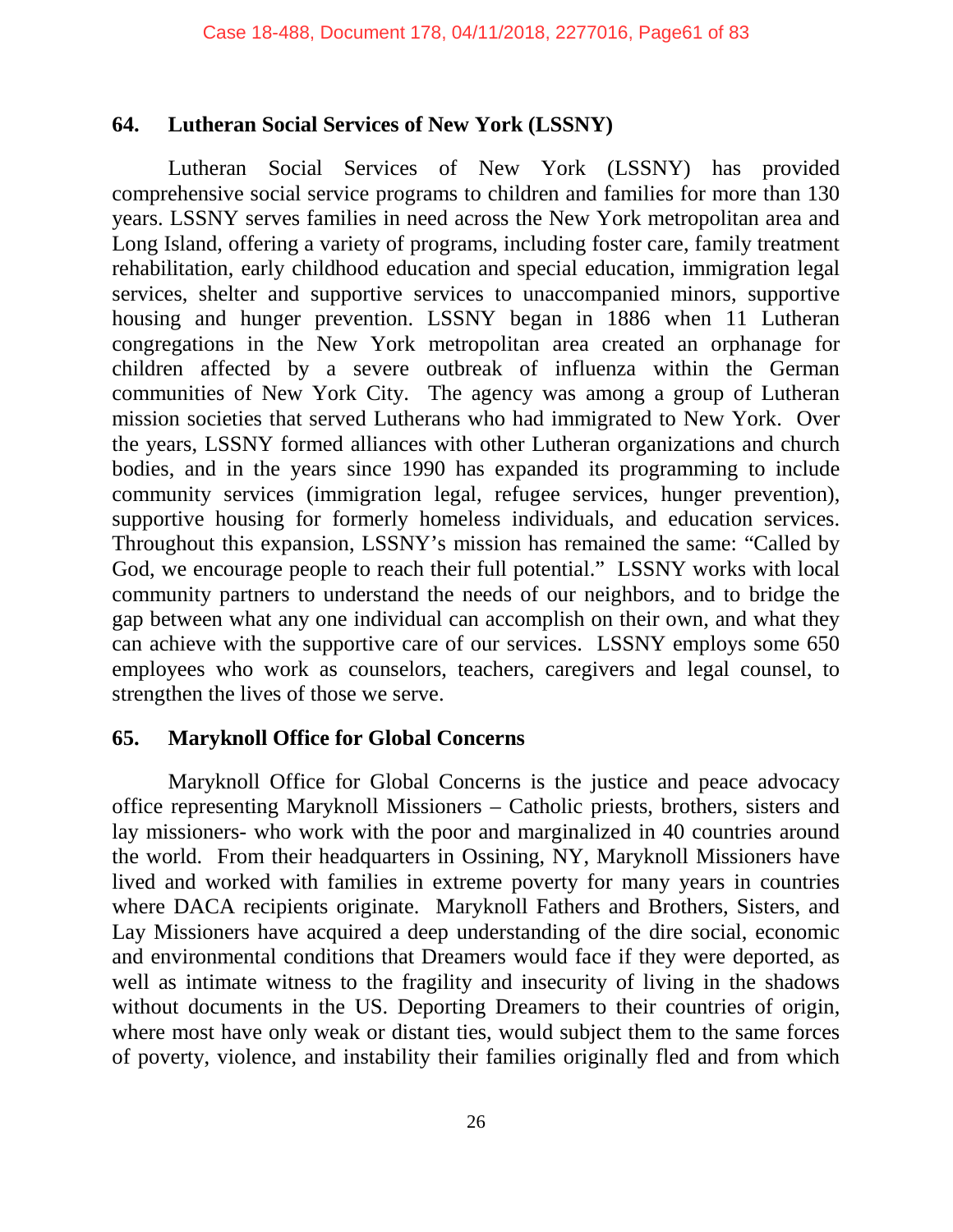millions more still flee. For these reasons we oppose the termination of DACA and seek a resolution of Dreamers' status that allows them a path to citizenship.

### **66. Metropolitan New York Synod of the Evangelical Lutheran Church in America**

The Metropolitan New York Synod is the regional expression of the Evangelical Lutheran Church in America, a member church of the Lutheran World Federation—A Communion of Churches. Lutherans are a diverse group of people, convinced that the Holy Spirit is leading us toward unity in the household of God. As Lutherans, we are worshipping God, helping friends and neighbors, celebrating diversity, feeding the hungry, working for justice, and advocating for peace. When we serve others and address social issues that affect the common good, we live out our Christian faith. There are nearly 200 congregations across New York City, Long Island, and in the counties of Westchester, Putnam, Orange, Rockland, Sullivan and Dutchess. The Rev. Dr. Robert Alan Rimbo serves as the Lutheran Bishop of the Metro New York area.

The Metropolitan New York Synod and, specifically, Bishop Robert Alan Rimbo, have been consistent supporters of Dreamers. The termination of the DACA program is, to say the least, troubling. These people whom some now wish to deport from the only homeland they know because of what can only be called the accidents of history and for no other reason – they just happened to be brought to our communities as their families searched for new hope – are model citizens. They are the kinds of people we want to have as neighbors: health care professionals, artists, teachers, friends, mechanics, the list seems endless, and now, for reasons beyond our grasp they are being threatened with deportation. We stand united against this and in support of DACA and the people it protects. We, as people of faith, are prompted to pray for godly wisdom to prevail among the powers that be in our country, itself built on the hopes and dreams of immigrants.

### **67. Muslim Advocates**

Muslim Advocates is a national legal advocacy and educational organization that works on the front lines of civil rights to guarantee freedom and justice for Americans of all faiths. Muslim Advocates advances these objectives through litigation and other legal advocacy, policy engagement, and civic education. Muslim Advocates also serves as a legal resource for the American Muslim community, promoting the full and meaningful participation of Muslims in American public life. The issues at stake in this case directly relate to Muslim Advocates' work fighting for civil-rights protections for American Muslim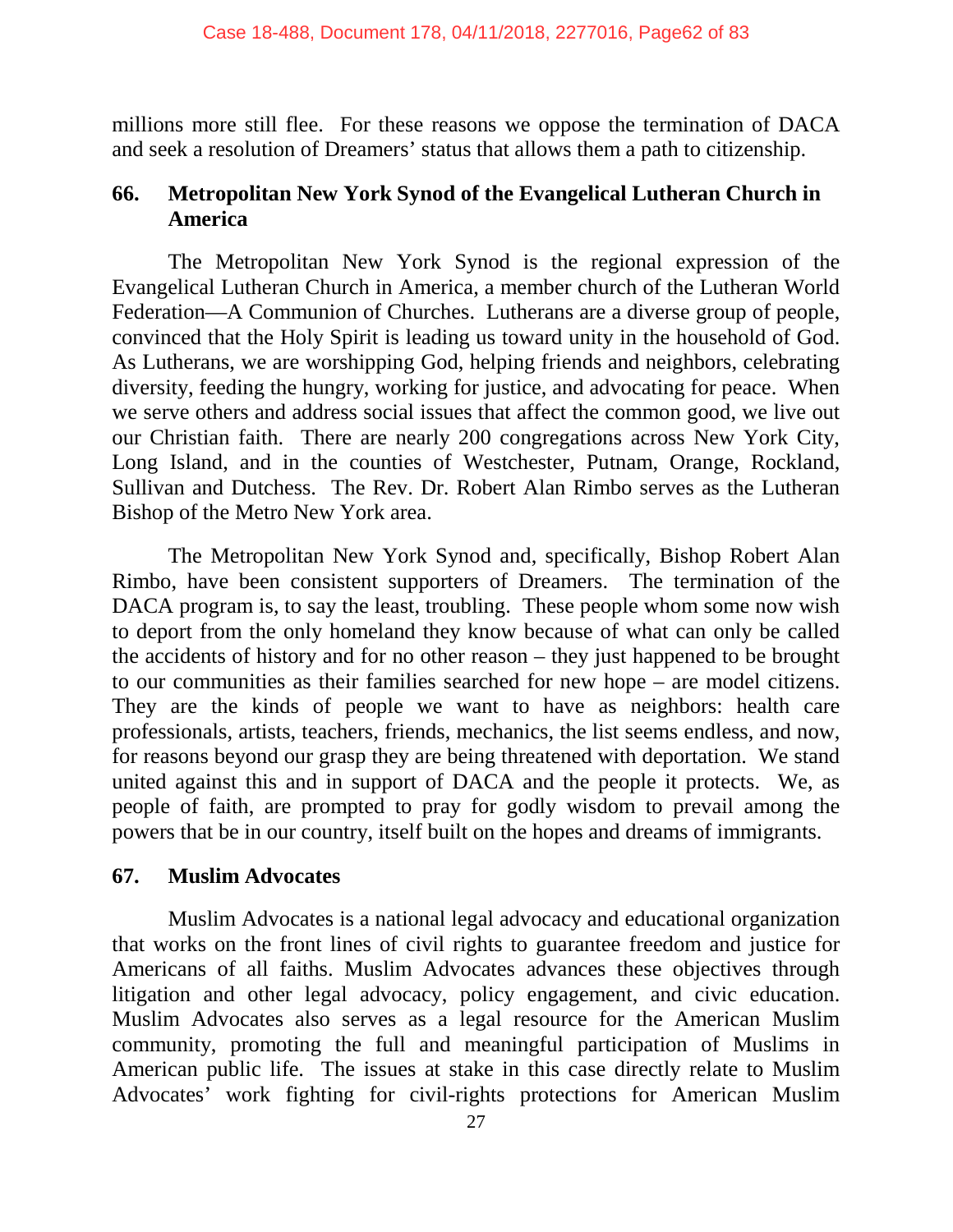communities, which includes immigrants and persons who have benefited from the Deferred Action for Childhood Arrivals Program.

#### **68. Muslim Bar Association of New York**

Muslim Bar Association of New York ("MuBANY") is one of the nation's largest and most active professional associations for Muslim lawyers. MuBANY provides a range of services for the legal community and for the larger Muslim community. One of MuBANY's missions is to improve the position of the Muslim community at large which is comprised of significant number immigrants and, in particular DACA recipients. MuBANY seeks to support the Muslim community and its significant immigrant contingent through community education, advancing and protecting the rights of Muslims in America, and creating an environment that helps guarantee the full, fair and equal representation of Muslims in American society.

### **69. Muslim Public Affairs Council**

The Muslim Public Affairs Council (MPAC) is a community-based public affairs nonprofit working to promote and strengthen American pluralism by increasing understanding and improving policies that impact American Muslims. MPAC's vision is an America enriched by the vital contributions of American Muslims. MPAC participated as amicus curiae in cases concerning civil liberties (Boumediene v. Bush and al-Odah v. U.S. (U.S. 2007)); immigration (Donald Trump v. IRAP (U.S. 2017) and Arizona v. U.S. (U.S. 2012)); and religious liberties (Masterpiece Cakeshop v. Colorado Civil Rights Commission (U.S. 2017) and Holt v. Arkansas Dept. of Correction (U.S. 2014)).

### **70. Muslim Urban Professionals (Muppies)**

Muslim Urban Professionals, (Muppies), is a nonprofit, charitable organization dedicated to empowering and advancing Muslim business professionals to be leaders in their careers and communities. Its mission is to create a global community of diverse individuals who will support, challenge, and inspire one another by providing a platform for networking, mentorship, and career development.

Muppies represents an engaged group of Muslim professionals that believe immigrants and refugees are an integral part of the U.S. economy, adding over \$1 trillion to the USA's GDP. Muslims contribute to the fabric of the US in diverse ways, such as driving innovation, creating new opportunities for employment, and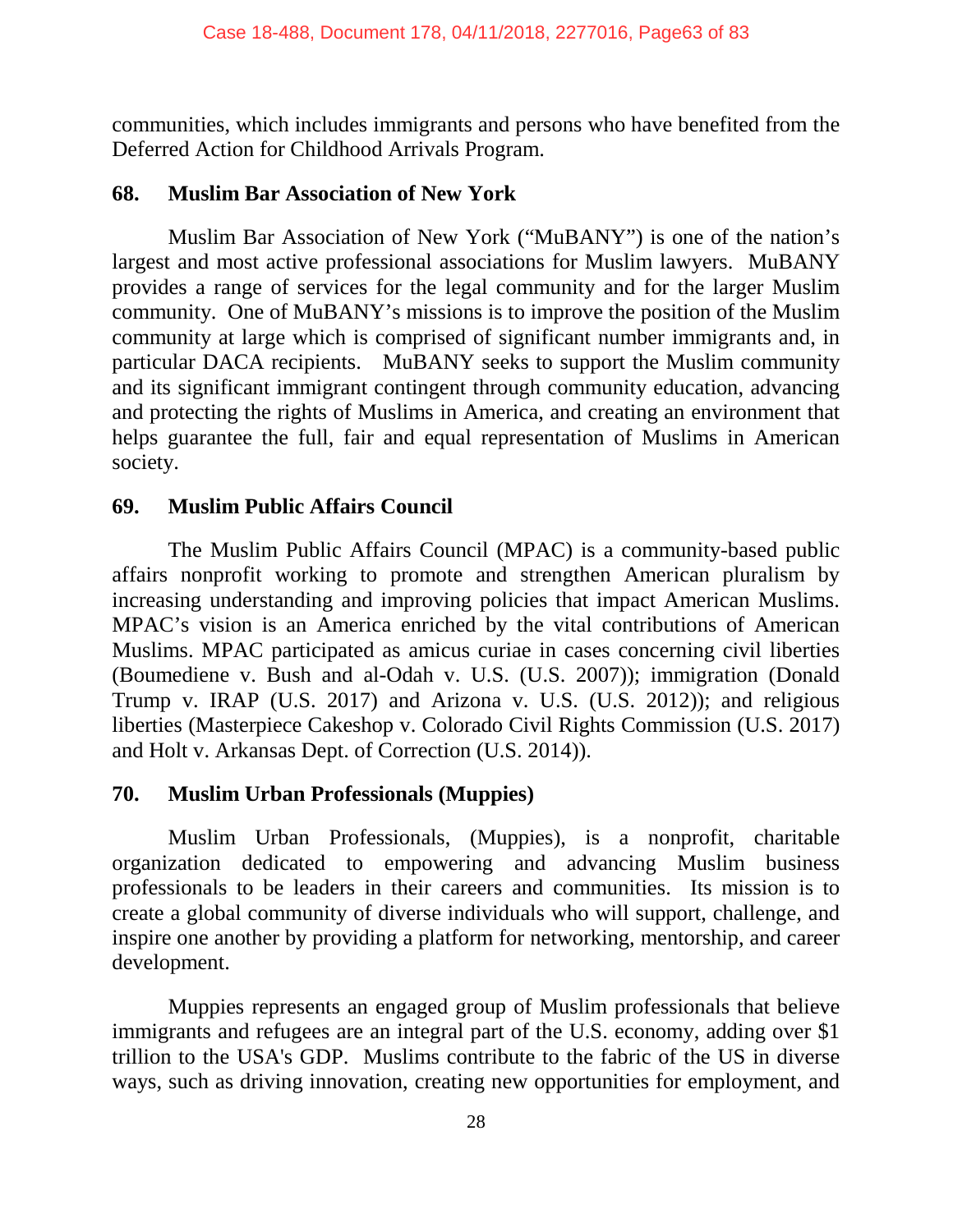promoting excellence through diversity and inclusion. We oppose any policy that results in a reduction of opportunity and inclusion for any individuals or groups.

### **71. Muslims for Peace, Inc.**

Muslims for Peace, Inc. ("MFP") is a New Jersey based non-profit that aims to bridge people from different religious and ethnic backgrounds through interfaith activities, such as presentations, seminars and discussions. We also provide charitable support in the form of organizing food drives and organizing relief for disaster victims. Through our work, we aim to assist people of all faiths and ethnic backgrounds. We stress tolerance, education and humane solutions to problems facing our communities. We support DACA as a just and proper response to a humanitarian issue that otherwise has and will continue to divide and disrupt families and communities.

# **72. Muslims for Progressive Values**

Muslims for Progressive Values is the oldest and only progressive and Muslim faith-based human rights organization in the U.S. founded in 2007. We embody and advocate for the traditional Quranic values of social justice, an understanding that informs our positions on women's rights, LGBT inclusion, freedom of expression and freedom of and from belief. As an organization that promotes diversity and inclusivity, we find the termination of DACA cruel to families and the antithesis to America's founding values.

# **73. National Council of Jewish Women**

The National Council of Jewish Women (NCJW) is a grassroots organization of 90,000 volunteers and advocates who turn progressive ideals into action. Inspired by Jewish values, NCJW strives for social justice by improving the quality of life for women, children, and families and by safeguarding individual rights and freedoms. NCJW's Resolutions state that NCJW resolves to work for "Comprehensive, humane, and equitable immigration, refugee, asylum, and naturalization laws, policies, and practices that facilitate and expedite legal status and a path to citizenship for more individuals." Consistent with our Principles and Resolutions, NCJW joins this brief.

# **74. NETWORK Lobby for Catholic Social Justice**

NETWORK Lobby for Catholic Social Justice is a national organization founded by Catholic Sisters in 1972. For 45 years we have worked at the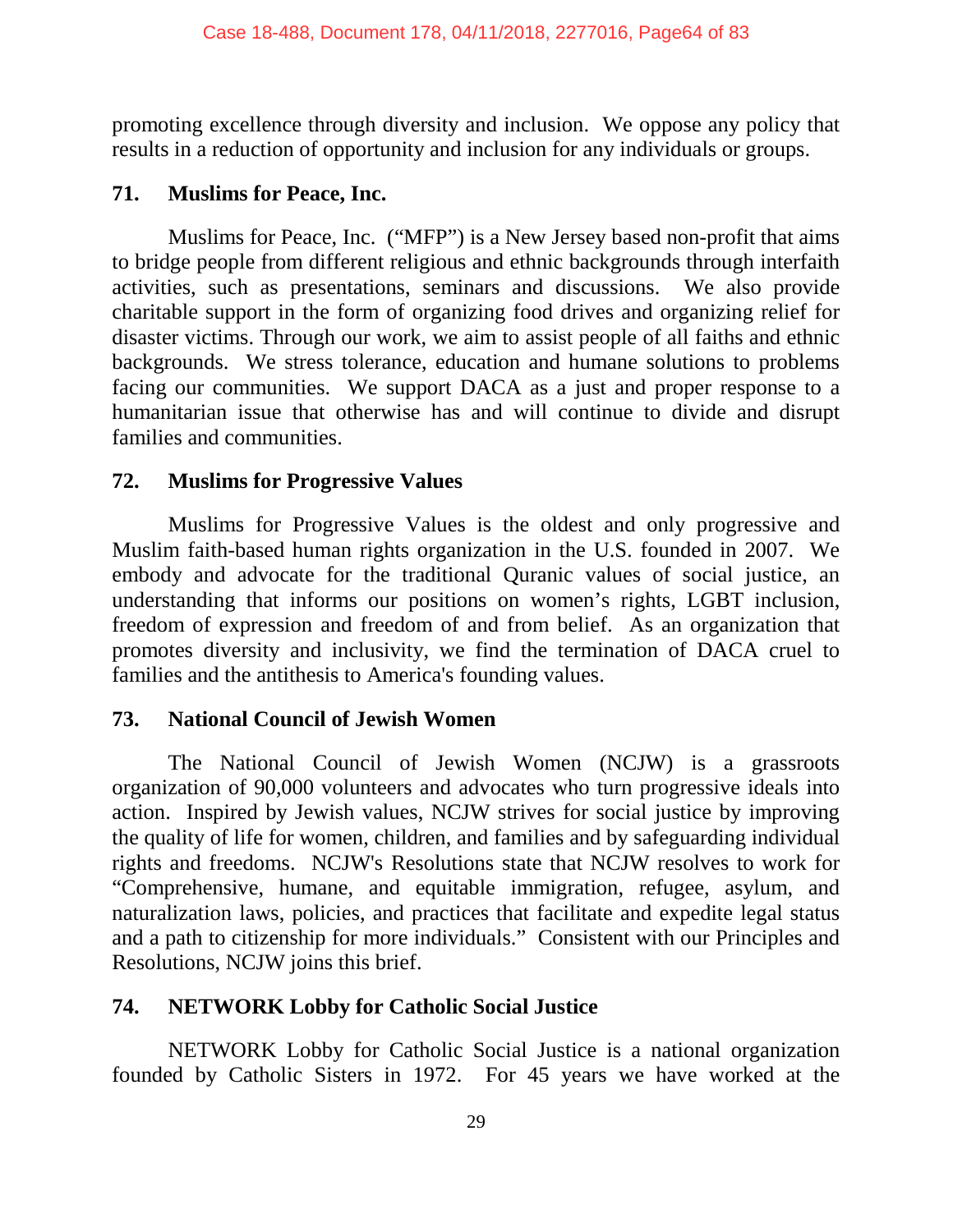intersection of faith and politics. Our staff and extensive national membership include Dreamers all of whom have been effective and enthusiastic in their engagement with faith in the quest for justice. If the administrative order is implemented our work in democratic education will be seriously impaired both in our central office in Washington, DC and around the nation.

#### **75. New Jersey Interfaith Coalition**

New Jersey Interfaith Coalition is non-partisan network of houses of worship, organizations, and individuals with the following mission: Promote houses of worship, non-political organizations and individuals to work together to honor and enrich diverse faiths and ethical practices. Oppose intolerance and hate. Foster a climate of positive mutual acceptance and appreciation for all, regardless of their faith, race, or sexual orientation. Our guiding principles are to promote the adoption of the "Stand Up for the Other" pledge, especially among our own communities; encourage interfaith dialogue and collaboration; respond to acts of intolerance, bigotry, terrorism, and hate; sponsor and participate in events consistent with our mission and promote each other's events within our communities; and to promote other common actions consistent with our mission.

Our "Stand Up for the Other" pledge leads us to support DACA and oppose its termination just the same as we oppose bigotry, racism, anti-Semitism, and Islamophobia: "While interacting with members of my own faith, or ethnic, or gender community, or with others, if I hear hateful comments from anyone about members of any other community, I pledge to stand up for the other and speak up to challenge bigotry in any form."

### **76. New Mexico Faith Coalition for Immigrant Justice**

The New Mexico Faith Coalition for Immigrant Justice is a faith based group that was formed over eight years ago as a response to attacks on our immigrant communities during the last administration. Since its formation, the Coalition has been deeply committed to supporting the immigrant families in New Mexico through the hardships of deportation and detention and has been outspoken against unjust and inhumane immigration laws, advocating for laws that reflect the higher values of the dignity of the person, unity of the family, richness in diversity, and the freedom of the pursuit of purpose. Among the many services we provide to the immigrant community are direct service: connecting families to legal and social resources, faith-based community education of immigrant issues, border awareness programs, micro-loans for immigration form submittals, court accompaniment for families, and refugee hospitality program: picking up and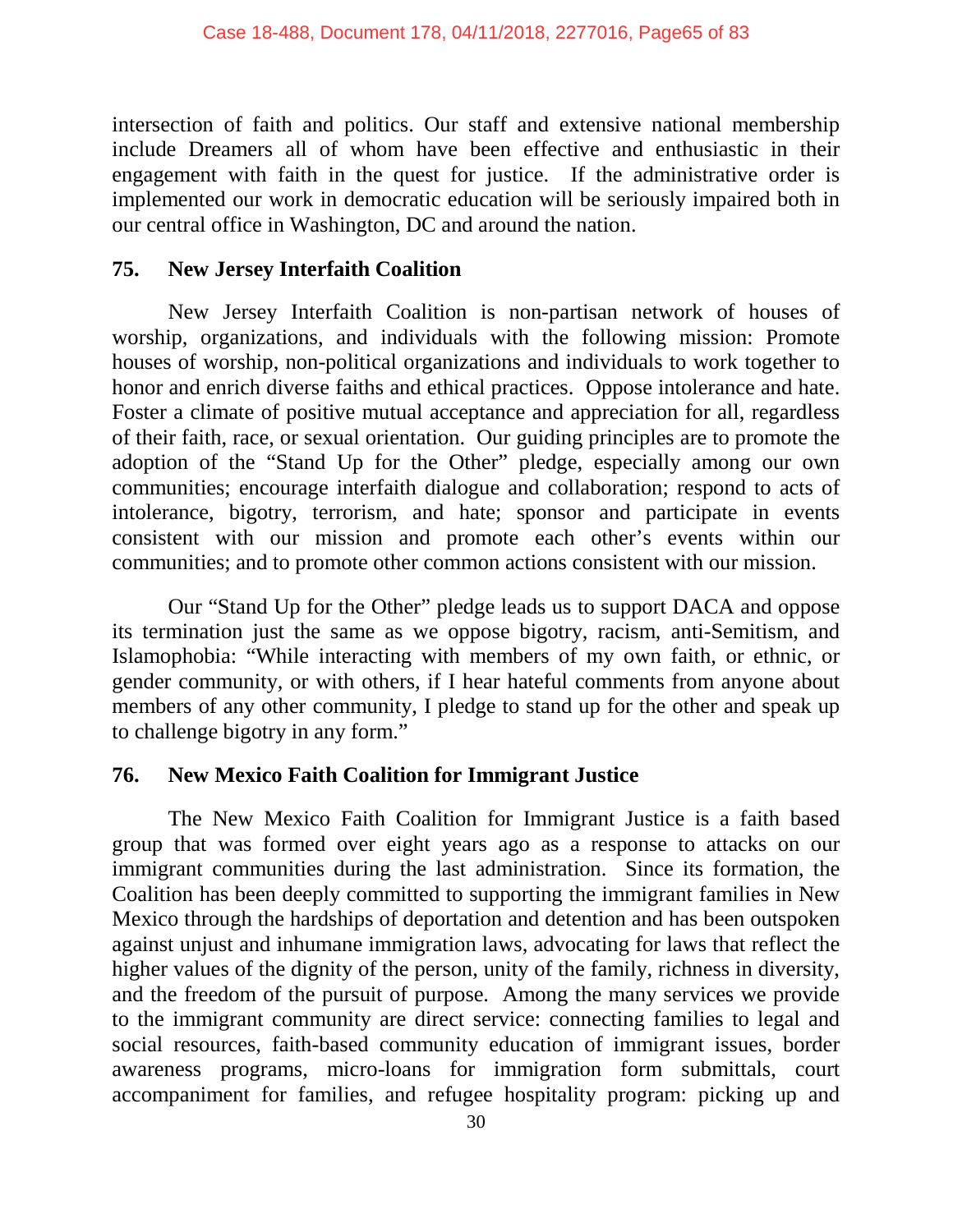finding a place to stay for asylum seekers and asylees released from the Cibola detention center.

As a small organization with 3 part-time staff, two who are DACAmented, our efforts to work for immigrant justice and support the direct service needs of our migrant communities are inextricably tied to having a continuation of DACA or implementation of a Clean DREAM Act. While many of us who are allies have worked in this field for years or decades, it is only with the participation and leadership of the affected communities, particularly those who are undocumented or under threat of immigration enforcement, that we can strive to create better immigration laws and a more just system that supports the well-being of all.

### **77. New Sanctuary Coalition**

The New Sanctuary Coalition is an interreligious grass roots organization in solidarity with families and communities who are striving to keep their loved ones together as we reimagine and implement ways to prevent and stop the detention and deportation of our loved ones.

### **78. New Sanctuary CT**

New Sanctuary CT is a faith-based organization committed to providing safe space for undocumented friends facing deportation.

### **79. New York Annual Conference Immigration Task Force of the United Methodist Church**

The NYAC Immigration Task Force is an advocacy branch of the New York Annual Conference of the United Methodist Church whose primary task is to engage with the realities our Immigrant and Refugee friends face in their daily lives. ITF serves as an active community of voices that come together to Advocate for the rights of Immigrants/Refugees, through careful LISTENING, EDUCATION and PARTNERSHIP. The Immigration Task Force invites all members of the NYAC to do everything possible to protect the life and dignity of those that God has called us to care for, "the least of these." Jesus was very clear about our call as his followers on how to treat the stranger among us, "because I was a stranger and you welcomed me." We recognize, embrace, and affirm all persons, regardless of country of origin, as members of the family of God. We affirm the right of all persons to equal opportunities for employment, access to housing, health care, education, and freedom from social discrimination. We urge the Church and society to recognize the gifts, contributions, and struggles of those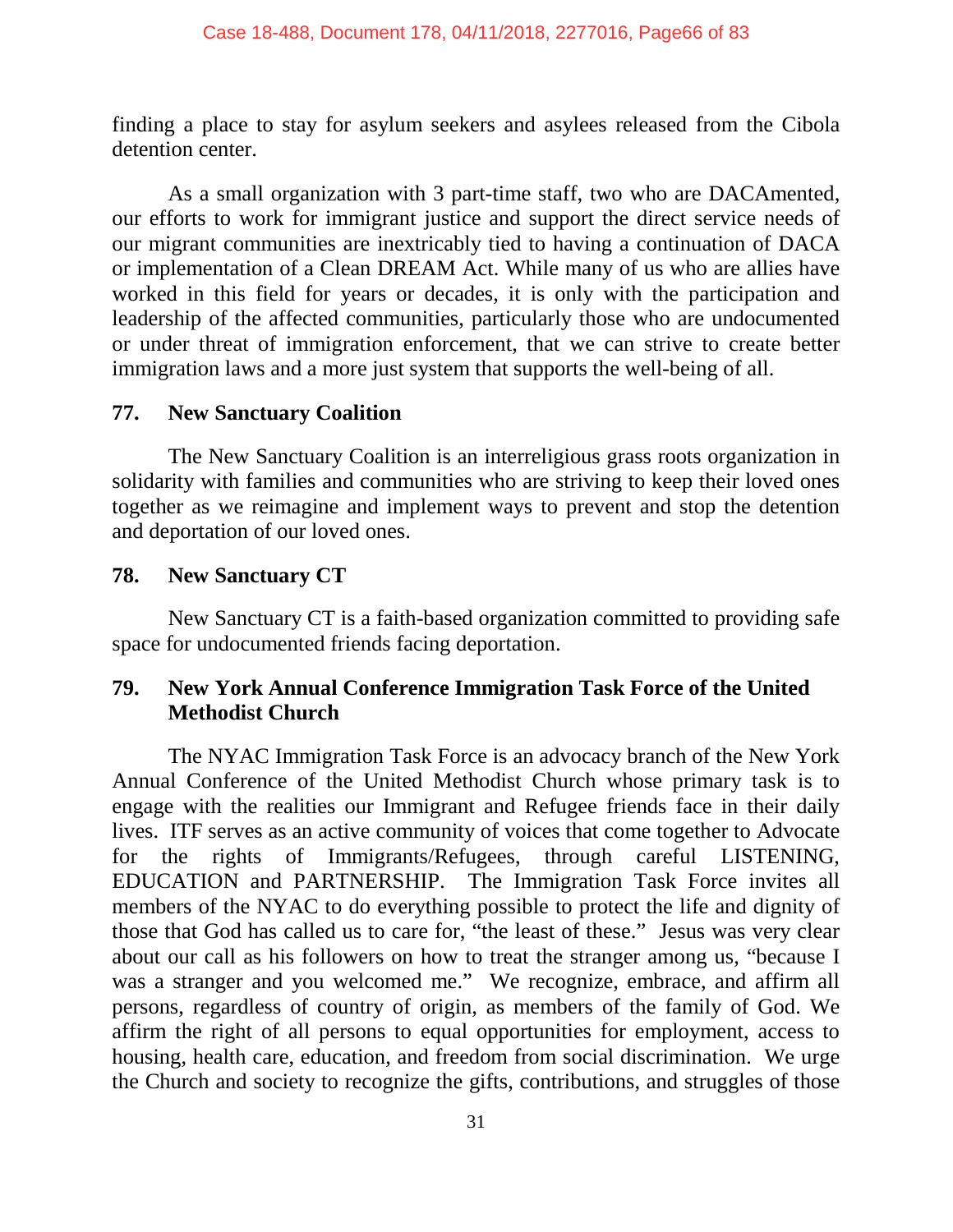who are immigrants and to advocate for justice for all. We oppose immigration policies that separate family members from each other or that include detention of families with children, and we call on local churches to be in ministry with immigrant families.

The NYAC Immigration Task Force signs this amicus brief because we feel called to protect DACA recipients from separation from their families, and from the country they know as home. We consider it a moral call to stop the separations of families. DACA recipients have proven to be active members of our communities, and fully participants and contributors to our churches and society. It is ethically urgent that DACA recipients be fully recognized with the rights of all citizens.

### **80. New York Board of Rabbis**

The New York Board of Rabbis ("NYBR") is the largest and oldest interdenominational rabbinic organization in the world, representing the different streams of Jewish life in America. Our members serve communities in the Greater New York area and around the country. Established in 1881, the NYBR is the primary address for rabbis serving congregations, organizations, chaplaincies, communal service agencies, and schools. The Board seeks to enhance and expand the role of the Rabbinate for the betterment of the Jewish people and the world at large by providing its members with a spiritual environment and opportunities to grow professionally, promoting religious pluralism, and building bridges across denominations with other faiths. We are a central convener of multi-faith dialogues to promote increased understanding of one another and pursue avenues of common concern.

The Jewish community is an immigrant community spanning the history of America. From the first Jewish settlers who arrived in New Amsterdam in Lower Manhattan to the Jews who have come to this great nation in recent years. We believe that America is a great nation because of its diversity and its robust immigrant history. The NYBR proudly collaborates with legal and advocacy groups to support Dreamers and to keep our Nation's doors open to those who seek refuge on our shores. Recently we partnered with UNICEF USA to help Syrian refugees who are living in the United States. Our tradition teaches us to "welcome the stranger," created in the image of God and a respected member of the human family.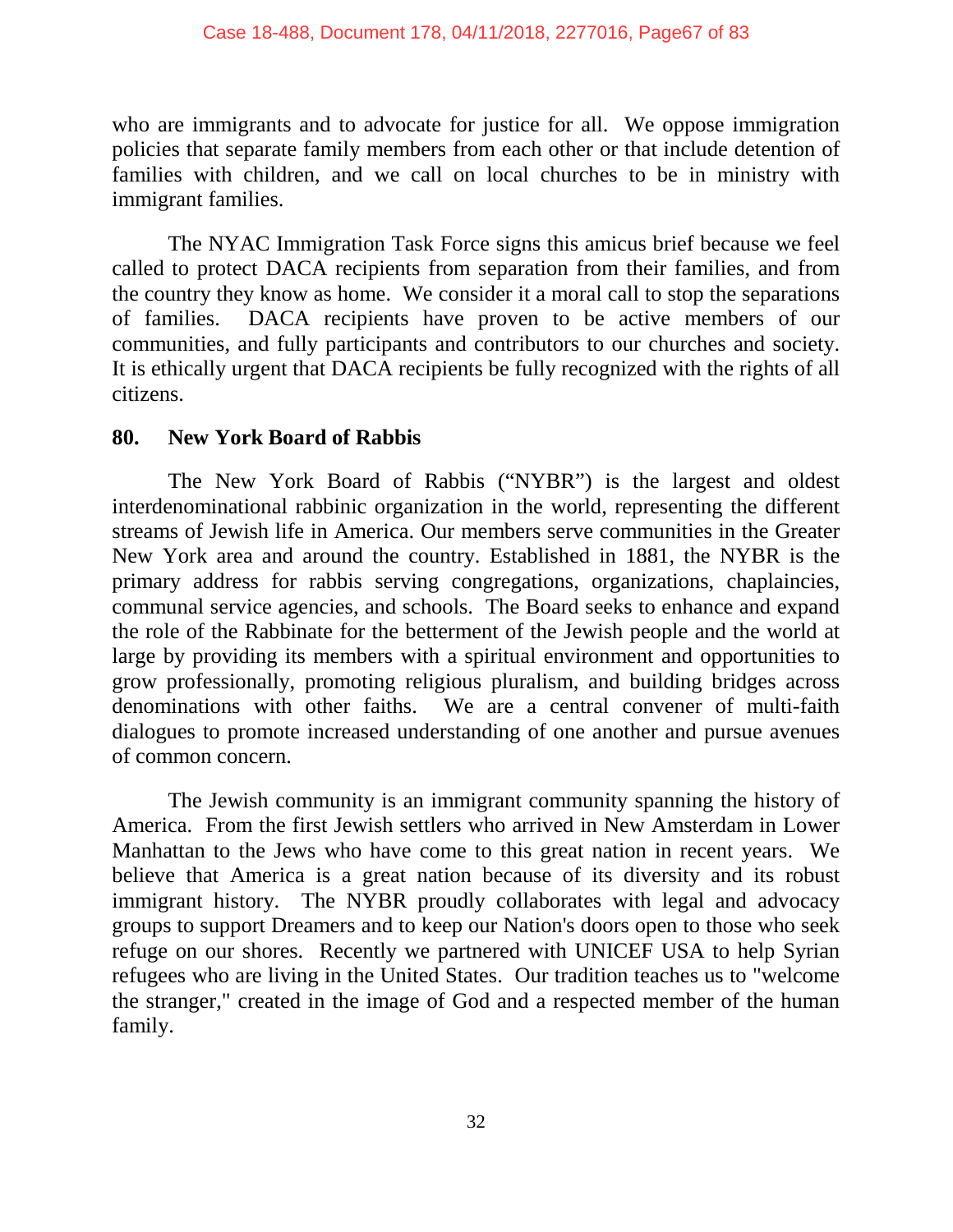#### **81. New York Conference United Church of Christ**

The New York Conference United Church of Christ consists of over 270 local churches and 30,000 members, encompassing the entirety of New York State. The Conference is one of thirty-eight regional bodies of the United Church of Christ. We are committed to being led by the Spirit to faithful witness, compassionate justice, and bold Christian leadership. Guided by this mission, the ministries of the New York Conference, in all its settings, respond to the Still Speaking God and the gospel call for peace and justice. Embracing the United Church of Christ's vision of "A Just World For All," we believe that the elimination of the Deferred Action for Childhood Arrivals Program is contrary to our faith, which affirms the dignity and worth of all people regardless of country of origin or extent of documentation. The gospel of Jesus Christ compels us to extend an extravagant welcome to all, so that all may experience a "more and better life than they ever dreamed of" (John 10:10 *The Message*). The New York Conference signs on to this brief in support of all the Dreamers who are not only members of our congregations but our neighbors and friends.

### **82. New York State Council of Churches**

With the spirit of ecumenism and hospitality, the New State Council of Churches lives into God's call to do justice and to love your neighbor. We point to the Kingdom of God on earth where the marginalized are freed from poverty and discrimination, where prisoners can be restored to live happier and healthier lives, and where we help people of all ages grow in their Christian discipleship.

We represent eight mainline denominations in New York (American Baptist, Episcopalian, Society of Friends, Evangelical Lutheran Church of America, Reformed Church of America, United Church of Christ, United Methodist Church, Presbyterian USA), which have all made statements and taken strong steps to counter discrimination against refugees, immigrants and undocumented people. We view with alarm the destabilizing effect of immigration policies which, at best, leave so many people in limbo and at worst actively discriminate against people who live in our communities and contribute to our common life. It is wrong that Deferred Action for Childhood Arrivals was slated for termination by the president which will lead to deportations of young people to countries they have never lived in. Congressional inaction to make the law permanent is also of grave concern. DACA recipients registered in good faith and now to have the rules changed on them is just immoral after releasing information to authorities which could be used against them and their families should the program be terminated. We strongly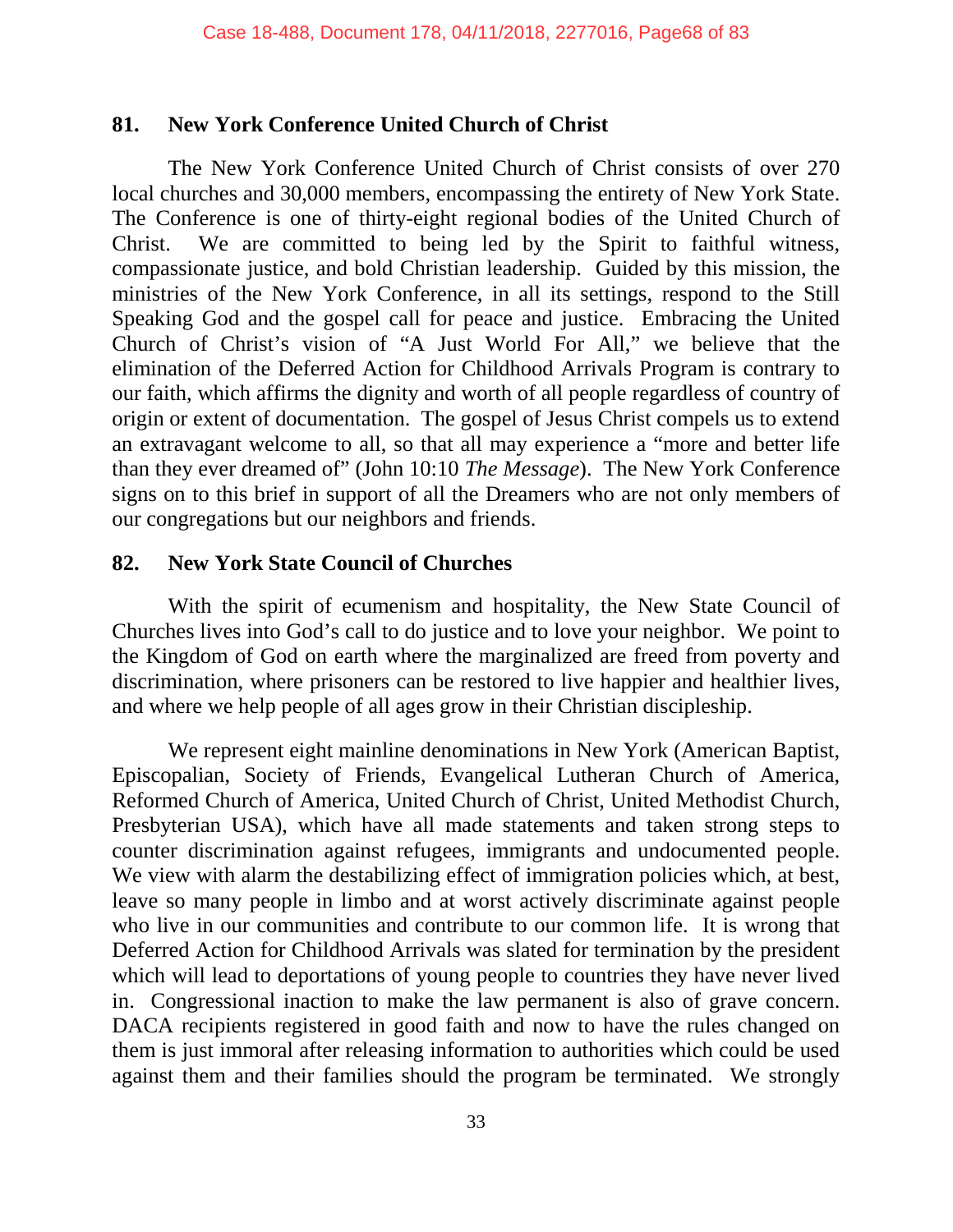support the court decision to support the DACA program and stop its elimination. We strongly hope the decision to continue the program will be upheld on appeal.

#### **83. New York Yearly Meeting, the Religious Society of Friends (Quaker)**

Faith and Practice, the Book of Discipline of the New York Yearly Meeting of the Religious Society of Friends (Quaker), the umbrella organization for 68 Friends Meetings and Worship Groups in New York, New Jersey and Connecticut, expresses our commitment to speaking out in support of "those the world neglects, exploits, or condemns." The immigrant being pursued by the state is of especial concern to Friends. In Faith and Practice, we declare: "We can draw no clear line between religious and secular affairs. We find ways to serve God in the world. We expect each Friend to live each day in holy obedience, secure in the faith that the Light illumines all relationships. Accordingly, Friends are enjoined to have a deep concern for the welfare of the community. This involves intelligent care for the dignity and welfare of all; love for adversaries, not merely for those who love us; and special care for those whom the world neglects, exploits, or condemns." We stand with all those being persecuted for their immigration status. We are committed to caring for the newcomers in our midst who seek to become our neighbors and to speaking out on their behalf.

### **84. Northern California Nevada Conference of the United Church of Christ**

The Northern California Nevada Conference of the United Church of Christ (NCNCUCC) includes 117 churches in Northern California and Northern Nevada. NCNC prides itself on its work and participant in issue of justice. Justice in our Immigration process is one area of focus for many of our churches and for our Conference as a whole. A year ago we passed a resolution titled "A Call to Become Immigrant and Refugee Welcoming as a Conference and in Congregations." This resolution is based on the belief that every immigrant and refugee has inherent dignity and human rights; that every immigrant and refugee should be able to live in safety, to live without fear, and have access to basic necessities and opportunities. Our churches live this out through works of direct service, worship, and advocacy. The repeal of DACA would mean the government would stand between us and those we are called to serve. It would make it much more difficult, and in some cases impossible, for us to fulfill the mission we've discerned God is calling us to.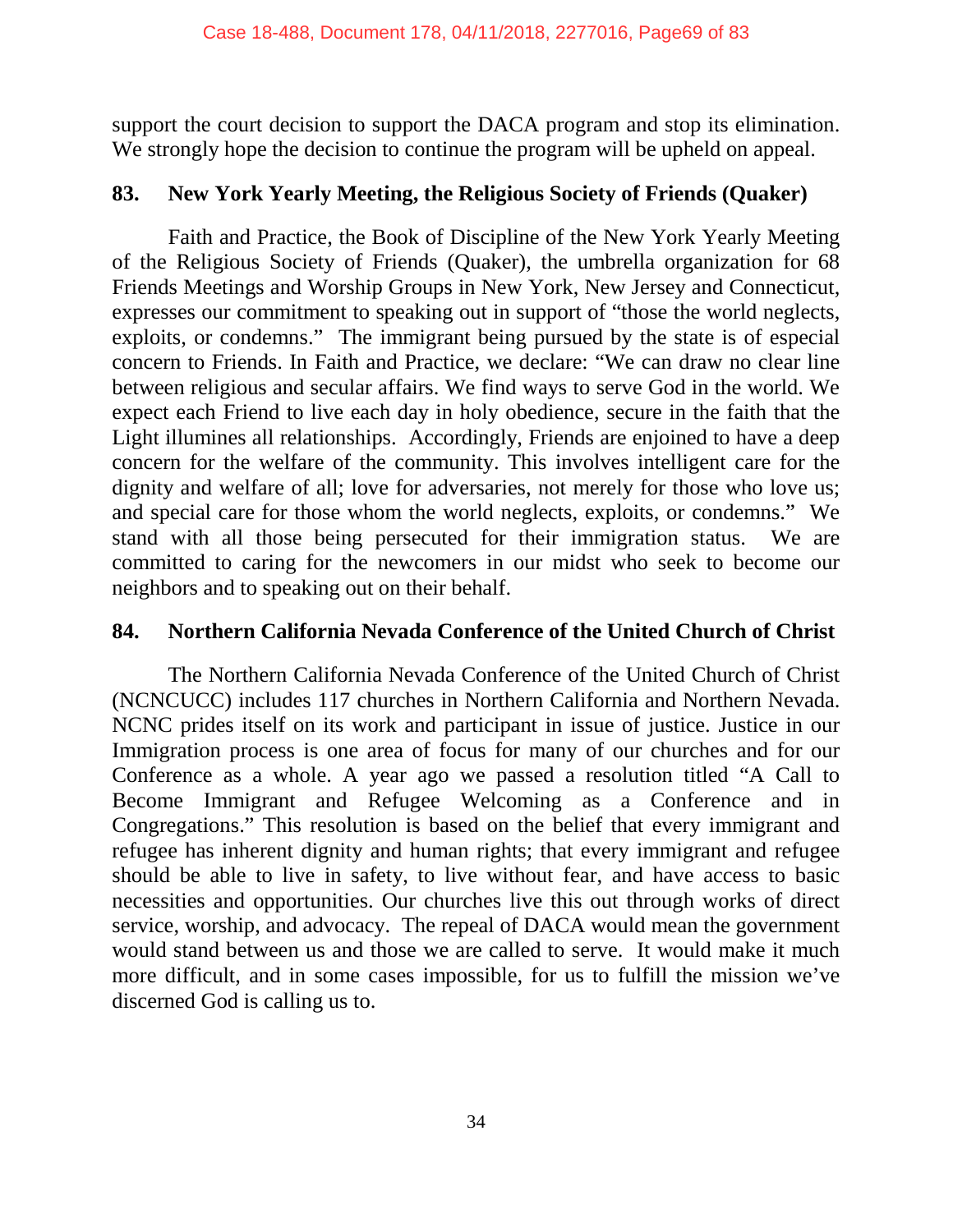#### **85. Oregon Interfaith Movement for Immigrant Justice**

The Oregon Interfaith Movement for Immigrant Justice (IMIrJ) is an organization made up individuals, faith leaders and diverse faith communities called by our conscience to respond actively and publicly to the suffering of our immigrant brothers and sisters in the U.S. Through advocacy, accompaniment, and faith community organizing, we expose the injustices current immigration policies and practice inflict on the entire community, as we take radical action for the transformation of power to enact policies of welcome and respect. We see the termination of DACA as a complete betrayal of the trust that immigrant families place in this country, as these families seek refuge, safety, and a dignified life free from oppression and violence. The reality of U.S. policies that separate families and imprison individuals for deportation is a type of profound harm that cannot be ignored—and will be difficult to "undo"—with long term repercussions on the lives of immigrants and on the moral fabric of this country. Our traditions of faith compel and inspire us to add our voice of support to this amicus brief. We pledge our unwavering commitment to opening doors of welcome, love, and sanctuary to immigrants and refugees.

#### **86. Presbyterian Church (U.S.A.)**

Reverend J. Herbert Nelson, II, Stated Clerk of the General Assembly of the Presbyterian Church (U.S.A.) ("PCUSA") joins this brief as the senior ecclesiastical officer of the PCUSA. The PCUSA is a national Christian denomination with nearly 1.6 million members in over 9500 congregations, organized into 170 presbyteries under the jurisdiction of 16 synods.

Through its antecedent religious bodies, it has existed as an organized religious denomination within the current boundaries of the United States since 1706. This brief is consistent with one hundred and twenty-five years of policies adopted by the General Assembly of the Presbyterian Church (U.S.A.) wherein we have pressed our government for better treatment of immigrants and refugees. For the past decade this denomination has supported and encouraged its congregations to provide pastoral care to and advocacy for and with young people brought to this country as children without documentation. Many of our members and rising church leaders will be directly harmed if the government ends deferred action for childhood arrivals. As a denomination that supports and engages in the Sanctuary Movement many of our congregations will choose to offer sanctuary rather than allow our members to be deported to countries they have never known. The General Assembly does not claim to speak for all Presbyterians, nor are its policies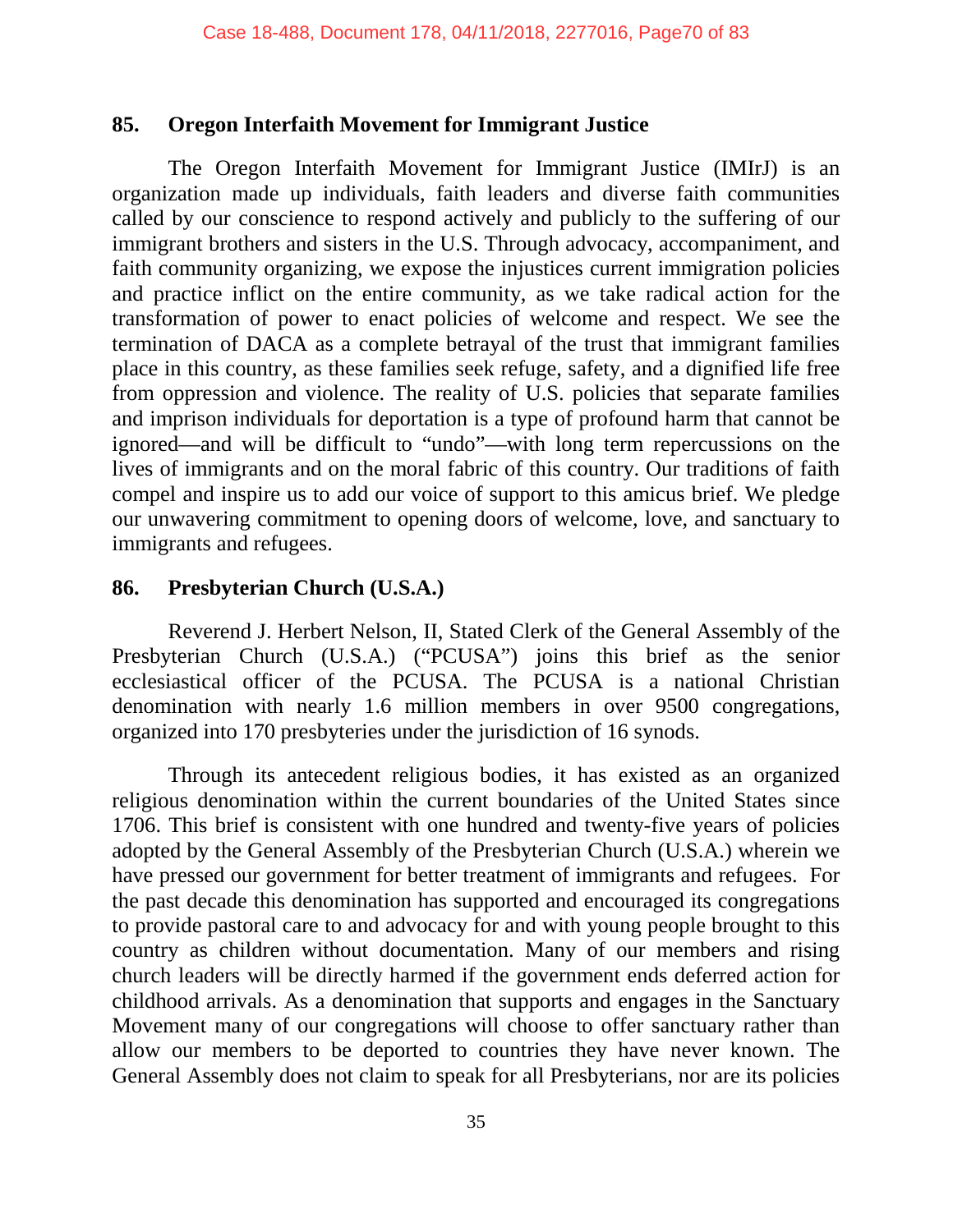binding on the membership of the Presbyterian Church. However, the General Assembly is the highest legislative and interpretive body for the denomination, and it is the final point of decision in all disputes. As such, its statements are considered worthy of the respect and prayerful consideration of all the denomination's members.

### **87. Presbytery of Genesee Valley, Presbyterian Church (U.S.A.)**

The Presbytery of Genesee Valley is a gathering of 60 Presbyterian congregations from five counties in and around Rochester, NY. We believe that DACA is justice for the young persons who were brought to our country as children, and who contribute greatly to our mutual well-being as we live here together.

### **88. Presbytery of the Pacific**

The Presbytery of the Pacific is the governing body of the Presbyterian Church (USA) in Los Angeles, California. We partner with churches, communities and the city of LA and are a leader in faith-based immigration initiatives throughout the city and county of Los Angeles.

### **89. Presbytery of New York City**

The Presbytery of New York City began with immigrants who came to America more than 350 years ago and remains the most diverse presbytery in the United States. The presbytery continues to aid and build up, and give hope to past and present immigrants and their children in our 100 congregations in the City of New York.

The call to end DACA is unjust to people we know in our congregations who have played by the rules previously asked and expected a more welcoming path to American citizenship. Bible studies have dwindled; businesses have closed; DACA young adults have grown fearful and heard expulsive and assuming statements made to them with no basis in fact. It feels to us as a people of faith like ethnic cleansing and a return to white nationalist rule that belies and interferes with our calling by God to minister to the sojourner, the immigrant, the refugee, the destitute, and to love all our neighbors as we love ourselves.

### **90. Presentation Sisters at Caminando Juntos**

Caminando Juntos, sponsored by the Aberdeen Presentation Sisters, is a ministry with the Latino population in the Sioux Falls, South Dakota area. Inspired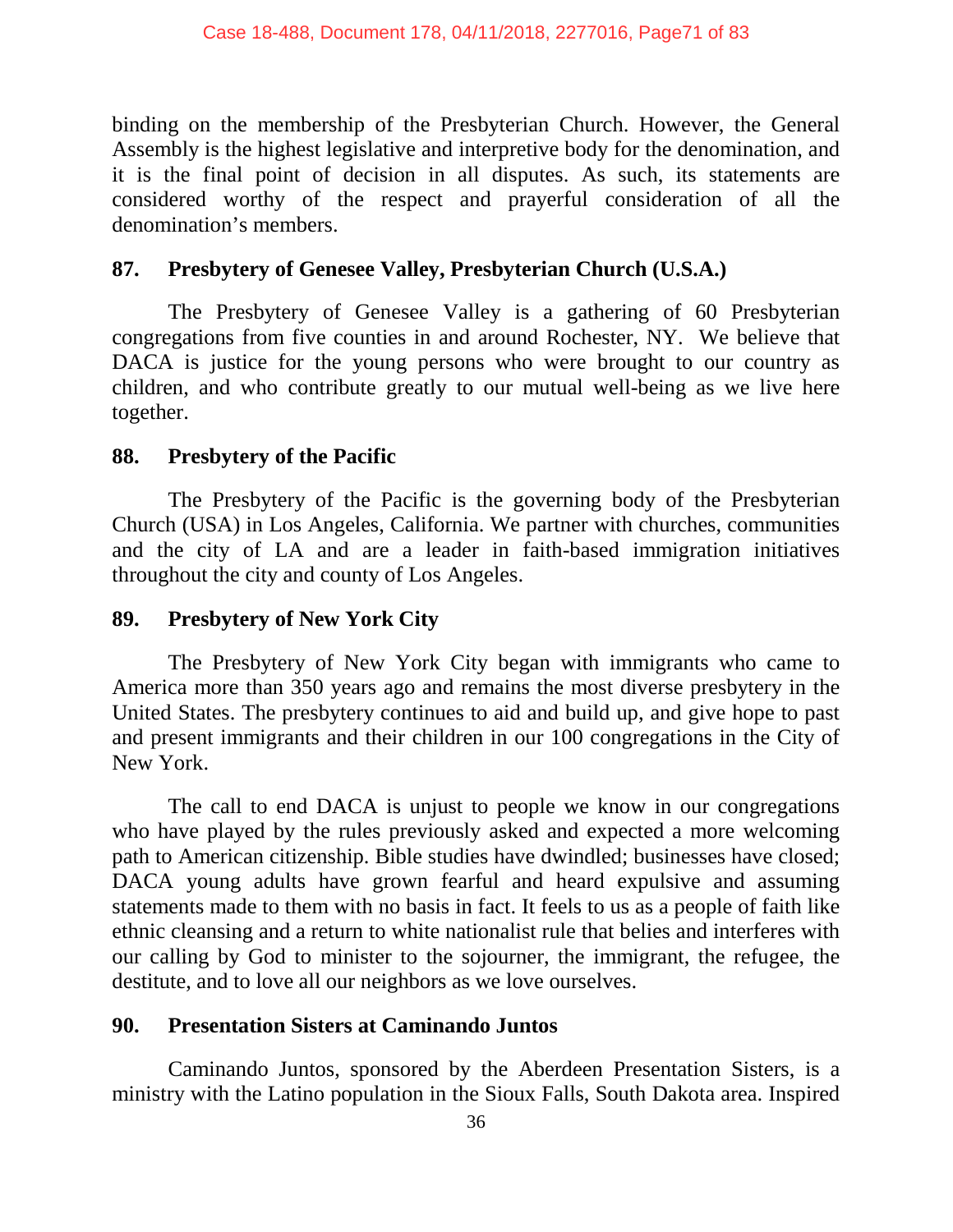by the zeal of our foundress, The Venerable Nano Nagle, and her deep love for those made poor, Caminando Juntos responds to the Gospel mandate to "welcome the stranger." Our primary purpose is to help create a welcoming presence and respond to the needs of newer Latino immigrants as they seek to integrate into a new culture and make a home among us. In keeping with that purpose and the spirit of The Venerable Nano Nagle, we believe that the termination of DACA without an adequate replacement would be a grave injustice and for this reason, we join the Religious Organizations amicus brief.

### **91. Province of St. Mary of the Capuchin Order**

In the Northeast United States, the Capuchin Franciscan friars of the Province of St. Mary are dedicated to the service of real human needs and the proclamation of God's love. The vision of St. Francis of Assisi inspires our life and ministry. We serve immigrants from a variety of cultures and nations in urban, suburban, and rural settings. We are troubled by the Government's proposed rescission of Deferred Action for Childhood Arrivals because it is driving away from our churches and institutions the youth most in need of love and care. Furthermore, the proposed termination of DACA has already harmed our religious organization because it has hindered young men with a calling to ministry as a friar from joining our community. Indeed, all religious organizations are being hobbled through their inability to recruit and train the next generation of spiritual leaders and servants. This is causing injury to the welfare of our communities. The termination decision is contrary to the Gospel of Christ at the foundation of our life and work. We join this amicus brief moved by the needs of the Dreamers and the demands of justice.

### **92. Queens Federation of Churches**

The Queens Federation of Churches was organized in 1931 and is an ecumenical association of Christian churches located in the Borough of Queens, City of New York. It is governed by a Board of Directors composed of equal number of clergy and lay members elected by the delegates of member congregations at an annual assembly meeting. Over 390 local churches representing every major Christian denomination and many independent congregations participate in the Federation's ministry. Our ecumenical ministry in the nation's most diverse county finds many congregations ministering to immigrants. Our concern to protect their God-given right to be in our part of the global household of God is paramount. Therefore, especially, we strongly support legal status for those who came to this country as children.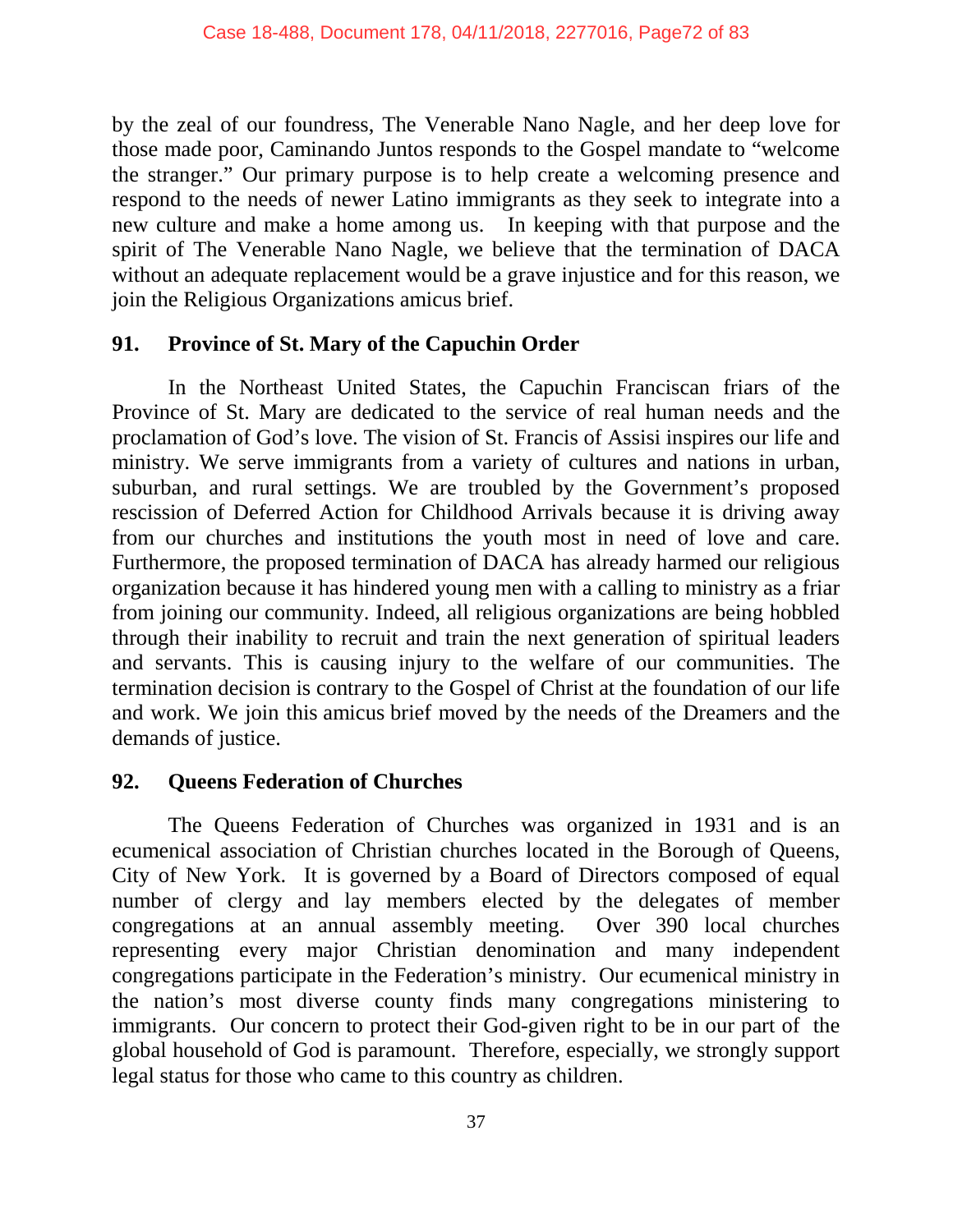## **93. Religious Institute**

Founded in 2001, the Religious Institute is a multi-faith organization dedicated to advocating for sexual, gender, and reproductive health, education, and justice in faith communities and society. With a network of more than 8,500 religious leaders and people of faith, the Religious Institute has a record of creating campaigns that mobilize thousands of religious leaders and hundreds of faith communities. The Religious Institute also has long-standing partnerships with graduate theological schools, denominations, religious organizations, and sexual, gender, and reproductive justice organizations . In all our work, we offer prophetic, moral leadership at the intersection of religion and sexuality, gender, and reproductive health. As part of that prophetic leadership, we oppose the termination of the DACA program. We hold that all people should be able to live and create families with dignity and respect, free from fear and state-based violence. The sacred worth of all people is inherent and in no way dependent on performance, productivity, or so-called 'economic value.'

#### **94. Romemu**

Romemu is a Jewish community that seeks to integrate body, mind, and soul in a progressive, fully egalitarian community committed to tikkun olam, or social action, and to service that flows from an identification with the sacredness of all life. As a spiritual community grounded in the twin values of tikkun olam (social action) and a Divine connection meant to inspire us to live more holy and engaged lives, we feel that it is our duty and responsibility to speak out against injustice. As a Jewish community engaged with our historical narratives, we know that a large part of our own story has been shaped by being refugees and foreigners in strange lands. It is for this reason that the most repeated injunction in the Torah is the commandment to take care of and love the stranger. We know from our own families and historical stories what it is like to be strangers, and we are grateful and loyal to this country for the opportunities and blessings that it has provided. We have an obligation as religious, moral, and compassionate individuals to make sure that America continues to be a place where those marginalized can find economic security, freedom, and hope.

For all of these reasons and many more, we object to the repeal of the DACA program. As a faith community, we must advocate for our at-risk brothers and sisters regardless of their religion, ethnicity, or country of origin. We believe in equality of opportunity for all.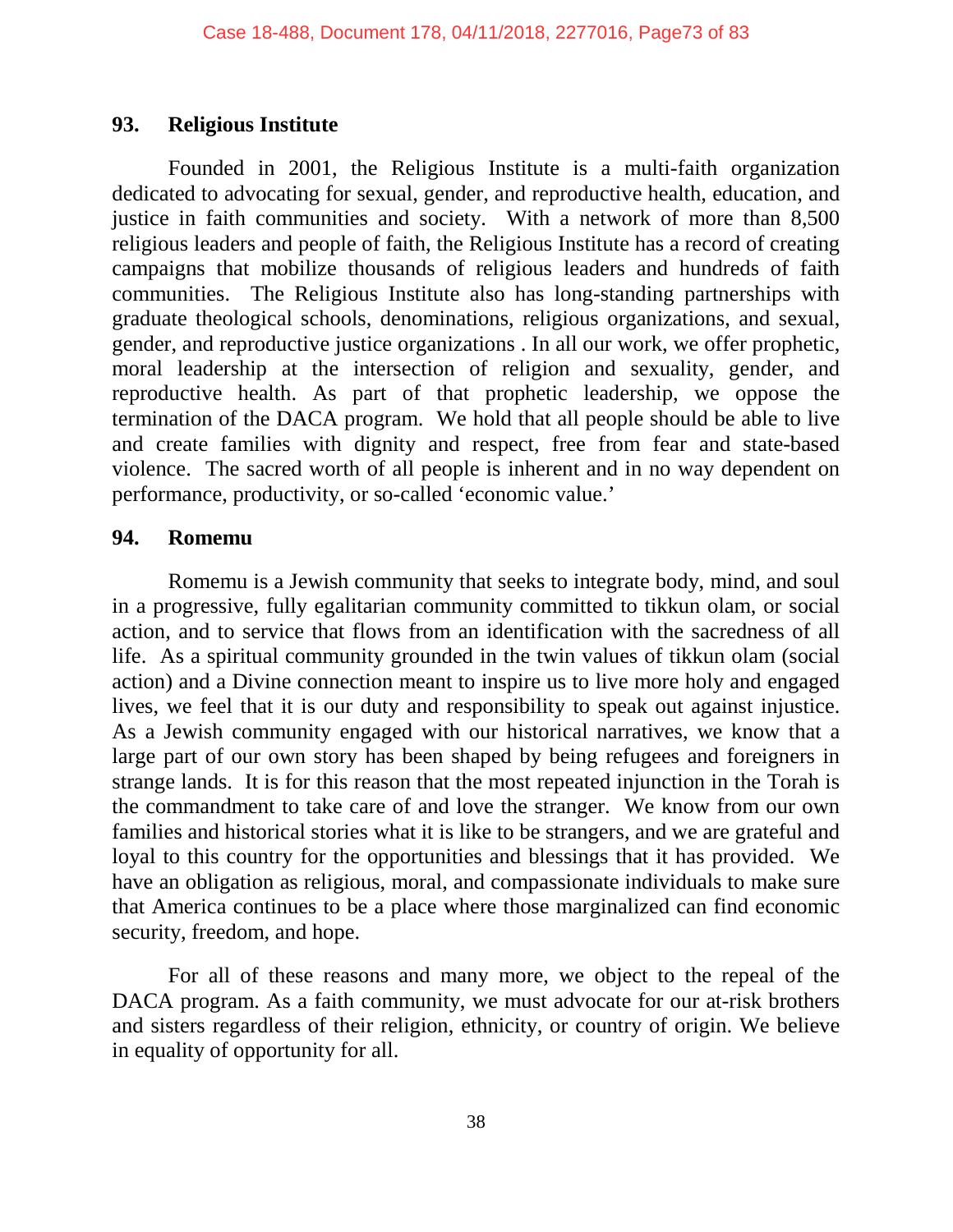#### **95. Santa Fe Monthly Meeting of the Religious Society of Friends (Quakers)**

DACA is important to our Meeting because as Quakers we are guided by the values of Equality and Community not only within our Meeting but also in the world around us. We care about DACA recipients because they are threatened with an assault on their humanity—tearing them away from their homes, often the only homes they know, uprooting them from their families, jeopardizing their education and employment and denying them their fundamental human dignity. We cannot be faithful to the Light that Spirit has granted us and ignore what is being done in our name to these brothers and sisters.

#### **96. Sikh Coalition**

The Sikh Coalition is a community-based civil rights organization that defends civil liberties, including religious freedom, for all Americans. Our mission is to promote educational awareness and advocacy, and provide legal representation in moving towards a world where Sikhs and other religious minorities may freely practice their faith without bias and discrimination. We are the largest community-based Sikh civil rights organization in the United States. Since its inception on September 11, 2001, the Sikh Coalition has worked to defend civil rights and liberties for all people, empower the Sikh community, create an environment where Sikhs can lead a dignified life unhindered by bias or discrimination, and educate the broader community about Sikhism in order to promote cultural understanding and diversity. The Sikh Coalition has vindicated the rights of numerous Sikh Americans subjected to bias and discrimination because of their faith. Ensuring the rights of religious and other minorities is a cornerstone of the Sikh Coalition's work, including the individuals who would be affected by the rescission of DACA.

#### **97. Sisterhood of Salaam Shalom**

We are the only national grassroots organization dedicated to building trust, respect and relationships between Muslim and Jewish women. Based on those relationships, we commit to putting an end to hate of one another. It is not only an honor but the responsibility of the Sisterhood of Salaam Shalom to do whatever we can to make every child living in the US secure and to make every parent, grandparent, sibling and other relative worry-free regarding the safety of their children and their whole family being able to live in what is supposed to be the greatest country in the world.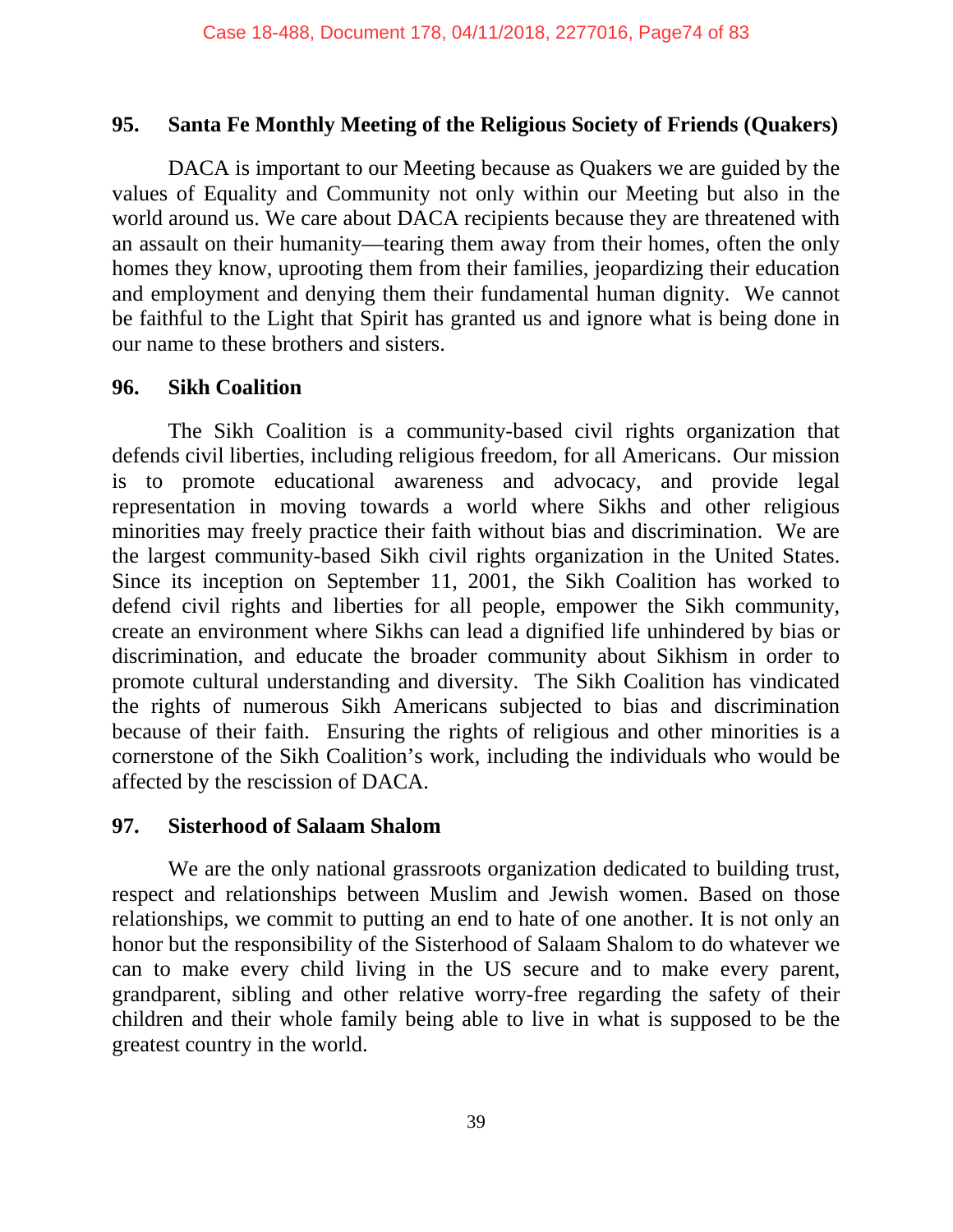#### **98. Society for the Advancement of Judaism**

The Society for the Advancement of Judaism (SAJ) is a synagogue located on the Upper West Side, with about 400 individual members. Within our community we have a standing SOJAC (Social Action Justice Committee) and an Immigrant Rights Action Team that seek to organize our members in support of fair and just immigration policies and to stand up for immigrant rights. We are active members of the Synagogue Coalition for Refugees and Immigrants, a coalition of New York synagogues fighting for the rights and dignity of refugees and immigrants. We believe that Dreamers contribute greatly to our society and believe they should be given a pathway to citizenship.

## **99. Southern California Nevada Conference of the United Church of Christ**

The Southern California Nevada Conference of the United Church of Christ (SCNCUCC) is an organization of 134 churches in Southern California and Southern Nevada. As such it is one of the most culturally and racially diverse conference in our denomination. Last year, SCNCUCC passed a resolution declaring becoming a sanctuary conference. This resolution is based on the belief on the biblical mandate of welcoming the "stranger and the alien." Historically, our conference has stood on the side of the oppressed and the marginalized. The repeal of DACA would be in direct opposition to our call and our mission.

## **100. Southwest Conference of the United Church of Christ**

The Southwest Conference of the United Church of Christ (UCC) is the regional body that provides support and services to 48 local UCC congregations and more than 300 clergy within Arizona, New Mexico and El Paso, Texas. We are proud of our progressive view of the Gospel and our mission statement, "extravagantly welcoming and affirming followers of Christ called to embody God's unconditional justice and love" is manifested in the ways we live out every day.

The United States government for thirty years has failed to address immigration reform by enacting legislation to protect families and those fleeing persecution and poverty, and the federal government recently has stepped up detention and deportation of ordinary people—not dangerous criminals—resulting in cruel injustice, extreme hardship and family separation. We have therefore called upon the covenant partners of the Southwest Conference to prayerfully organize, advocate, act prophetically, preach and teach about immigration justice,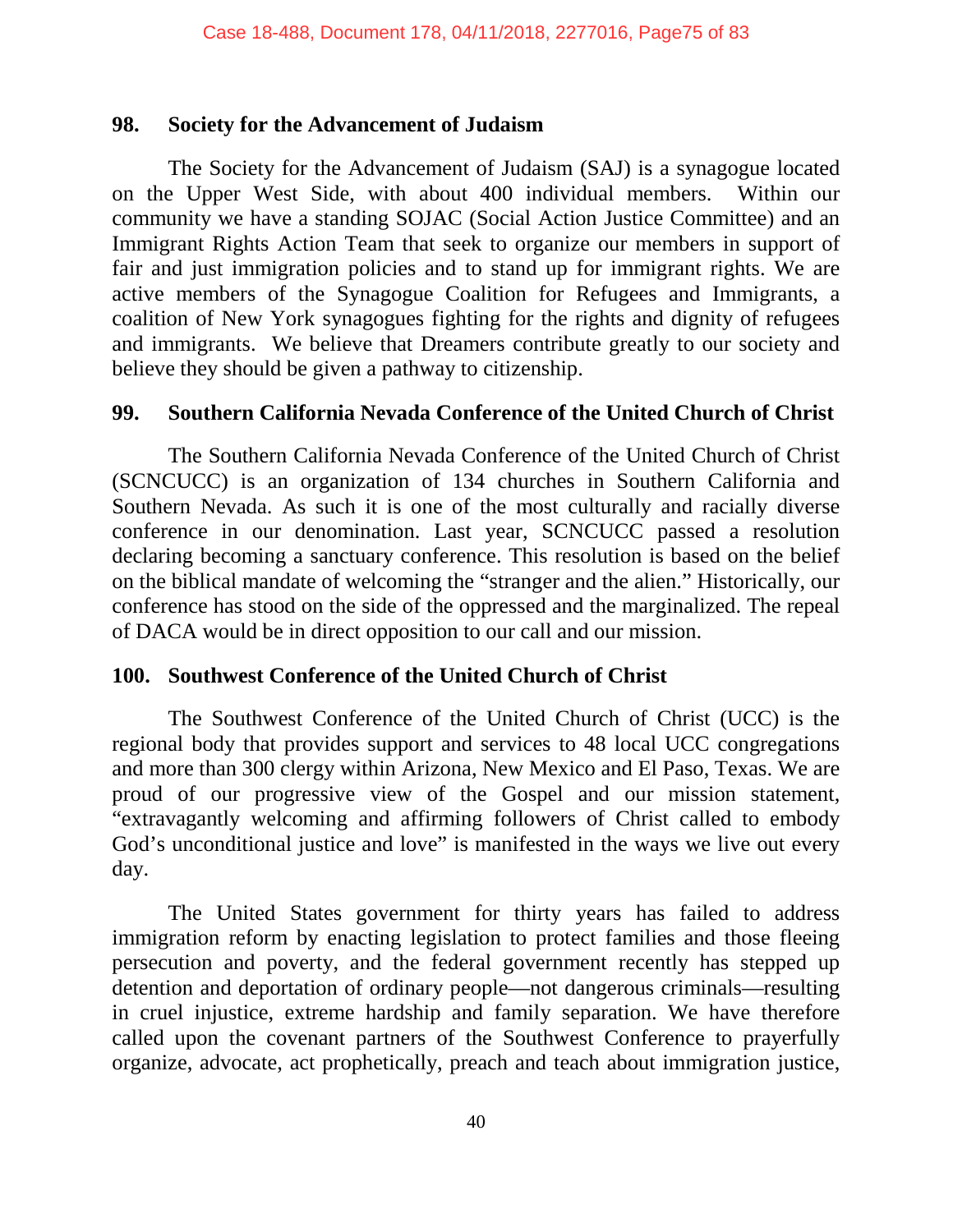including local, state and national legislation. Signing on to this amicus brief reflects that call to action.

#### **101. St. Andrew Presbyterian Church in Albuquerque, New Mexico**

Our congregation, founded in 1959, is part of the Presbytery of Santa Fe, Presbyterian Church (U.S.A.). Our mission is to proclaim and live the Good News of Jesus Christ by: listening to a loving God; celebrating our faith together; nurturing each other in Christian love and spiritual growth; working for social justice and peace; reaching out in compassionate service; and being stewards of all God's gifts.

In March 2017, St. Andrew Presbyterian Church declared itself to be an ally church to the Sanctuary Movement. Since then we have provided financial support and volunteers to the movement, offered educational forums about immigration and participated in acts of public witness in support of undocumented immigrants and immigration policy reform. We do so because as Christians we are called to love our neighbor as ourselves, and Jesus puts no limitation on our love of neighbor. The undocumented young people who are covered under DACA are our neighbors. The repeal of DACA would tear apart their families and our communities, causing irreparable harm.

## **102. St. Francis Community Services / Catholic Legal Assistance Ministry**

St. Francis Community Services is dedicated to serving families in need through community-based, culturally sensitive programs in the St. Louis Region. We work in the areas of legal aid, services to immigrants, and supportive services for others in our community who are vulnerable and marginalized. St. Francis of Assisi was chosen as the namesake and model for our organization because he embodies a selfless devotion to others, a simple way of life, and an unbounded love for the poor. Our organization upholds Catholic social teaching on immigration, which advocates embracing diverse newcomers and believes that in encountering immigrants, we encounter Christ. DACA youth are woven into the fabric of our country, and deserve the same opportunity to life, liberty, and pursuit of happiness that we as citizens—and children of God—do.

## **103. St. Luke's Episcopal Church in Long Beach**

St. Luke's Episcopal Church in Long Beach was the first parish to declare itself a sanctuary parish in the Episcopal Diocese of Los Angeles. St. Luke's sees our commitment of standing with the oppressed and fighting against systems of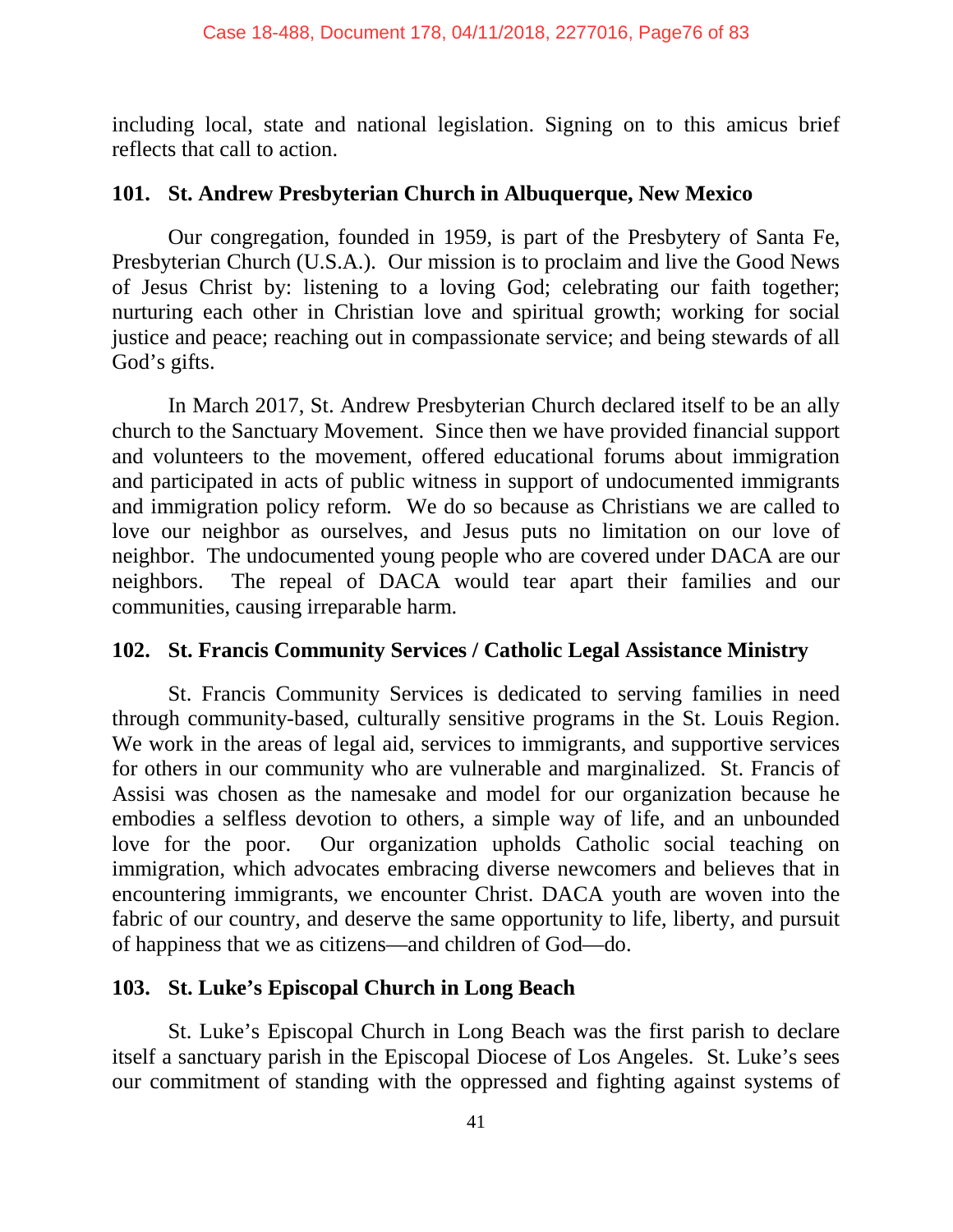oppression as part of our baptismal covenant. We welcome everyone equally and enthusiastically. Whatever religious background, age, race, gender, sexual orientation, or economic status, we welcome all. Scripture is clear that we should welcome the stranger in our midst and love one another as ourselves. St. Luke's strives to be a beacon of hope to all immigrants and people who are marginalized by an unjust society.

# **104. St. Stephen's Episcopal Church in Boston**

St. Stephen's Episcopal Church of Boston, MA serves the South End/Lower Roxbury Community. We seek to meet the out-of-school time needs of young people and families in Boston and Chelsea. The decision to end DACA would impact individuals and families who reside in our parishes and broader communities. Ending residency for those currently protected by the DREAM Act would move our country further away from the principles of justice that we seek as people of faith. In addition, supporting those impacted by the ending of the DREAM act would add to our already demanding program load—thereby negatively affecting the entire community. We add our voice to those asking the court to protect Dreamers by not to allowing the termination order to go into effect.

# **105. St. Thomas of Canterbury Episcopal Church (Albuquerque, NM)**

St. Thomas of Canterbury Church values the lives, safety, gifts, perspectives and presence of immigrants and refugees in our nation and in our local community and we call for the ongoing support and protection of DACA recipients. Our baptismal covenant includes the vow to "seek and serve Christ in all people, loving our neighbors as ourselves." DACA recipients, immigrants, and refugees are our neighbors and we are compelled by our faith to seek and serve Christ in each one of them. Our baptismal covenant also includes the vow to "strive for justice and peace and respect the dignity of every human person." We believe that justice and peace are served when the rights of all people--especially vulnerable people, including immigrants and refugees, are protected.

## **106. Synod of the Northeast, Presbyterian Church (U.S.A.)**

The Synod of the Northeast is a regional body of the Presbyterian Church (U.S.A.). We fully support the DACA program and all other ways we might support the rights and dignity of immigrants coming to our country.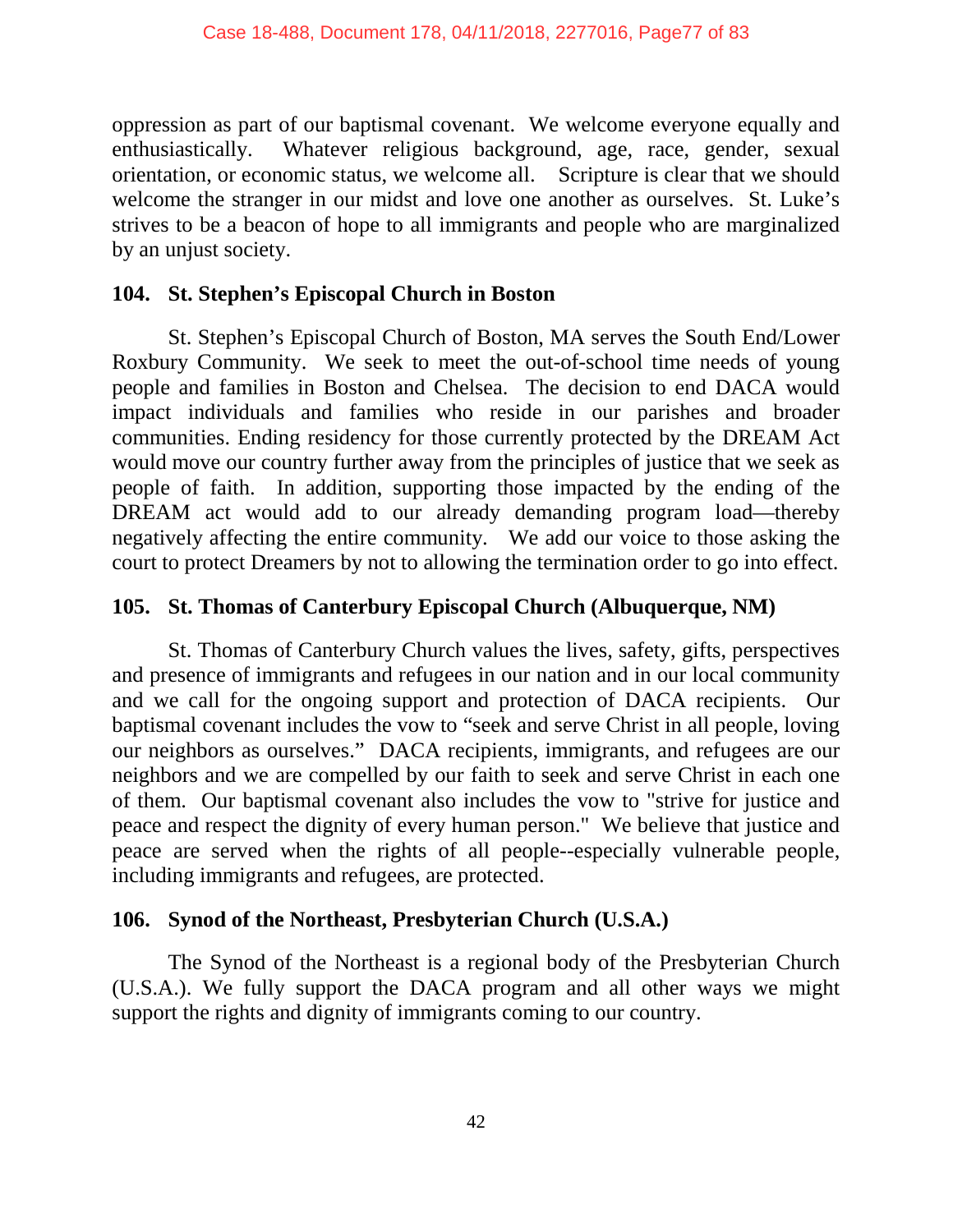#### **107. T'ruah: The Rabbinic Call for Human Rights**

T'ruah: The Rabbinic Call for Human Rights is a network of 1,800 rabbis and cantors from all streams of Judaism that, together with the Jewish community, act on the Jewish imperative to respect and advance the human rights of all people. Grounded in Torah and our Jewish historical experience and guided by the Universal Declaration of Human Rights, we call upon Jews to assert Jewish values by raising our voices and taking concrete steps to protect and expand human rights in North America, Israel, and the occupied Palestinian territories. T'ruah's support of DACA is based in Jewish tradition and history. The Torah teaches the obligation to love the immigrant, just as God loves and cares for the immigrant: "The ger (immigrant) who sojourns with you shall be like a citizen unto you, and you shall love this person as yourself, for you were gerim in the land of Egypt. I am Adonai, your God." (Leviticus 19:34) The ancient rabbis taught that the city of Sodom was considered the epitome of evil because the residents made laws prohibiting kindness to strangers. In addition, within the Jewish community, many families are alive today because of the relatively open immigration policies of the late 19th and early 20th centuries. And too many Jews died after being trapped in Europe when the borders closed in 1924. We understand the cruelty of forcing Dreamers back to the countries where they were born, but in many cases have never lived, and where—in some cases—their lives will be in danger.

## **108. Temple Israel of Hollywood (CA)**

Temple Israel of Hollywood, Los Angeles was founded upon a dedication to social justice, through both thought and action. Leading Jewish thinkers, including Rabbis Mordechai Kaplan, Leo Baeck and Stephen S. Wise, gave sermons here about important social issues. In 1965, the Reverend Dr. Martin Luther King Jr. spoke movingly from the Temple's pulpit about segregation, poverty, freedom, and human dignity. Ten years later, at the end of the Vietnam War, Bob Dylan sang "Blowin' in the Wind" at a Temple seder. In keeping with this tradition and commitment to social justice, we are inspired to add our voice of support to this amicus brief.

#### **109. Temple Israel of the City of New York**

Temple Israel of the City of New York, founded in 1870, is a Reform Jewish synagogue that welcomes all who choose to worship, study and celebrate within the Jewish community. Located on the Upper East Side on 75th street between Park and Lexington Avenues, we are a dynamic, inclusive neighborhood community. As a family of families, we are committed to building a diverse and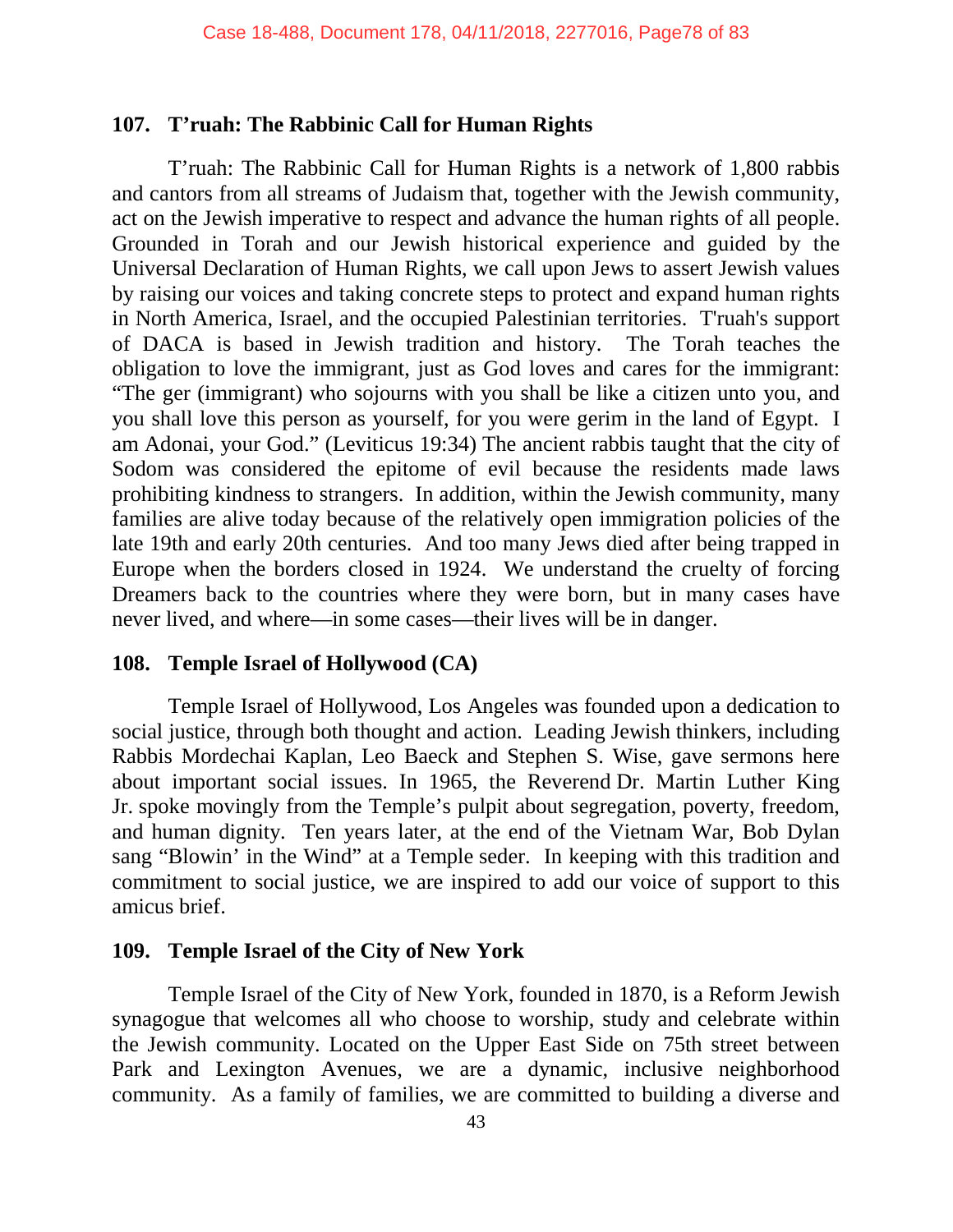inclusive congregation united by humanitarian values as expressed in our Jewish religious, educational, justice and social activities, and through these activities to create a rich, vibrant Judaism that enriches the lives of our congregants and responds to the demands of modern life.

Temple Israel of the City of New York stands on core Jewish values that affirm life and freedoms. Our people have been immigrants and refugees in need of aid from our ancestral days to now, and across our world history one of the greatest homes we have ever found is the United States of America. It is important to us that we keep America open as a land of opportunity for immigrants and refugees as it has been a promised land for so many. With that, to take away this great land of freedom from someone who has grown up in this country, is at home in this country, would be shameful and un-American; it goes against what makes America great, and to go back on this promise already made makes it even worse. The Torah tells us 36 times to aid the plight of the immigrant. Taking away the hand DACA has already extended is detrimental to our neighborhood, our New York City, our state, and country. We would see it reinstated immediately.

## **110. Temple Sinai (Washington, DC)**

Temple Sinai is one of the largest Reform Jewish congregations in the Washington, DC area. Organized in 1951, the congregation has over 1,200 member families. The Temple Sinai community offers a great breadth of opportunities for participating in worship, programs, and services for all ages, as well as a remarkable Religious education program and NAEYC-accredited Nursery School. The temple's mission statement and core values incorporate the primary reasons members belong to Temple Sinai – ritual observance, Jewish education, tikkun olam (repairing the world), belonging to a Jewish community and concern for Israel as a Jewish homeland. Temple Sinai has a distinguished tradition in each of these areas, with our particular focus through the lens of Reform Judaism.

Temple Sinai is committed to working on immigration issues in our country. Our own Jewish history of displacement as well as the Biblical injunction to "welcome the stranger" guide us in our work to welcome refugees, support those facing deportation, and strongly oppose the suspension of DACA.

#### **111. Town and Village Synagogue, New York, New York**

Town and Village Synagogue is an egalitarian, traditional synagogue, affiliated with the Conservative Movement. Located in lower Manhattan, NYC, T&V welcomes all people to share in its activities irrespective of gender, sexual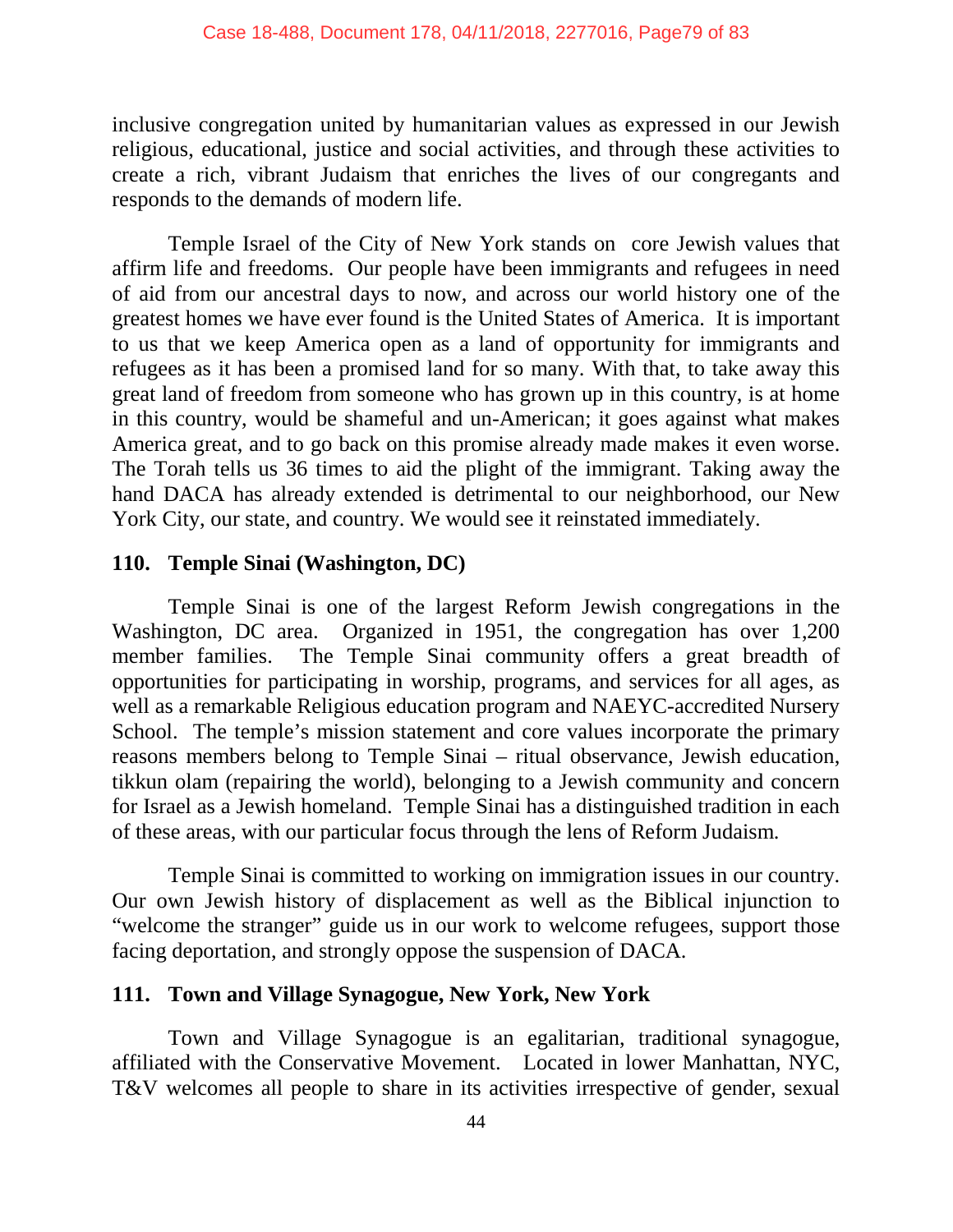orientation, race, ethnicity or religion. In its strategic plan T&V identifies as one of its "Core Values" Gemilut Hasadim (loving kindness) "caring for one another; committed to social justice and Tikkun Olam (social responsibility); engaged with our local and global communities for the betterment of all." It is joining in this Amicus to fulfill the Biblical precept that there be "one law for the citizen and for the stranger who dwells among you" (Exodus 12:49).

T&V oppose changes to the DACA program that will affect those brought here as children, some of whom are still attending school or higher education, or currently work here and who have known no other home than the United States. If DACA were to be terminated, these young people -- Americans in every respect but citizenship -- could be deported to dangerous countries they have never known, separated from their families, and forced to survive alone, many without even knowing the language. Members of the synagogue have attended workshops to help immigrants get their affairs in order should they face sudden arrest or deportation orders, as immigration policies are summarily changed.

# **112. Trinity Church Wall Street**

Trinity Church Wall Street is a vibrant and growing Episcopal parish in Lower Manhattan. Guided by our core values of faith, integrity, inclusiveness, compassion, social justice and stewardship, Trinity's mission is to build our neighborhood, train leaders of Christian communities for the future, and help our partners become financially sustainable to support their ministries. Trinity is committed to serving the most vulnerable in our neighborhood and to advocating for justice on behalf of those whose voices are not heard, including immigrants and "Dreamers." We support fairness and safety for immigrants, whose contributions are essential to our city and our nation, and in that spirit, we oppose the termination of DACA.

We are concerned that ending DACA will mean that vulnerable people in our communities will be deported to countries they have little experience of, leaving dependent family members here; will lead them to live outside of the legal protections of New York City out of fear for their own safety; and will cause them to avoid the police, hospitals, schools, and other services designed for individual and public safety. Furthermore, the repeal of DACA is a turning back of policy that asked undocumented people to register with the government in return for a protected status. The fact that such registration is being used to target and deport them is a profound betrayal of trust by the U.S. government that should give pause to any immigrant to this country of immigrants.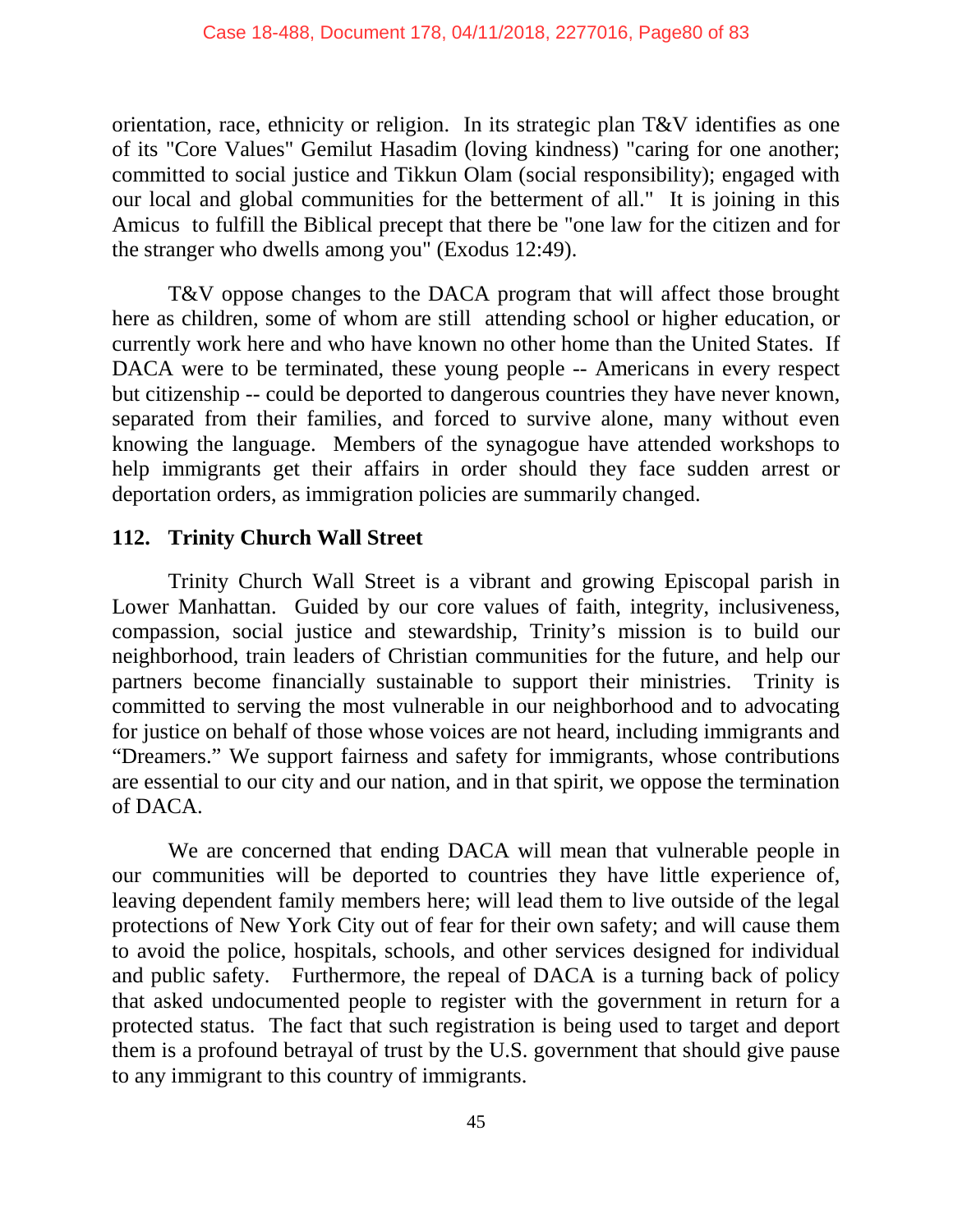# **113. Union for Reform Judaism, including the Reform Jewish Voice of New York State**

**114. Central Conference of American Rabbis**

#### **115. Women of Reform Judaism**

The Union for Reform Judaism, whose 900 congregations across North America include 1.5 million Reform Jews, the Central Conference of American Rabbis (CCAR), whose membership includes more than 2000 Reform rabbis, Women of Reform Judaism that represents more than 65,000 women in nearly 500 women's groups in North America and around the world.

#### **116. Unitarian Universalist Mass Action Network**

Unitarian Universalist Mass Action Network is a state action network that works in coalition with interfaith partners and organizations led by those who are directly affected by injustice. Our mission is to organize and mobilize Unitarian Universalists to confront oppression. It is through our social justice work that we live our values and principles that define our faith. One manifestation of oppression in which we deeply engage is immigrant rights. The level of cruelty, ignorance and hateful attacks perpetrated on immigrant communities is an offensive affront to human values. We are dedicated to confronting these attacks on families and the safety of our communities through building resistance networks. We support the DACA program and DACA recipients as part of our overall support for all immigrants. All families deserve the right remain together. Young people who have grown up in the US, were educated in our school systems and are integral members of our communities deserve to have a pathway to a legal status that allows them to work and obtain a post-secondary education. UU Mass Action works closely with many young leaders who have DACA status. Their families and friends are here and the only country they know is the US. Deporting these young people to a country where they typically know no one puts their lives in danger. Tearing families apart and endangering lives is immoral. We will not remain silent and allow this to occur.

## **117. United Methodist Women**

United Methodist Women is one of the largest Protestant denominational faith organizations for women with approximately 800,000 members whose mission is fostering spiritual growth, developing leaders and advocating for justice. Our work includes service to women, children and youth in marginalized communities in the United States and support for such work around the world.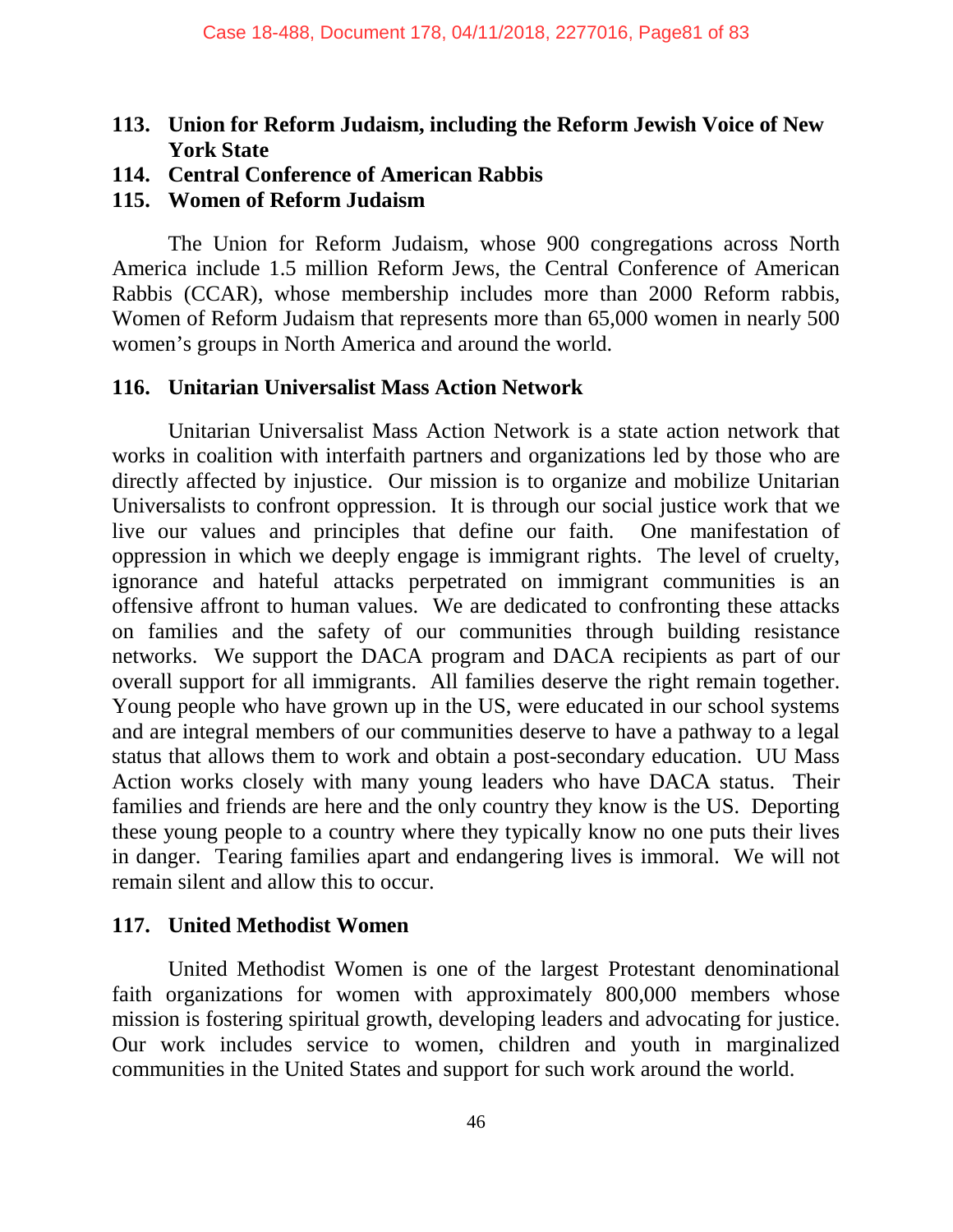The US immigration system is broken. United Methodist Women has been working for reform for decades. Irregular migration status is not a crime, and should not be met with demonization, detention and deportation. DACA holders present particular urgency, as these young people do not remember any other country and are already leaders making important contributions in the US, including in our organization. We continue to work for broad immigration reform that includes regularization of status for millions of irregular migrants who have long-term residency in the US. Until that reform, we urge the protection of all migrants and their families through temporary status programs.

## **118. University Christian Ministry at Northwestern University**

UCM is a campus ministry of Northwestern undergraduate and graduate students who try to make faith relevant in daily life. UCM is an honest, safe, and inclusive community following the example of Jesus. We embrace openness, strive to love God, and serve others to the best of our ability. In keeping with those values, we welcome Northwestern students into our community regardless of immigration status, and believe that the termination of DACA without an adequate replacement would be a senseless injustice.

# **119. Upstate New York Synod-Evangelical Lutheran Church in America**

The Upstate New York Synod is one of 65 synods in the ELCA. The synod contains 162 congregations that are grounded in Jesus Christ, focused in prayer and working for justice and peace for all. We oppose the termination of the DACA program for a number of reasons. It tears families apart, sends people back to countries where their lives are threatened, and is contrary to our country's historical values and moral grounding.

## **120. Visitation BVM Church in Philadelphia, Pennsylvania**

Visitation BVM is a multicultural Catholic parish located in the Kensington section of North Philadelphia. The majority of our parishioners come from Puerto Rico, the Dominican Republic, México, Honduras, Ecuador and Vietnam. Our mission is to preach Good News to an immigrant community who often struggle in their day to day living situations. These challenges have only increased over the past year as some of our members have been detained or deported.

Many of our young adults are protected by DACA, including our Pastoral Outreach Assistant. These young people call the United States their home. Some have little to no memory of the countries where they were born. They are in